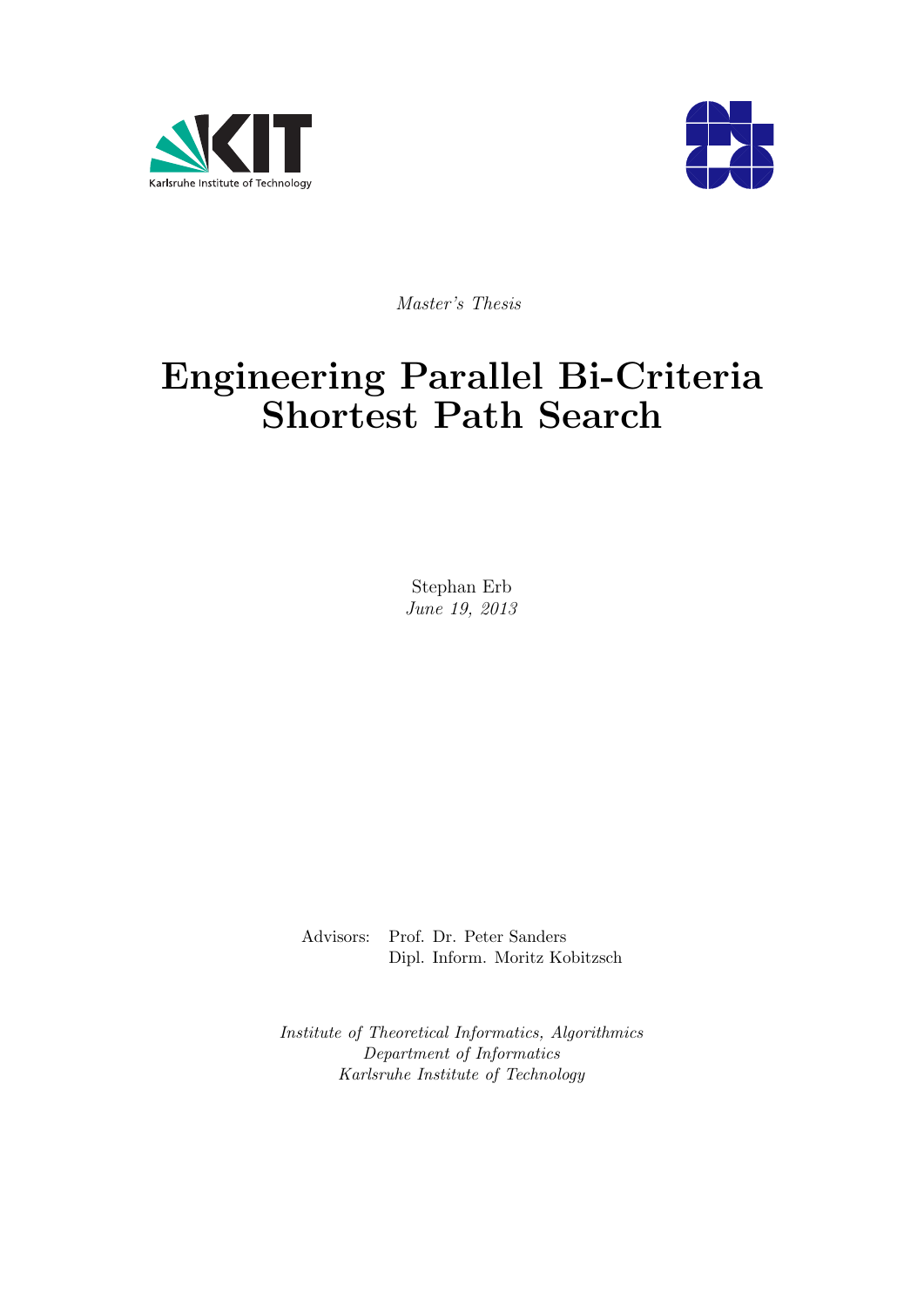Name: Stephan Erb Student ID: 1609867 Pursued Degree: Master of Science Date of Submission: June 19, 2013 Editing Time: 6 Months

#### Acknowledgments:

I would like to thank my family and friends for their patience and support, my colleagues for the fruitful discussions, and the numerous reviewers of this thesis for their invaluable suggestions helping to improve my writing.

Furthermore, I would like to thank Raith and Ehrgott [\[54\]](#page-66-0) and Machuca and Mandow [\[36\]](#page-64-0) for providing us with their road networks, and Dennis Schieferdecker for the generation of the sensor networks.

#### Contact Information:

Author: Stephan Erb E-Mail: thesis@stephanerb.eu <http://stephanerb.eu>

University: Karlsruhe Institute of Technology Kaiserstraße 12 76131 Karlsruhe, Germany Phone: +49 721 608-0 Fax: +49 721 608-44290 E-Mail: info@kit.edu <http://www.kit.edu>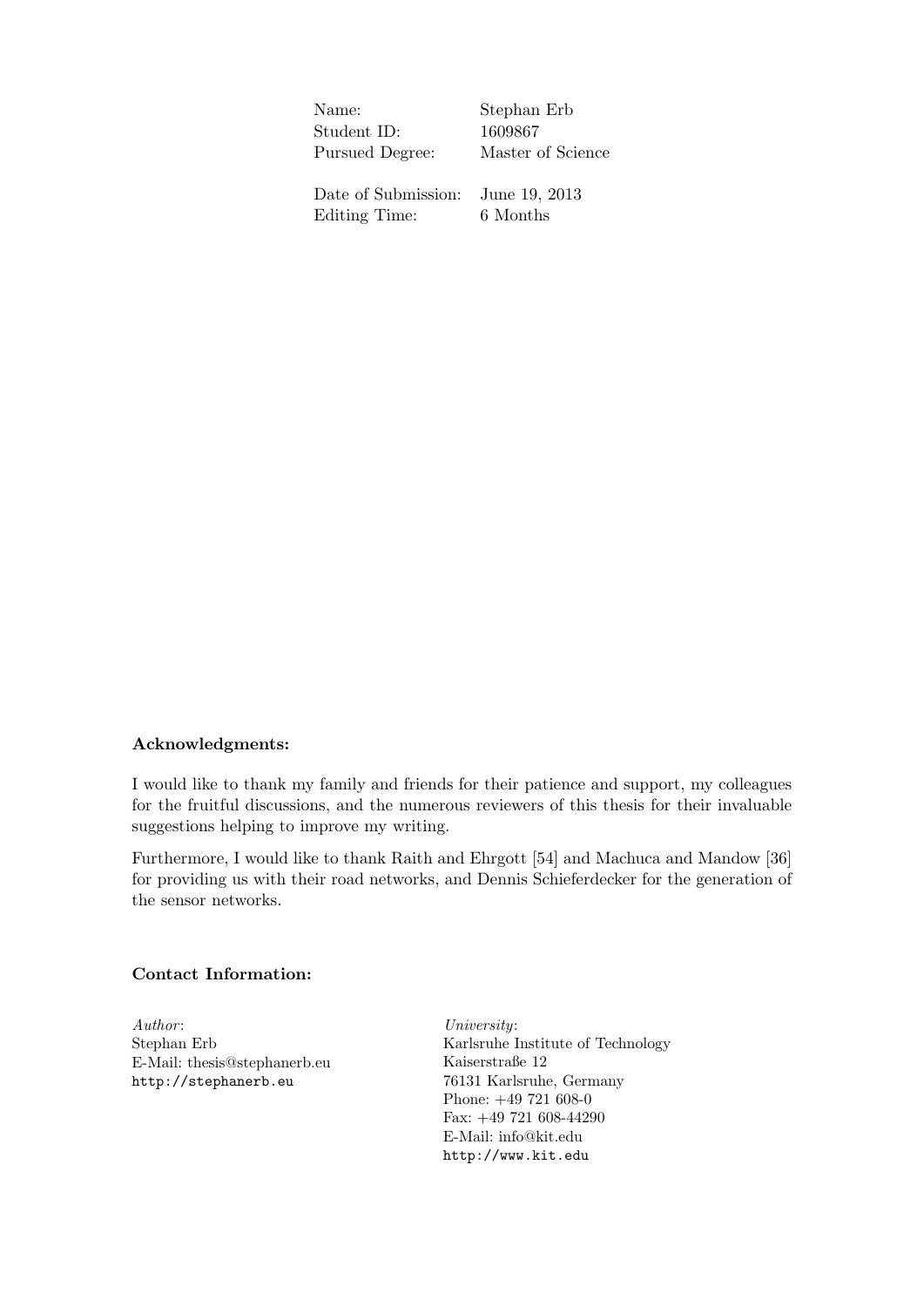Karlsruhe, den 19. Juni 2013

Hiermit versichere ich, dass ich diese Arbeit selbständig verfasst und keine anderen, als die angegebenen Quellen und Hilfsmittel benutzt, die wörtlich oder inhaltlich übernommenen Stellen als solche kenntlich gemacht und die Satzung des Karlsruher Instituts fur ¨ Technologie zur Sicherung guter wissenschaftlicher Praxis in der jeweils gultigen Fassung ¨ beachtet habe.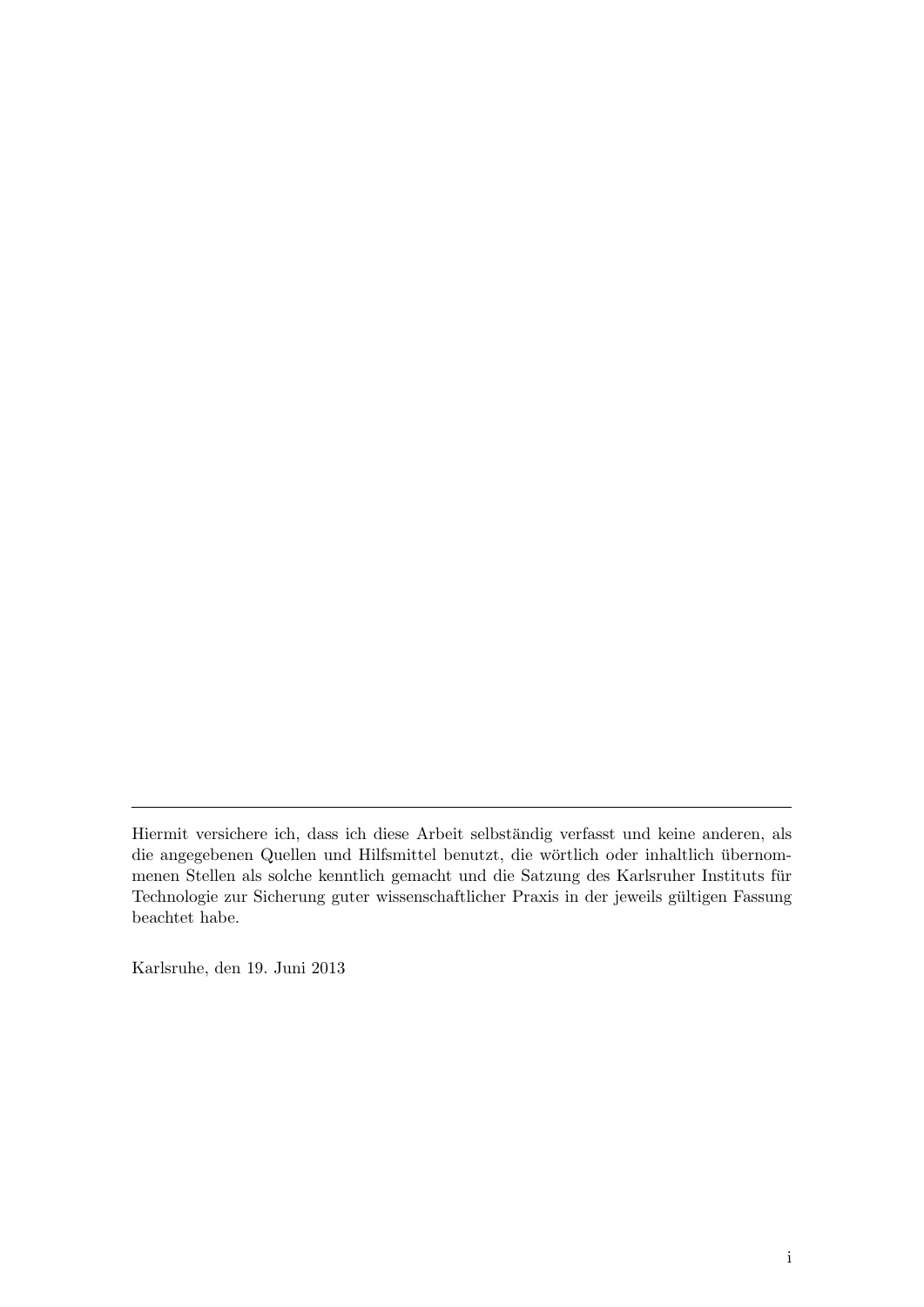#### Abstract

The multi-criteria shortest path problem is concerned with the minimization of multiple, possibly conflicting objectives such as travel time and highway tolls. Sanders and Mandow [\[60\]](#page-66-1) present a parallel algorithm for this problem. They generalize Dijkstra's [\[18\]](#page-63-0) single-criterion shortest path algorithm to multiple criteria, while parallelizing all additional work induced by this generalization. For the bi-criteria case they even show that their algorithm performs less work than classic bi-criteria algorithms.

We discuss in how far these theoretical results translate into an efficient implementation for modern shared-memory multiprocessors. In particular, we focus on a cache-efficient implementation of the bi-criteria case and present an extensive evaluation of the algorithm and its underlying data structures.

The evaluation indicates that parallel bi-criteria shortest path search is feasible in practice. Our implementation exhibits significant speedups when solving difficult problem instances in parallel. In addition, even a sequential implementation is competitive to classic bicriteria shortest path algorithms.

As an additional contribution of independent interest, we present parallel bulk updates for weight-balanced B-trees [\[3\]](#page-62-0). We use this technique to implement the Pareto queue, a multi-dimensional generalization of a priority queue proposed by Sanders and Mandow [\[60\]](#page-66-1) and required by their algorithm.

#### Zusammenfassung

Bei der Berechnung von kürzesten Wegen gibt es häufig nicht nur ein, sondern mehrere interessante Kriterien, wie zum Beispiel die Reisezeit und die Mautkosten fur die jeweili- ¨ ge Strecke. Sanders und Mandow [\[60\]](#page-66-1) präsentieren einen parallel Algorithmus für dieses multi-kriterielle kürzesten Wege Problem. Bei dem Algorithmus handelt es sich um eine Verallgemeinerung des Algorithmus von Dijkstra [\[18\]](#page-63-0) von einem auf mehrere Kriterien, jedoch unter Parallelisierung jeglicher zusätzlich entstehender Arbeit. Für den bi-kriteriellen Fall kann sogar gezeigt werden, dass im parallelen Algorithmus weniger Arbeit als in klassischen Ansätzen anfällt.

In der vorliegenden Arbeit wird untersucht, inwieweit sich diese theoretischen Ergebnisse in die Praxis ubertragen lassen. Wir erarbeiten hierzu eine cache-effiziente, bi-kriterielle ¨ Implementierung des Algorithmus fur moderne Multiprozessorsysteme mit geteiltem Spei- ¨ cher.

Unsere experimentellen Untersuchungen zeigen die Praktikabilität paralleler bi-kriterieller Suche. Die parallele Implementierung des Algorithmus liefert signifikante Beschleunigungen für Probleminstanzen mit unkorrelierten oder negativ korrelierten Kriterien. Darüber hinaus kann für diese Instanzen sogar gezeigt werden, dass selbst im sequentiellen Fall der parallele Algorithmus kompetitiv zu klassischen bi-kriteriellen Verfahren ist.

Als zusätzlicher Beitrag allgemeineren Interesses präsentieren wir parallele Massenupdates für gewichtsbalancierte B-Bäume [\[3\]](#page-62-0). Wir verwenden diese Technik zur Realisierung der Pareto queue, einer mehrdimensionalen Verallgemeinerung von Prioritätswarteschlangen, welche von Sanders und Mandow [\[60\]](#page-66-1) im Zuge ihres parallelen Algorithmus eingeführt wurde.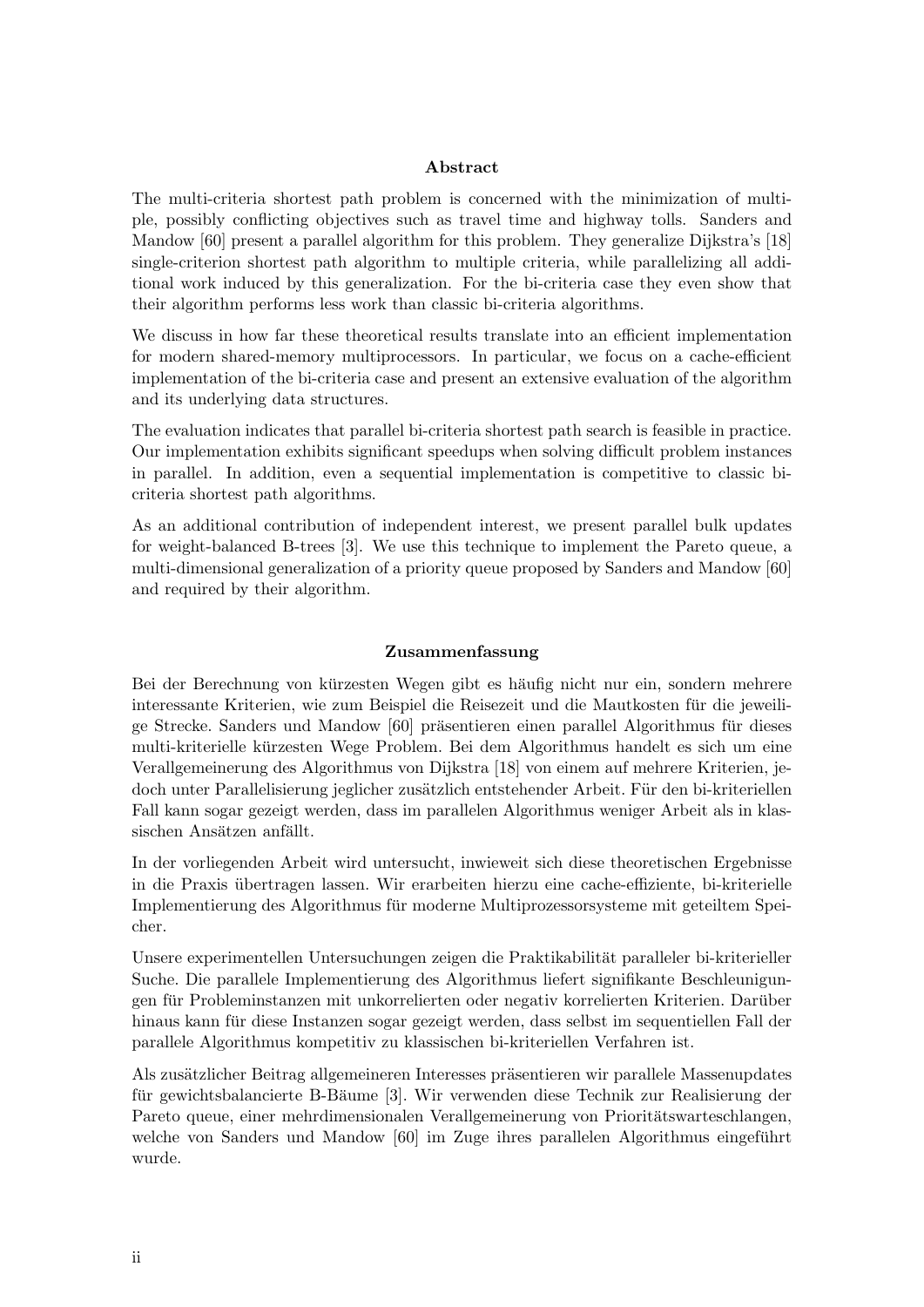# Contents

|      | 1. Introduction                                     | $\mathbf{1}$     |
|------|-----------------------------------------------------|------------------|
|      |                                                     | 2                |
|      |                                                     | $\overline{2}$   |
|      |                                                     | $\boldsymbol{3}$ |
|      | 2. Bi-Criteria Shortest Path Search                 | $\mathbf{5}$     |
|      | 2.1. Definitions and Terminology                    | $\bf 5$          |
|      |                                                     | $\overline{7}$   |
|      |                                                     | 9                |
|      | 3. Parallel Bulk Updates for Balanced Search Trees  | 13               |
|      |                                                     | 13               |
|      | 3.2. Parallel Weight-balanced B-trees               | 14               |
|      |                                                     | 15               |
|      |                                                     | 16               |
|      | 3.2.3.                                              | 16               |
|      | 3.2.4.                                              | 18               |
|      | 3.2.5.                                              | 19               |
| 3.3. |                                                     | 19               |
|      | 3.3.1.                                              | 20               |
|      | 3.3.2.                                              | 22               |
|      | 4. Engineering the Parallel Pareto Search Algorithm | 27               |
|      |                                                     | 27               |
|      |                                                     | 29               |
| 4.3. |                                                     | 29               |
|      |                                                     | 31               |
|      | 5. Evaluation                                       | 35               |
| 5.1. |                                                     | 35               |
| 5.2. |                                                     | 38               |
|      |                                                     | 39               |
|      |                                                     | 41               |
|      | 6. Conclusion                                       | 47               |
|      | 7. Appendix                                         | 49               |
| А.   |                                                     | 49               |
| Β.   |                                                     | 53               |
|      | <b>Bibliography</b>                                 | 60               |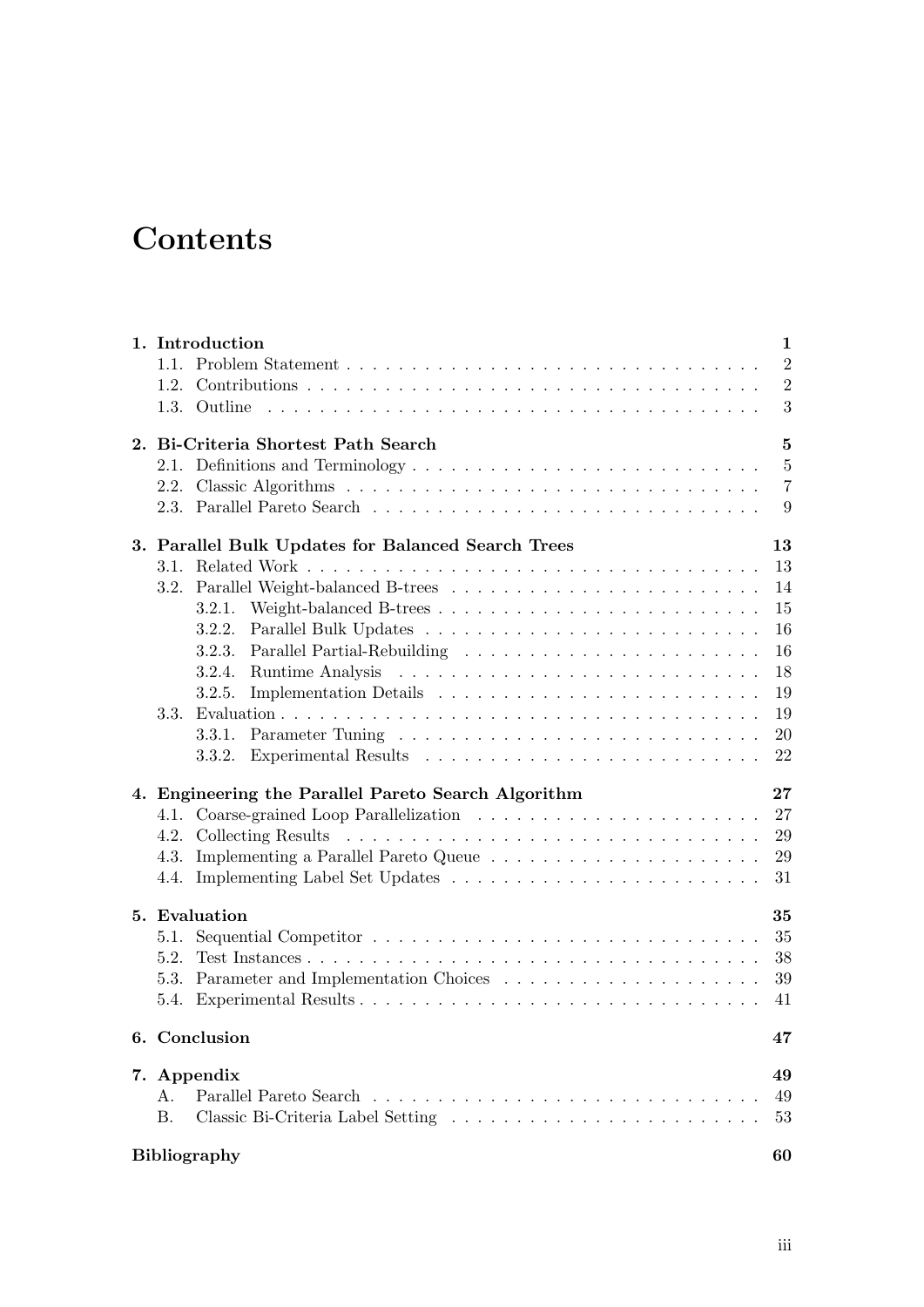# List of Figures

| 2.1. | Solutions in the bi-dimensional objective space. $\ldots \ldots \ldots \ldots \ldots \ldots$ | $\,6\,$          |
|------|----------------------------------------------------------------------------------------------|------------------|
| 2.2. |                                                                                              | $8\,$            |
| 2.3. |                                                                                              | $\boldsymbol{9}$ |
| 2.4. | Fast dominance checks in the bi-dimensional objective space                                  | 11               |
| 3.1. | Structure of weight-balanced B-trees                                                         | 15               |
| 3.2. |                                                                                              | 16               |
| 3.3. | Rebalancing of weight-balanced B-trees using partial-rebuilding                              | 17               |
| 3.4. | Parameter tuning: Leaf parameter performance heatmap.                                        | 21               |
| 3.5. | Parameter tuning: Node parameters for dense bulk insertions                                  | 21               |
| 3.6. | Parameter tuning: Node parameters for sparse bulk insertions.                                | 21               |
| 3.7. |                                                                                              | 22               |
| 3.8. |                                                                                              | 23               |
|      |                                                                                              | 24               |
|      |                                                                                              | 24               |
|      |                                                                                              | 25               |
|      |                                                                                              | 25               |
|      |                                                                                              | 25               |
| 4.1. | Adaptation of the <i>Parallel Pareto Search</i> algorithm.                                   | 28               |
| 4.2. |                                                                                              | 29               |
| 4.3. |                                                                                              | 32               |
| 4.4. |                                                                                              | 33               |
| 5.1. | Classic label setting: Label set access pattern (grid instances). $\dots \dots$              | 36               |
| 5.2. |                                                                                              | 37               |
| 5.3. |                                                                                              | $39\,$           |
| 5.4. |                                                                                              | 40               |
| 5.5. | Implementation Choice: Label set performance                                                 | 40               |
| 5.6. | Implementation Choice: Label sets access pattern.                                            | 40               |
| 5.7. | Experiment: Grid instances with varying correlations. $\ldots \ldots \ldots \ldots$          | 41               |
| 5.8. | Experiment: Grid instances of different sizes.                                               | 42               |
| 5.9. | Experiment: Road instances (time/economic cost). $\dots \dots \dots \dots \dots$             | 43               |
|      |                                                                                              | 44               |
|      | 5.11. Parallel Pareto search algorithm components.                                           | 45               |
|      | 5.12. Parallel Pareto search algorithm component speedups.                                   | 45               |
|      | A.1. Experiment: Road instances (time/distance).                                             | 49               |
|      |                                                                                              | 50               |
|      | A.3. Experiment: Grid instances with varying correlations (extended).                        | 50               |
|      | A.4. Parallel Pareto search: Label set modifications.                                        | 51               |
|      | A.5. Parallel Pareto search: Pareto queue modifications                                      | 52               |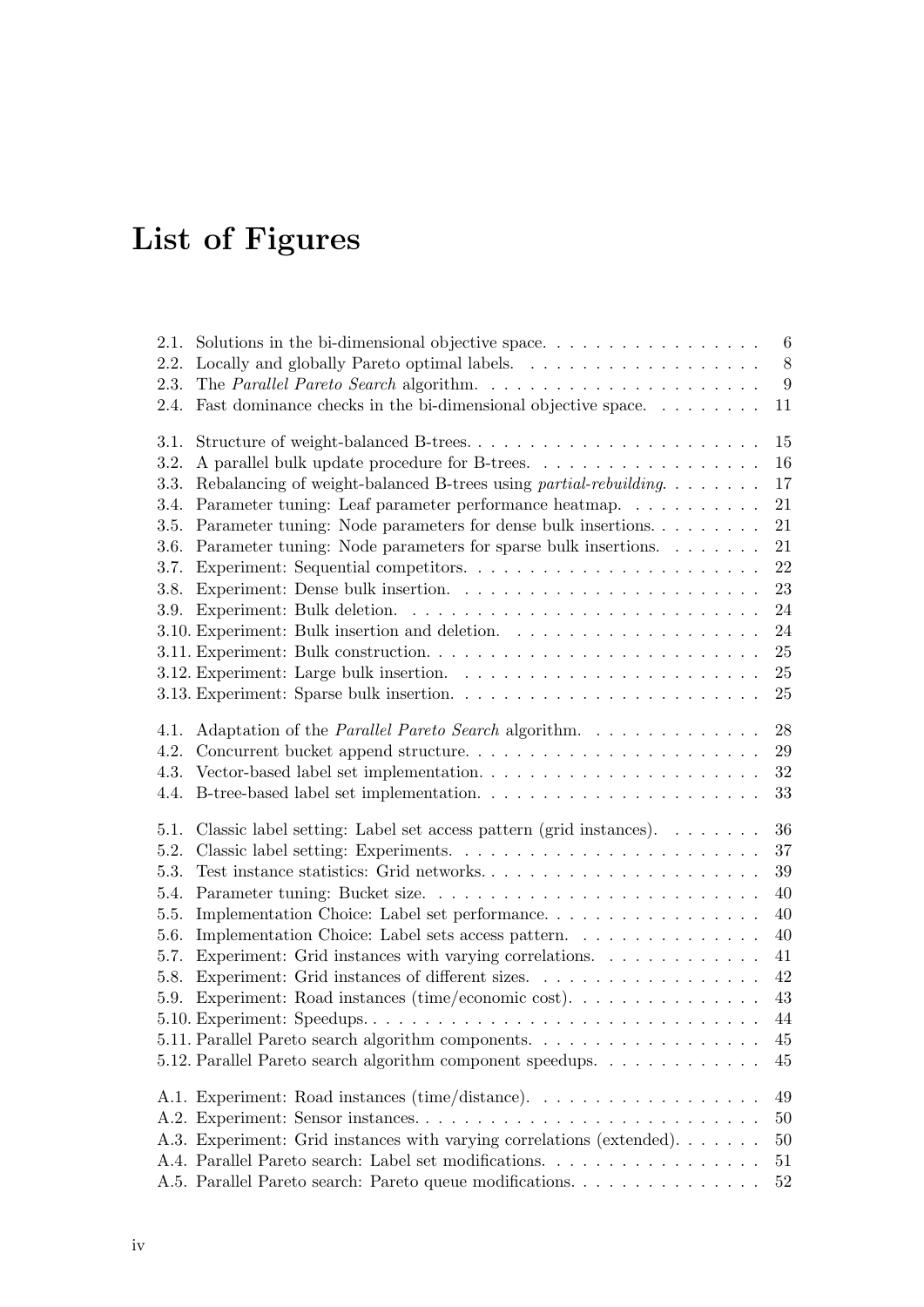# List of Algorithms

| 2.2. Procedure Find Pareto Minima (Parallel Pareto Search). 11 |  |
|----------------------------------------------------------------|--|
| 4.1. Procedure Find Pareto Minima (B-tree Implementation). 30  |  |
|                                                                |  |
|                                                                |  |

# List of Tables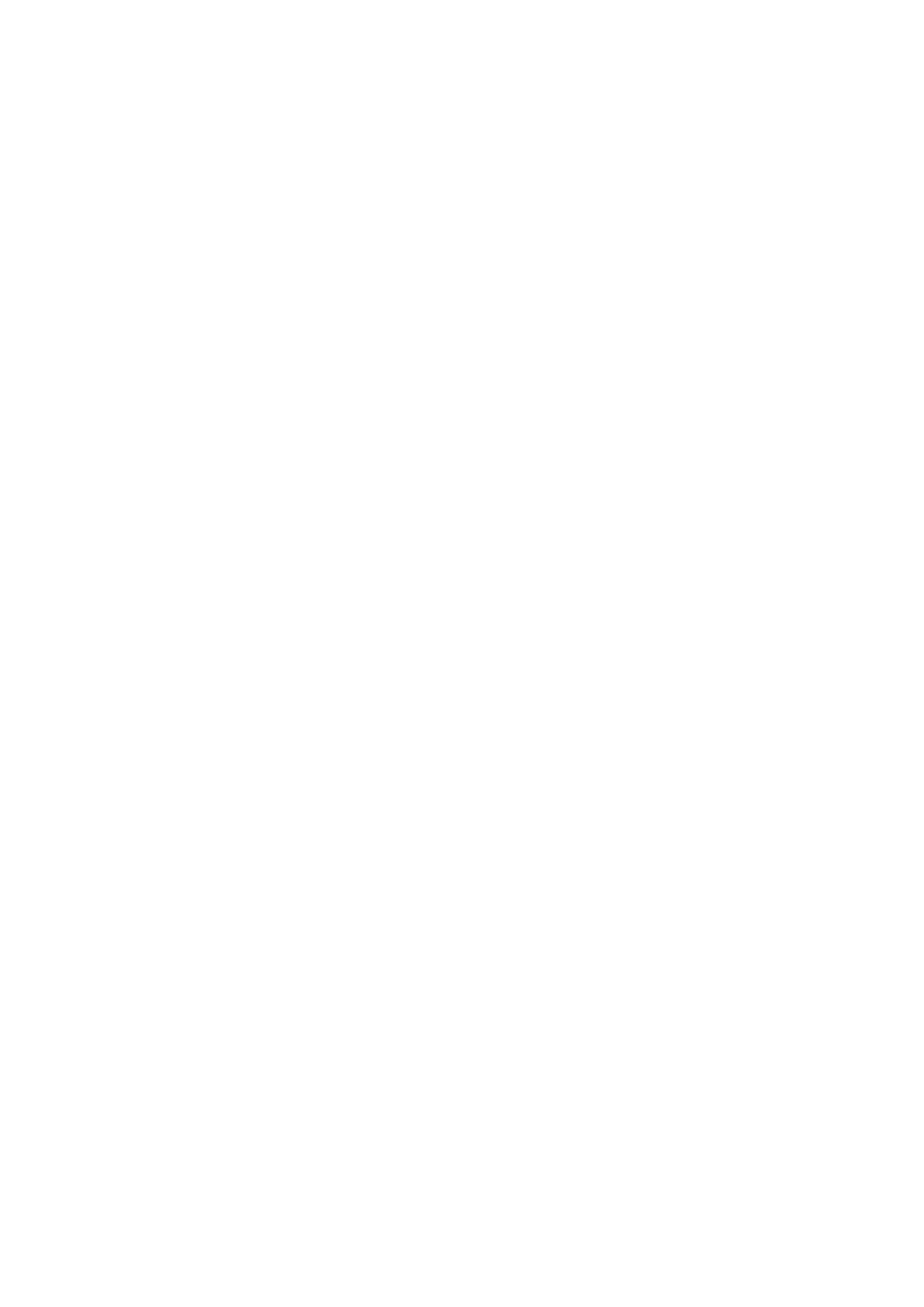## <span id="page-8-0"></span>1. Introduction

The problem of finding the quickest route from one location to another, the shortest path problem, is ubiquitous in our daily lives. Classic algorithms solving it, such as Dijkstra's [\[18\]](#page-63-0) algorithm, are designed to minimize a single metric such as travel time. Unfortunately, this simple model is not sufficient for all interesting shortest path problems. For example, we may be interested in the simultaneous optimization of multiple, conflicting objectives such as travel time and highway tolls. In these cases, there may not be only one optimal route, but several reasonable ones, all with their own advantages and disadvantages: a fast route with high costs, a slightly slower route but with slightly lower costs, etc. Given an algorithm that computes all these alternative routes for us, we can select a route according to our personal preferences, e.g., depending on how much we value our time.

The shortest path problem concerned with minimizing multiple objectives is called the multi-criteria shortest path problem. As indicated in the example given above, it deals with the computation of all optimal alternative routes, the so-called *Pareto optimal* paths. It has a large number of applications, including but not limited to vehicle routing [\[30\]](#page-64-1), routing in railroad networks [\[44\]](#page-65-0) and routing in multimedia networks [\[15\]](#page-63-1).

Even the shortest path problem with only two criteria, the bi-criteria shortest path problem, is NP hard [\[20\]](#page-63-2). The crucial parameter determining its complexity is the total number of Pareto optima [\[44\]](#page-65-0), which can be exponential in the number of nodes [\[27\]](#page-64-2). Even though many real world applications do not exhibit these worst-case properties [\[44,](#page-65-0) [39\]](#page-65-1), solving them still requires significant resources. Guerriero and Musmanno [\[23\]](#page-63-3) therefore conclude that parallel computing is the main goal for future development in this field. By using today's hardware more efficiently, parallel shortest path search promises faster computation of existing problem instances and may make the computation of even larger instances feasible.

Sanders and Mandow [\[60\]](#page-66-1) present a parallel label-setting algorithm for the multi-criteria shortest path problem. The algorithm is a generalization of Dijkstra's [\[18\]](#page-63-0) algorithm for the multi-criteria case and relies on a multi-dimensional generalization of a priority queue, the Pareto queue. To our knowledge, it is the first proposal of a parallel multi-criteria shortest path algorithm, which however, has not been implemented yet.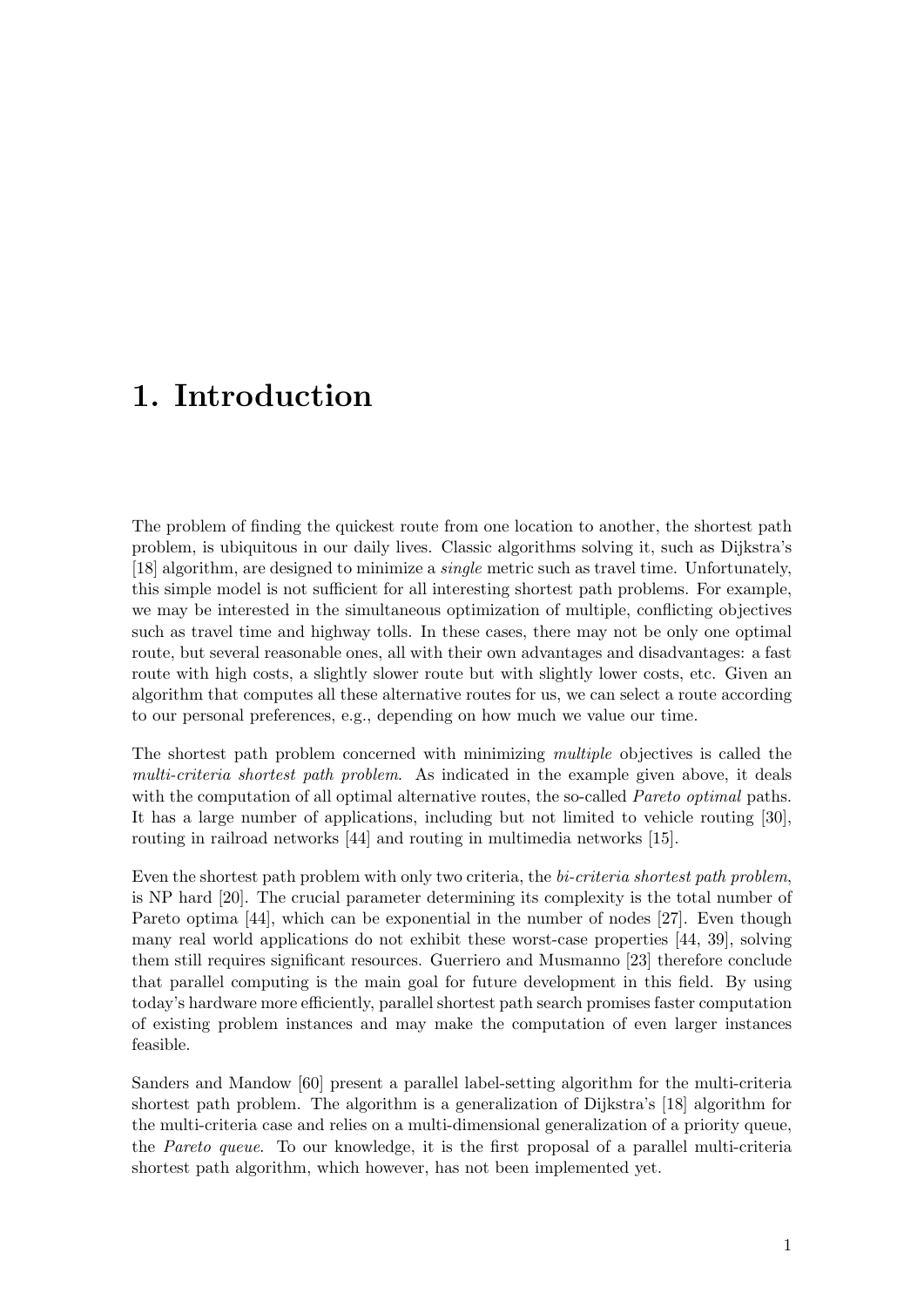## <span id="page-9-0"></span>1.1. Problem Statement

The one-to-all bi-criteria shortest path problem is concerned with finding all Pareto optimal paths from a single source node to all other nodes of a given graph. Our goal is to investigate if this problem can be efficiently solved in parallel. More specifically, we want to evaluate whether a careful, bi-criteria implementation of the algorithm of Sanders and Mandow [\[60\]](#page-66-1) can be efficient in solving large inputs on modern shared-memory multiprocessors.

In contrast to classic sequential bi-criteria shortest path algorithms, the parallel algorithm explores several Pareto optimal paths in parallel. Identifying and exploring these paths comes with additional overhead, but may be worthwhile if, depending on the problem instance, many paths can be explored simultaneously. Unfortunately, Sanders and Mandow [\[60\]](#page-66-1) point out that their algorithm may be too complicated to be efficient in practice, as they adopted fine-grained parallelism to achieve good asymptotic results.

Most modern server and desktop systems are equipped with shared-memory multiprocessors. Given their quick inter-processor communication, they are an ideal target for our implementation effort. However, multiprocessors are diverging from traditional machine models used for algorithm design [\[59\]](#page-66-2). Given the potential inefficiency of the algorithm, we therefore have to incorporate knowledge about the hardware in order to devise a fast implementation. For example, we have to consider memory hierarchies, issues like false sharing, and in general, constant factors instead of plain asymptotics.

Even if our parallel implementation does not achieve perfect speedups over classic sequential competitors, we might still be able to show that parallelization can be beneficial for certain problem instances.

## <span id="page-9-1"></span>1.2. Contributions

The contributions of this thesis (a short summary intended for informed readers):

- Parallel Bi-Criteria Shortest Path Search: We present an implementation of the algorithm of Sanders and Mandow [\[60\]](#page-66-1) based on cache-efficient B-trees. We use this implementation to validate the practicality of parallel multi-criteria shortest path search for synthetic and real world instances. We make two major observations:
	- A serial execution of the algorithm is competitive to classic sequential bi-criteria shortest path algorithms, at least for problem instances with uncorrelated and negatively correlated objectives. For the latter case, the serial execution can even be slightly faster than its classic competitor.
	- The parallel algorithm is practical on modern shared-memory multiprocessors for sufficiently difficult problem instances, achieving absolute speedups of at least three for four threads and five for eight threads. For larger number of threads, the speedup of our implementation is bound by the available memory bandwidth.
- Bulk Updates for B-tree: We contribute a technique for the parallel bulk update of weight-balanced B-trees [\[3\]](#page-62-0) and use it as the basis for a cache-efficient implementation of the parallel bi-criteria algorithm. Given  $p$  threads and a tree of size  $N$ , our technique has an amortized update bound of  $\mathcal{O}(k/p \cdot \log N)$  parallel time for the application of a sequence of k updates. The same runtime bound is achieved by the binary tree-based competitor algorithm of Frias and Singler [\[19\]](#page-63-4). However, we are able to show that even a sequential implementation of our technique is competitive to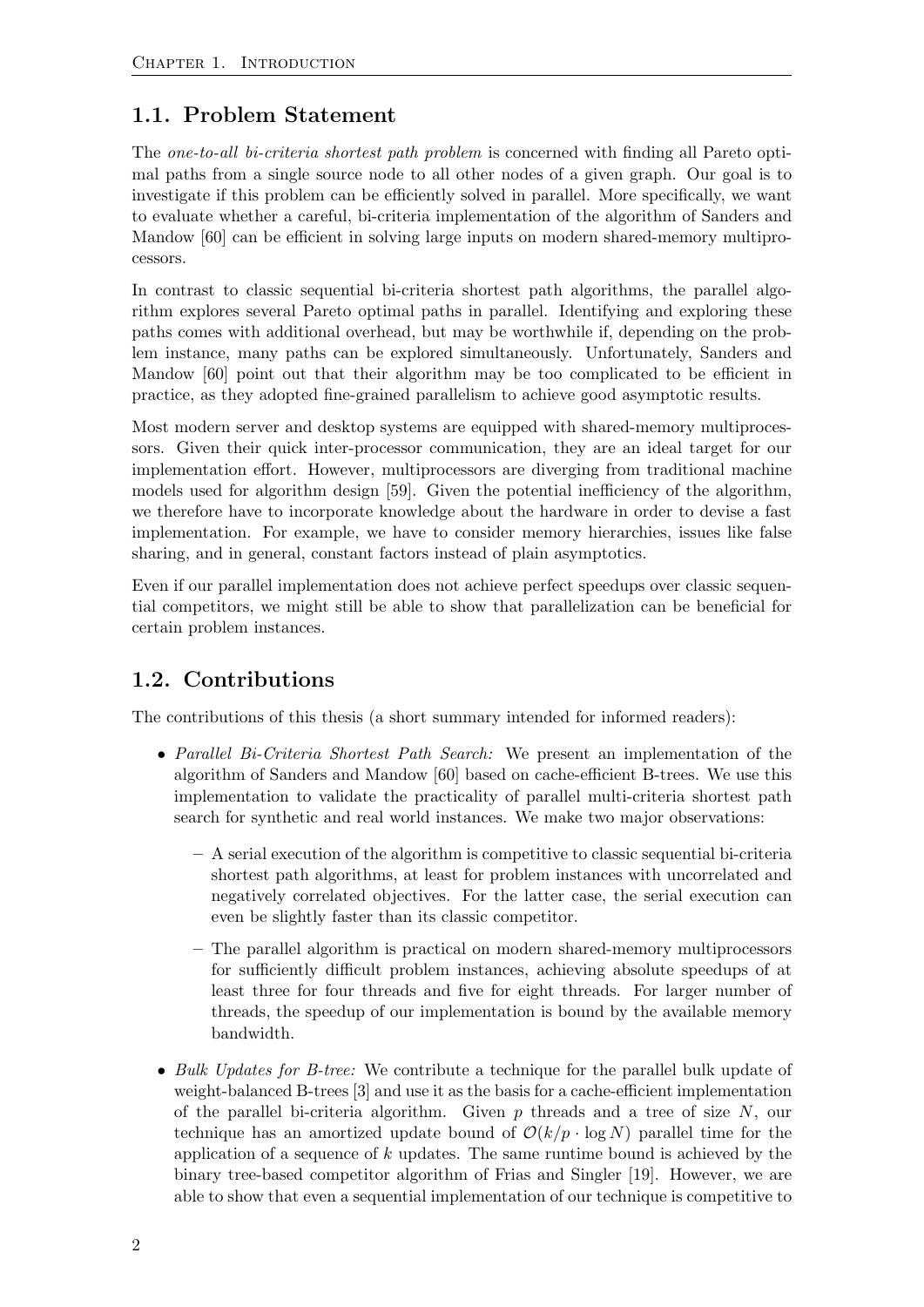this parallel competitor using eight threads. In addition, our parallel implementation achieves an absolute speedup of at least three for four threads and six for eight threads.

• Classic Bi-Criteria Shortest Path Search: We contribute to the research on sequential bi-criteria shortest path algorithms by engineering a classic competitor for our parallel implementation. We show how label selection rules [\[47,](#page-65-2) [29\]](#page-64-3) can affect the access pattern on label sets. By exploiting these findings, our implementation is able to outperform label setting and label correcting implementations presented in recent literature (i.e., in [\[54\]](#page-66-0)).

## <span id="page-10-0"></span>1.3. Outline

This thesis starts with a discussion of the bi-criteria shortest path problem and with classic algorithms solving it. Based on this background information, we present the parallel algorithm of Sanders and Mandow [\[60\]](#page-66-1) as proposed by its authors.

The parallel algorithm relies on batched updates of balanced search trees. In Chapter [3,](#page-20-0) we therefore investigate (parallel) bulk updates for cache-efficient trees. After a short review of the relevant literature, we present our own solution, including its analysis and evaluation.

In Chapter [4,](#page-34-0) we detail the implementation of the parallel algorithm of Sanders and Mandow [\[60\]](#page-66-1) based on our cache-efficient tree. We also provide the remaining details of our implementation, including means to reduce the need for synchronization and load balancing. Our effort results in an efficient shared-memory implementation.

The implementation is evaluated in Chapter [5.](#page-42-0) We start with the development of a tuned reference implementation of a classic shortest path algorithm, serving as a competitor for the parallel implementation. The evaluation is then carried out for a combination of synthetic and realistic road, grid and sensor networks. We conclude our work in Chapter [6](#page-54-0) with a short retrospective and several proposals for future work.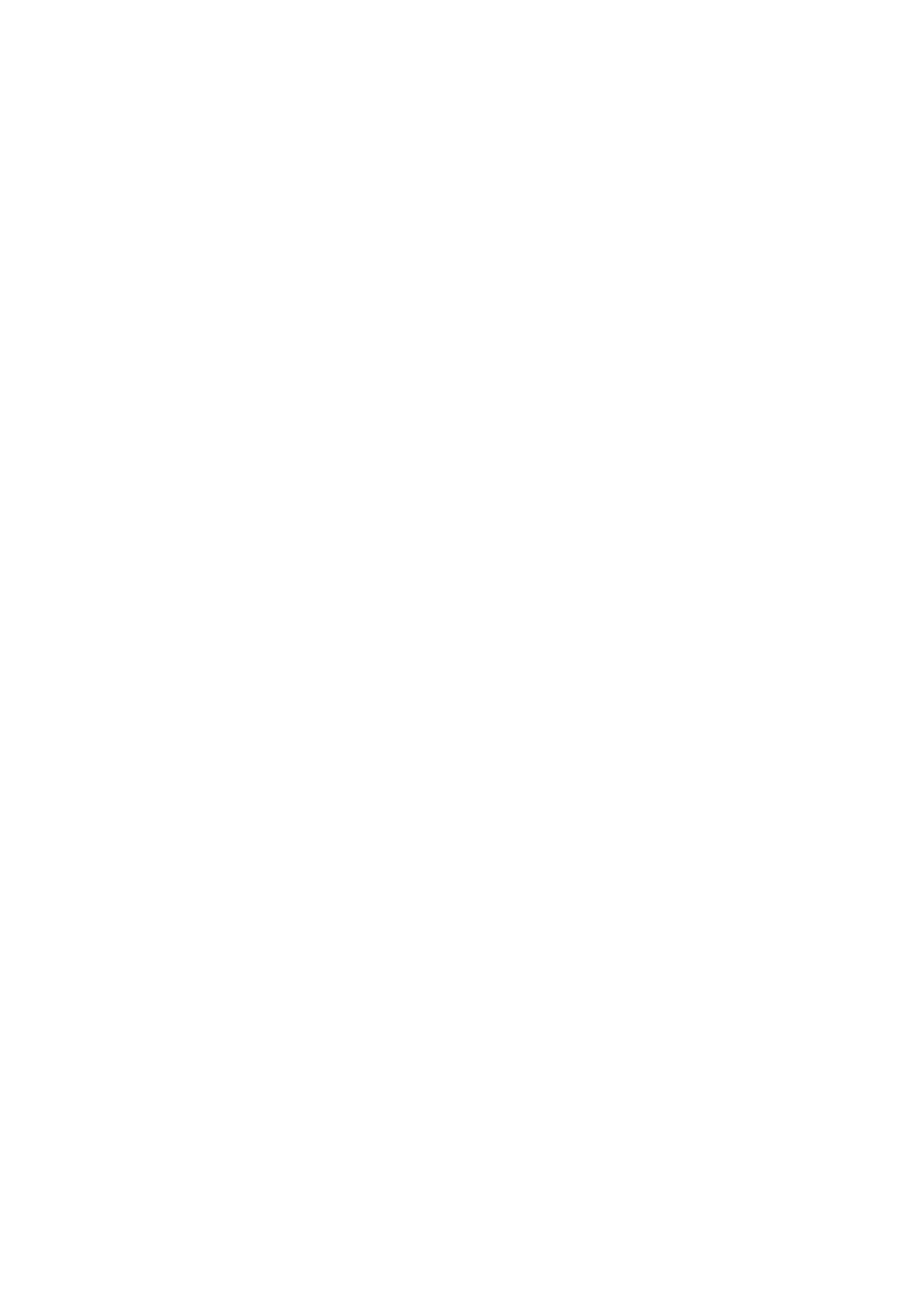## <span id="page-12-0"></span>2. Bi-Criteria Shortest Path Search

We look into basic concepts and classic algorithms for bi-criteria shortest path search. Based on this knowledge, we then present the parallel algorithm of Sanders and Mandow [\[60\]](#page-66-1).

### <span id="page-12-1"></span>2.1. Definitions and Terminology

We introduce basic terminology in order to define and explain the *one-to-all bi-criteria* shortest path problem.

**Definition 2.1** (Graph, Weight, Path, Length). Let  $G = (V, E)$  be a directed graph with n nodes and m edges. Each edge of this graph has a *weight* in form of a two-dimensional cost vector  $\vec{w} = (x, y)$ . The costs x and y are non-negative integer values (e.g., the time and cost required to traverse an edge). A path in  $G$  is a sequence of edges. The length of a path is defined as the component-wise sum of all of its edge weights. For example, a path p consisting of three edges with weights  $\vec{w_1} = (10, 7), \vec{w_2} = (1, 3),$  and  $\vec{w_3} = (2, 2)$  has the length  $l = (13, 12)$ . Given a path p, we refer to the first cost component of its length as  $p_x$  and to the second as  $p_y$  (i.e., in our example  $p_x = 13$  and  $p_y = 12$ ).

To decide which paths are better than others, we adopt the concept of *Pareto optimality*:

<span id="page-12-2"></span>**Definition 2.2** (Pareto optimality, Dominance, Pareto front). A path  $p$  from node  $u$  to node v is called *Pareto optimal* if it is not *dominated* by any other path from u to v. A path p is dominated by a path q if and only if  $(q \neq p) \wedge (q_x \leq p_x) \wedge (q_y \leq p_y)$ . This means, p is dominated if q is better or equal to p in both dimensions and strictly better in at least one of them. Given a set of paths, the Pareto optimal subset is called the Pareto front.

Figure [2.1](#page-13-0) explains this concept using a geometrical representation of our two-dimensional objective space: Given a point  $p$ , we draw a shaded region marking all coordinates in both dimensions that are larger than the coordinates of p. A point is dominated if it falls into the shaded region of another point. Pareto optimal points lie outside of all shaded regions and are therefore not dominated.

We can finally define the shortest path problem subject to this thesis.

Definition 2.3 (Bi-criteria shortest path problem). The one-to-all bi-criteria shortest path problem is concerned with finding all Pareto optimal paths from a single source node to all other nodes in a given graph G.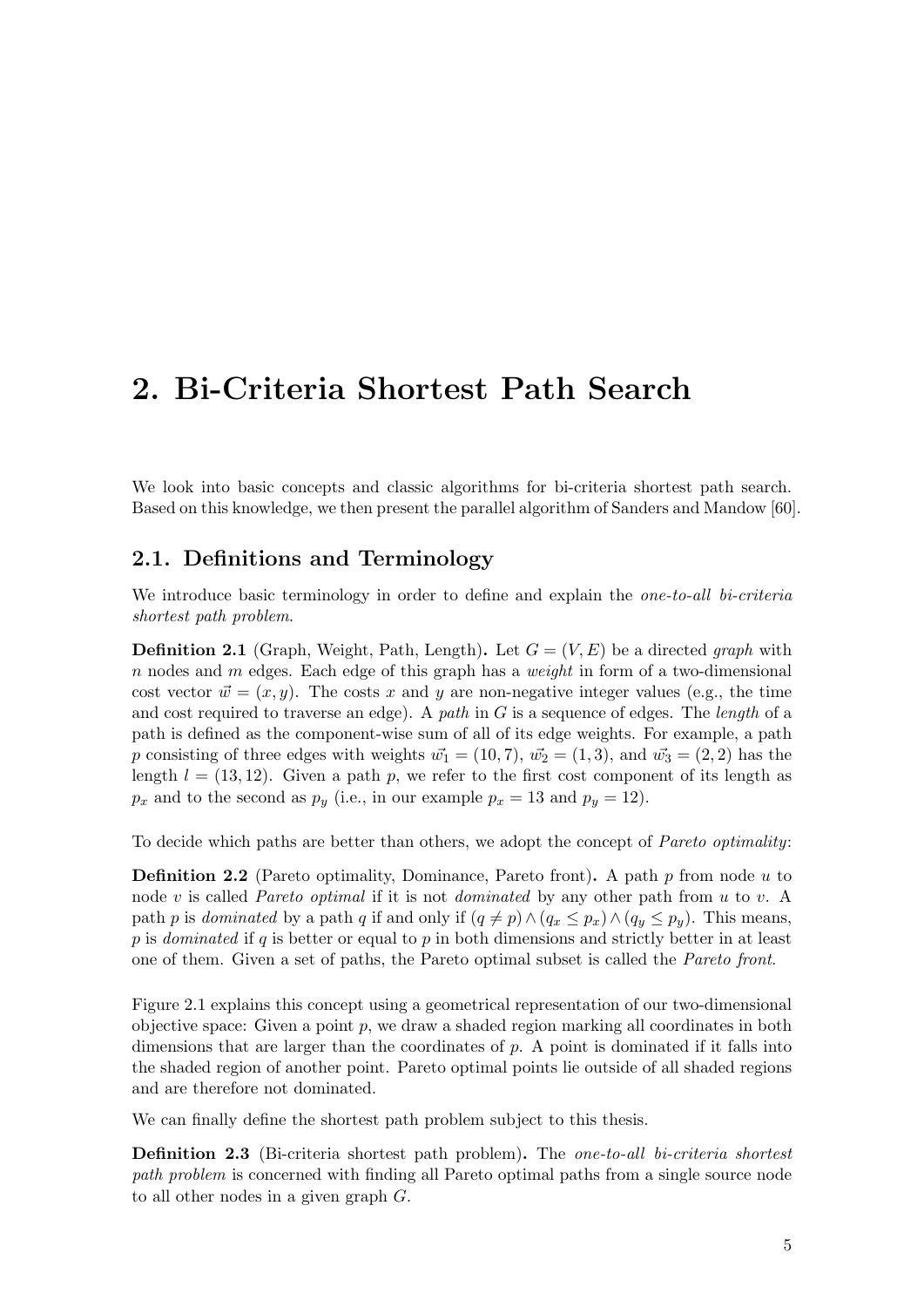<span id="page-13-0"></span>

Figure 2.1.: Dominated and non-dominated (i.e., Pareto optimal) solutions within the bi-dimensional objective space.

However, we are only interested in computing minimal complete sets of Pareto optimal paths (e.g., see [\[29\]](#page-64-3)): Even though Pareto optimality does not exclude several paths to the same node with the same length, we only want to compute one of these paths.

Before we look into classic algorithms solving this problem, we have to introduce an important ordering of paths, the lexicographic order. The lexicographic order has a few important properties (at least) in the bi-criteria case, which we summarize in form of several observations.

<span id="page-13-1"></span>**Definition 2.4** (Lexicographic order). A path p is *lexicographically* smaller than a path q if and only if  $(p_x < q_x) \vee (p_x = q_x \wedge p_y < q_y)$ 

<span id="page-13-2"></span>Observation 2.1 (Identification of one Pareto optimum). Given a set of paths, the lexicographically smallest one is always Pareto optimal. For example, of all dominated and non-dominated points in Figure [2.1,](#page-13-0) the left-most one is Pareto optimal.

<span id="page-13-3"></span>Observation 2.2 (Identification of all Pareto optima). The Pareto optimal subset of a set of lexicographically sorted paths is equivalent to the prefix minima over y-coordinates of paths  $[60]$ : A point in Figure [2.1](#page-13-0) is Pareto optimal if its y-coordinate is smaller than the y-coordinates of all lexicographically preceding points (i.e., points with smaller  $x$ coordinate).

<span id="page-13-5"></span>Observation 2.3 (Sorting of Pareto optima). If we sort Pareto optima (e.g., all non-dominated points in Figure [2.1\)](#page-13-0) by their increasing x-coordinate, they are also sorted by their decreasing y-coordinate.

As a preparation for presentation of the parallel shortest path algorithm, we introduce the task concept:

<span id="page-13-4"></span>**Definition 2.5** (Task, Work stealing). A task is an object, which represents work of the application to be performed in parallel. Tasks are executed by threads, each of which maintains a work list of scheduled tasks. If a thread has finished all tasks in his local work list, it attempts to steal tasks from other threads using a randomized *work-stealing* algorithm [\[8,](#page-62-2) [9\]](#page-62-3).

Tasks allow us to logically decompose a problem without having to worry about available hardware cores or threads. We call a task *recursive* if it behaves like a recursive procedure, i.e., it either reaches a base case or spawns additional tasks of the same type.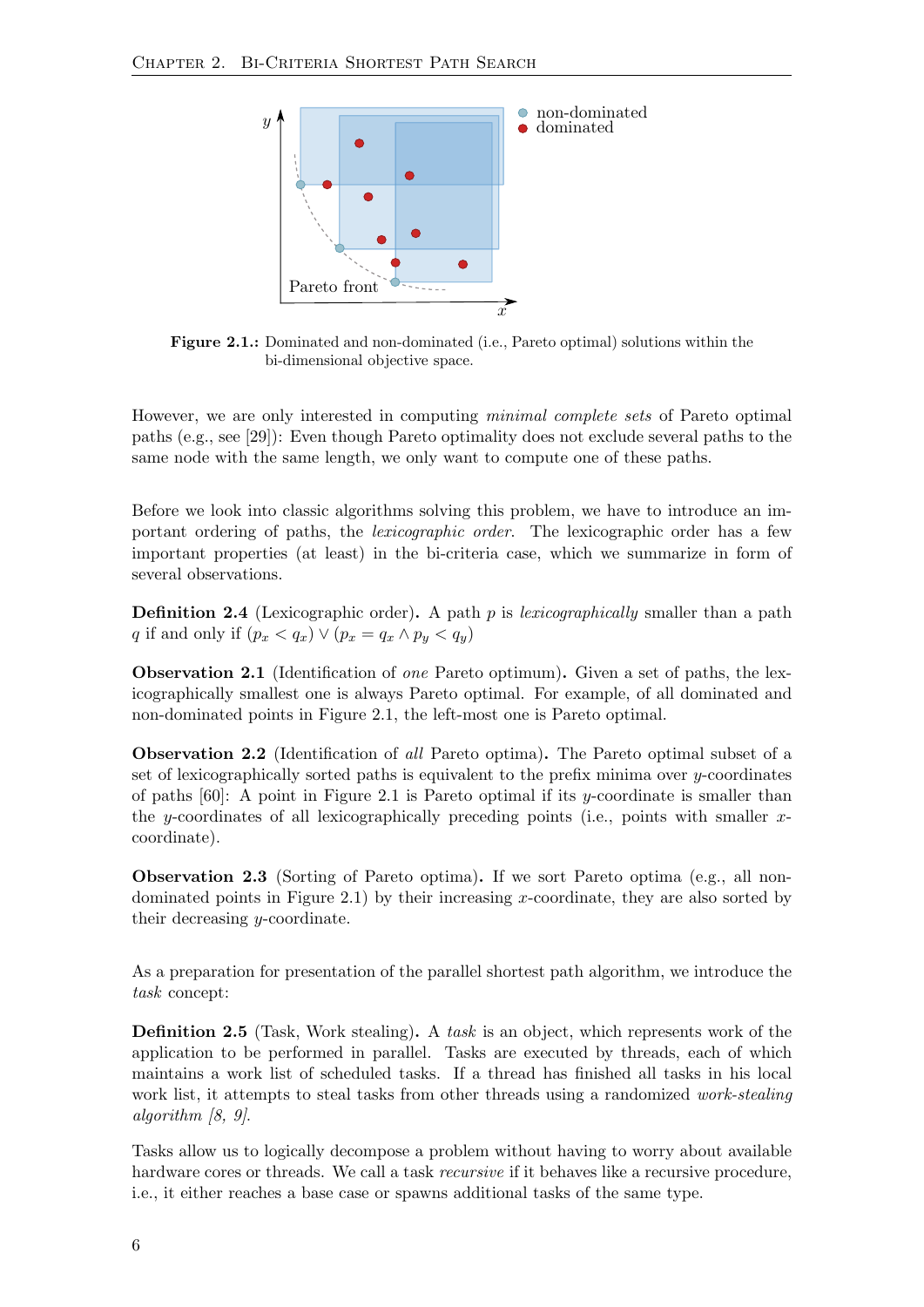## <span id="page-14-0"></span>2.2. Classic Algorithms

Generally speaking, multi-criteria shortest path algorithms can be classified as either exact, heuristic or approximate [\[21\]](#page-63-5). Exact algorithms can further be subdivided into labeling algorithms and ranking algorithms. We restrict our following discussion to exact labeling algorithms, as they are closest to the approach of Sanders and Mandow [\[60\]](#page-66-1). For details on other approaches, we refer to recent surveys of multi-criteria [\[21\]](#page-63-5) and bi-criteria [\[64,](#page-67-0) [54\]](#page-66-0) algorithms.

Labeling algorithms grow shortest paths by computing and assigning labels to nodes, similar to Dijkstra's [\[18\]](#page-63-0) algorithm. However, instead of just one label, multi-criteria labeling algorithms have to maintain a set of labels for each node.

Definition 2.6 (Label (permanent, tentative)). A label represents a path from the start node to the respectively labeled node and encodes the length of this path. Representing paths, Definitions [2.2](#page-12-2) and [2.4](#page-13-1) also apply to labels, i.e., labels can dominate each other, non-dominated labels are called Pareto optimal, and labels can be sorted lexicographically. A permanent label denotes a path known to be Pareto optimal. Tentative labels denote temporary results not yet known to be Pareto optimal.

Labeling algorithms are either *label setting* or *label correcting* and differ in when and how tentative labels become permanent. We proceed to describe their common core, before detailing their differences.

Definition 2.7 (Labeling Algorithm Data Structures (Queue, Label Set)). Labeling algorithms rely on the following abstract data types:

- Queue Q: A set of tentative labels serving as the work list of the algorithm. A label selection strategy controls the order in which tentative labels are removed from the queue, determining which paths are explored next. Even though we refer to the elements in Q as labels, they are in fact pairs of node ID and label, in order to track the assignment of labels to nodes.
- Label Set  $L[v]$  for each  $v \in V$ : The collection of permanent and tentative labels assigned to node  $v$ . Only non-dominated labels which are not equal to an existing label can be inserted into this set, a policy enforced by a dominance check which is also responsible to delete existing labels dominated by newly inserted ones.

#### Algorithm 2.1: Classic Bi-criteria Labeling Algorithm

```
Input: Graph G = (V, E), start node s
    Output: L
 1 L[v] \leftarrow \emptyset for all v \in V2 Queue Q \leftarrow \{(s, (0, 0))\}3 while Q is not empty do
4 (u, l) \leftarrow Q.nextLabel()5 for each (u, v) \in E do
6 | w \leftarrow weight((u, v))\gamma | l' \leftarrow (l_x + w_x, l_y + w_y)\begin{array}{c|c} \hline s & \end{array} if l' is not dominated by L[v] then
9 \mid \cdot \cdot \cdot \cdot \cdot L[v]10 | | update Q
```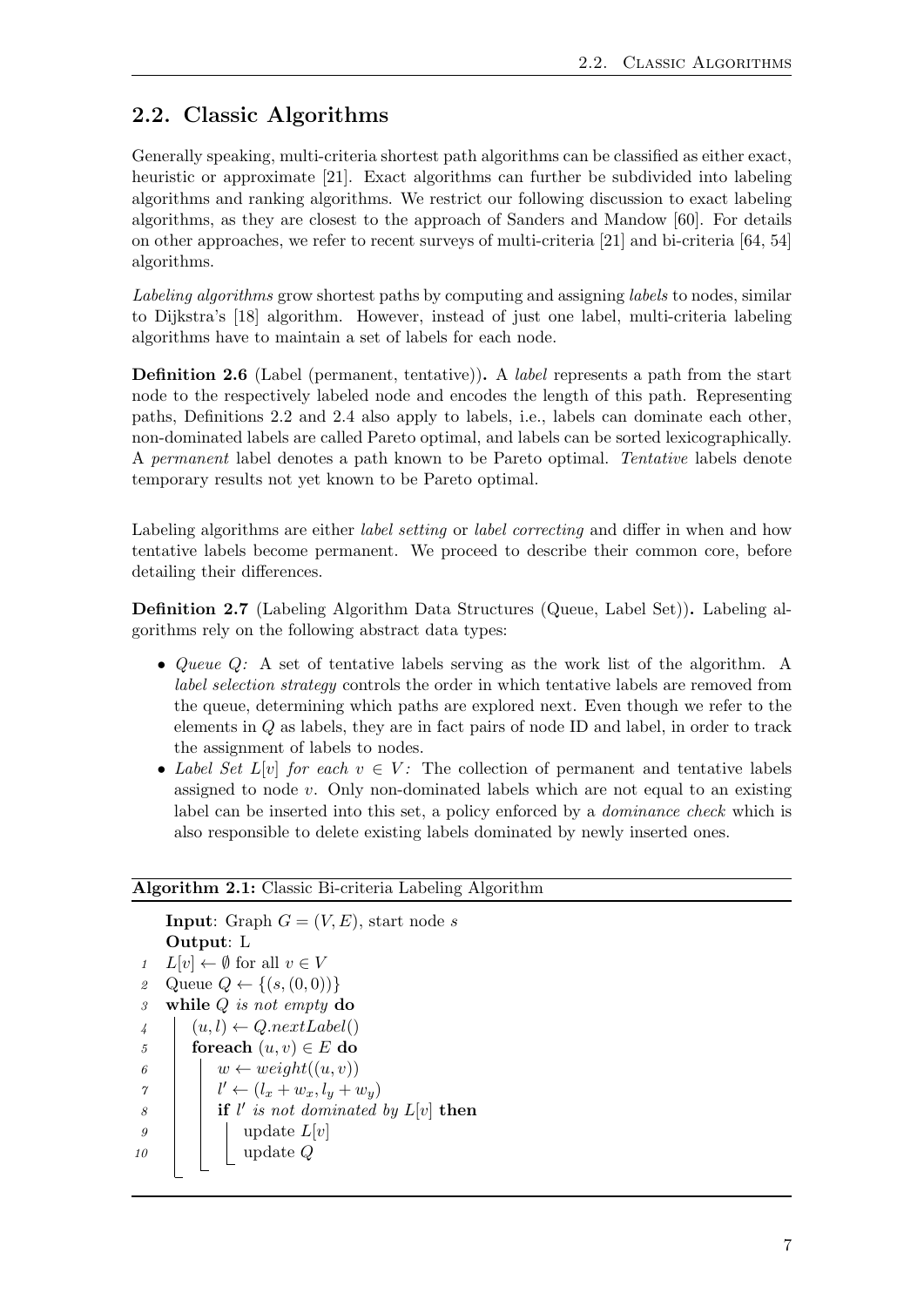<span id="page-15-0"></span>

Figure 2.2.: Locally Pareto optimal labels within their label set L and within the queue of all tentative labels Q: Locally optimal labels might not be globally optimal, i.e., not all labels in Q are part of the (dotted) Pareto front.

Algorithm [2.1](#page-14-1) presents the basic structure of label setting and correcting approaches: In each iteration of its outer loop, the algorithm retrieves a label  $l$  from  $Q$ . Let this label belong to a node  $u$ . The algorithm proceeds to derive a candidate label  $l'$  for each outgoing edge  $(u, v)$ . The candidate label  $l'$  is discarded if it is dominated by any label in the label set  $L[v]$ . Otherwise, it is added to  $L[v]$  and Q. Labels of v that are dominated by l' are removed. The outer loop of the algorithm finishes once all tentative labels in Q have been explored without leading to new non-dominated candidate labels. The resulting labels in the label sets of nodes can now be backtracked to derive the Pareto optimal paths (not shown here).

The queue Q contains tentative labels of different nodes. While labels in a label set of a single node do not dominate each other, labels within  $Q$  may dominate each other. Figure [2.2](#page-15-0) visualizes this for a fast plain queue populated with labels of two different nodes.

Label setting algorithms remove only non-dominated labels from Q. These labels are not only locally optimal within their respective label sets, but also globally optimal in Q with respect to any other label to be explored next. They cannot be dominated by any other label discovered later, as their costs are only increasing and never decreasing.<sup>[1](#page-15-1)</sup> Label setting is therefore optimal in the sense that all extracted labels are part of the output of Pareto optimal paths [\[60\]](#page-66-1), i.e., extracted labels are permanent.

Bi-objective label setting has first been proposed by Hansen [\[27\]](#page-64-2) and was later generalized to the multi-objective case by Martins [\[40\]](#page-65-3). Q has commonly been implemented as a lexicographically sorted priority queue, as relying on Observation [2.1,](#page-13-2) its minimal element is known to be Pareto optimal. Current research on label setting algorithms focuses on different label selection strategies [\[29,](#page-64-3) [47\]](#page-65-2), different kinds of priority queue implementations [\[47,](#page-65-2) [53\]](#page-66-3), speedup techniques applicable for one-to-one (single target) searches (e.g., [\[17,](#page-63-6) [53\]](#page-66-3)), and parallelism due to Sanders and Mandow [\[60\]](#page-66-1).

Label correcting algorithms are less sophisticated in their label choice and just select any tentative label for the next iteration by using a simple queue data structure (FIFO, LIFO, ...). Suboptimal labels may be extracted and processed, which do not belong to any Pareto optimal path. Only once the queue has run completely empty, the label sets can no longer change (i.e., tentative labels become permanent). Bi-criteria label correcting algorithms have been subject to extensive research on selection strategies (e.g., node selection instead of label selection), implementation choices and speedup techniques just like label setting algorithms [\[65,](#page-67-1) [11,](#page-63-7) [47,](#page-65-2) [63\]](#page-67-2).

The choice between label setting and label correcting algorithms comes with a trade-off between time spend in queue operations managing the extraction of (Pareto optimal) labels and time spend processing suboptimal labels. Computational results indicate that no method is clearly superior [\[23,](#page-63-3) [47,](#page-65-2) [54\]](#page-66-0). Garroppo et al. [\[21\]](#page-63-5) support these results with their theoretical analysis of label setting and label correcting approaches.

<span id="page-15-1"></span><sup>&</sup>lt;sup>1</sup>For a detailed proof see [\[60\]](#page-66-1).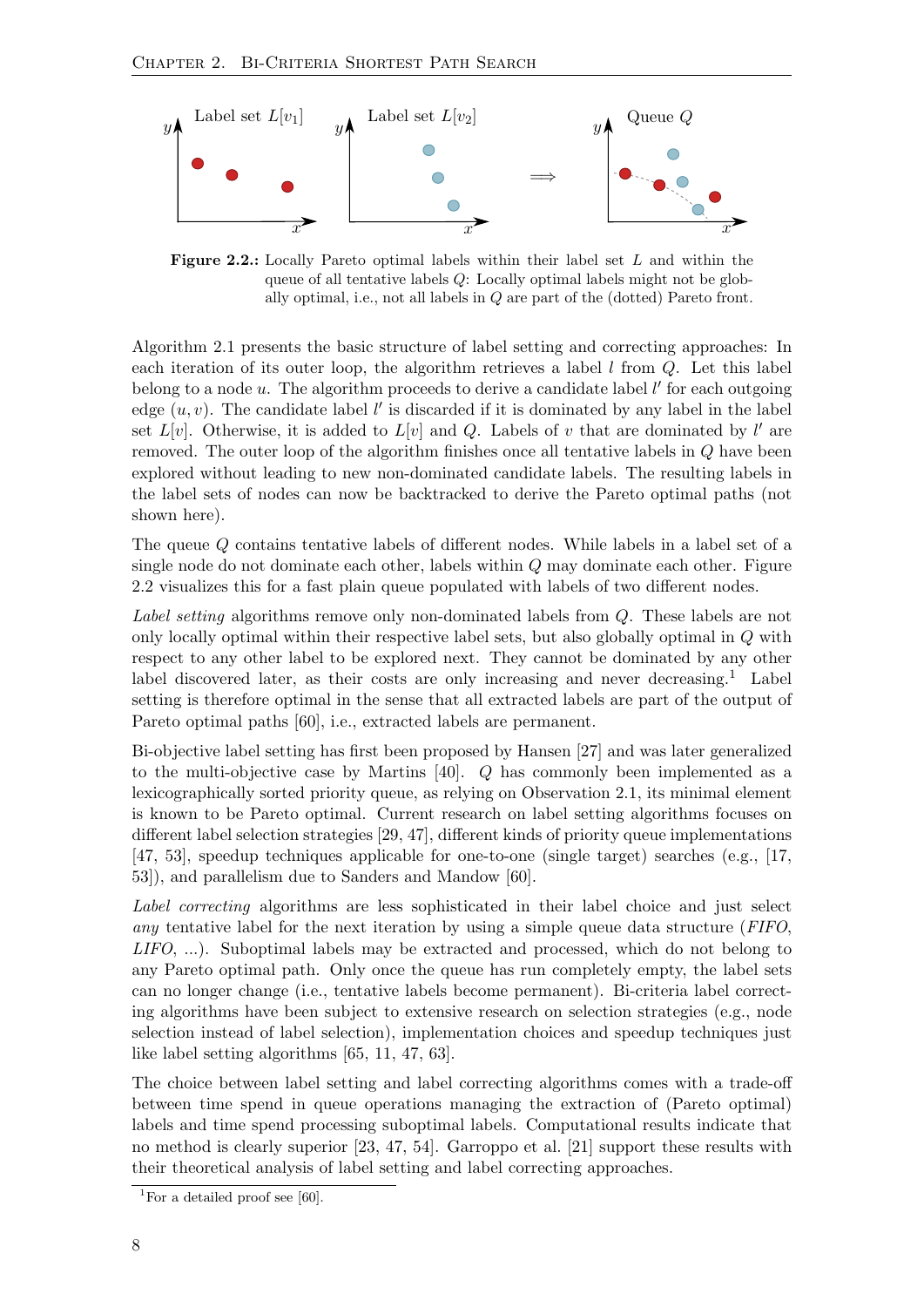## <span id="page-16-0"></span>2.3. Parallel Pareto Search

Sanders and Mandow [\[60\]](#page-66-1) present a parallel label setting algorithm called paPaSearch, short for parallel Pareto Search. While classic label setting algorithms select any Pareto optimal label from  $Q$  per iteration, paPaSearch extracts all of them.<sup>[2](#page-16-2)</sup> It relies on a multidimensional generalization of a priority queue, the *Pareto queue*, to find and extract these independent labels. The algorithm then processes them in parallel.

We outline the bi-criteria version of the algorithm, before detailing label sets and the Pareto queue. Figure [2.3](#page-16-1) presents the algorithm. A detailed description follows.

<span id="page-16-1"></span>

- 1. Find Pareto minima
- 2. Generate candidate labels
- 3. Group candidates by node
- 4. Compute Pareto optima among candidates
- 5. Merge candidate lists and label sets
- 6. Batch update of the Pareto queue

Figure 2.3.: Outline of the paPaSearch algorithm of Sanders and Mandow [\[60\]](#page-66-1), consisting of six steps, which are repeated in a loop until the queue runs empty. Labels are represented as dots, with their color encoding the corresponding node.

<span id="page-16-2"></span><sup>&</sup>lt;sup>2</sup>Not to be confused with label correcting algorithms, which extract any tentative label.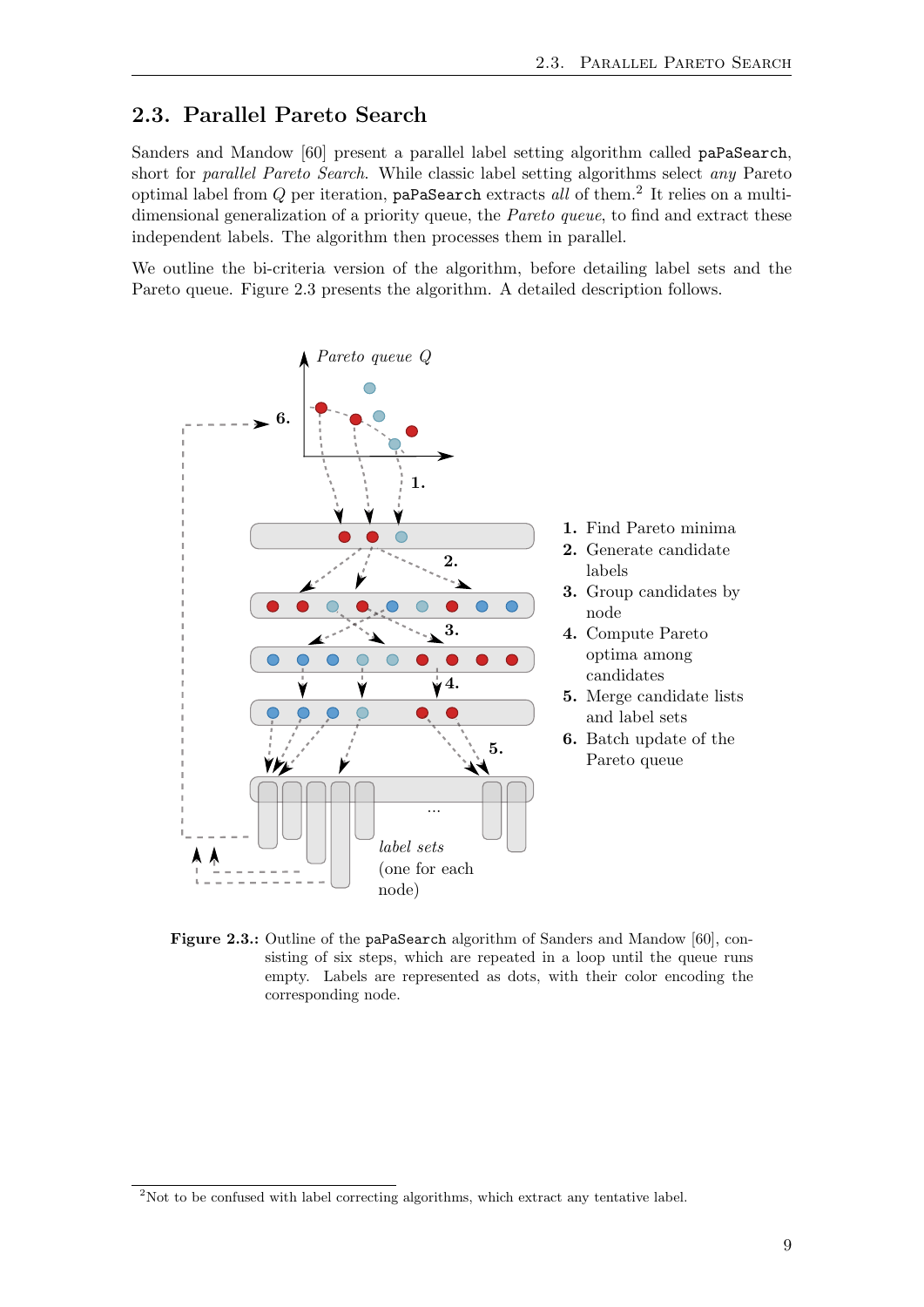- 1. Find Pareto minima: Extract all Pareto optimal labels from the Pareto queue.
- 2. Generate candidate labels: For each Pareto minima and each outgoing edge of the corresponding node generate a candidate label.
- 3. Group candidates: To prepare the batch processing of labels, group candidate labels by the node they are assigned to (e.g., via sorting).
- 4. Compute Pareto optima among candidates: Independently for each node, drop candidate labels dominated by other candidate labels for the same node. If the candidate labels are sorted lexicographically (e.g., due to appropriate sorting in the previous step), Observation [2.2](#page-13-3) details the correspondence of Pareto optima to labels with prefix minimal  $y$ -coordinates. The latter can be identified in a single scan.
- 5. Merge candidate lists and label sets: Independently for each node, merge surviving candidate labels with the label sets of the respective node. Candidates dominated by an old label or equal to an old label are dropped. All other candidates are inserted and may lead to several tentative labels being dominated and deleted. All modifications of the label set are logged in order to apply the same updates to Q.
- **6. Batch update of the Pareto queue:** Update  $Q$  by applying all updates gathered in the previous step. The Pareto queue now contains all remaining and new tentative labels of which a Pareto optimal subset can be extracted for the next iteration.

The individual steps of the algorithm (including all data structure operations) are meant to be performed by several threads in parallel, i.e., each thread extracts a subset of labels from Q, creates a subset of candidate labels, merges a subset of labels into label sets, etc. Sanders and Mandow [\[60\]](#page-66-1) specify their algorithm using parallel primitives such as task scheduling with randomized work stealing and prefix sums for load balancing. For example in steps 2-5, prefix sums are used to assign equal numbers of candidate labels to each thread. This implies that labels belonging to the same node may be distributed over multiple threads, requiring their collaboration.

Sanders and Mandow [\[60\]](#page-66-1) detail a bi-criteria Pareto queue and bi-criteria label sets, both which are meant to be implemented as parallel trees with bulk updates.

### <span id="page-17-0"></span>Pareto Queue.

The Pareto queue is a simplified version of the data structure described in [\[10\]](#page-62-4) (and in some papers cited there). It stores tentative labels lexicographically sorted in the leaves of a balanced binary search tree.

In contrast to a simple priority queue, it allows to extract all Pareto optimal labels available in the current iteration, instead of just one of them. As stated in Observation [2.2,](#page-13-3) Pareto minima are prefix minima over the y-coordinates of lexicographically sorted sequences. While prefix minima can easily be found sequentially by scanning all leaves from left to right, the serial dependencies on the y-coordinates of predecessors need to be broken for a parallel computation: Each inner node  $v$  stores a pointer to the left-most leaf with the minimum  $y$  value in the subtree rooted at  $v$ , i.e., the prefix minima imposed by its subtree. When searching a subtree for Pareto minima, we only descend into subtrees whose minimal label is not dominated by the minimal label of a preceding subtree. Procedure [2.2](#page-18-1) shows the pseudo code of this computation. The recursive calls in lines 8 and 9 are independent; both subtrees can be searched in parallel using task parallelism (see Definition [2.5\)](#page-13-4).

For an implementation of the parallel batch update of the Pareto queue at the end of an iteration, Sanders and Mandow [\[60\]](#page-66-1) refer to the parallel red-black tree of Frias and Singler [\[19\]](#page-63-4) (which we review in Section [3.1\)](#page-20-1).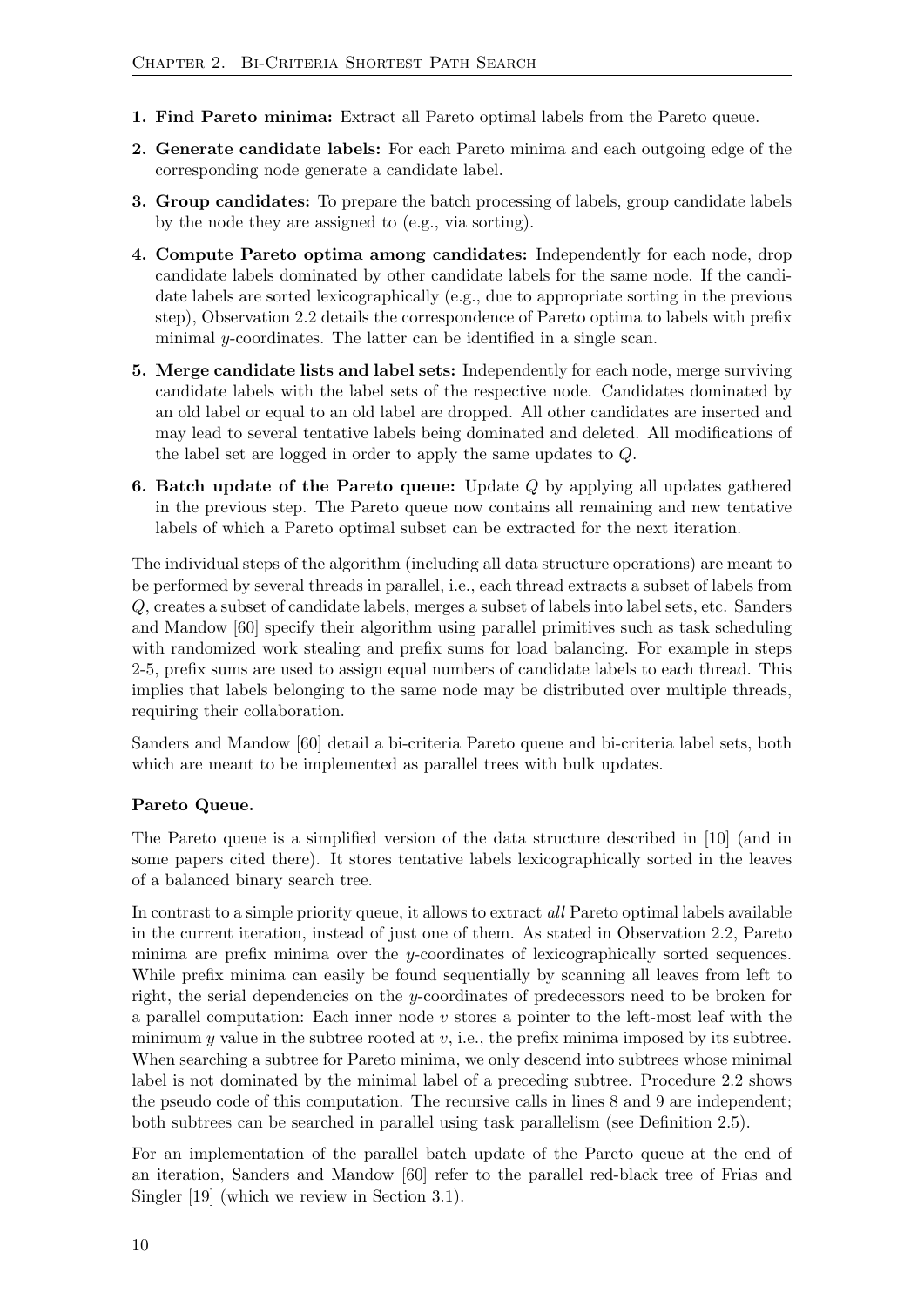#### Procedure 2.2: findParetoMinima(v, u)

<span id="page-18-1"></span>**Input:** Binary tree node  $v$ , prefix minima  $u$  imposed by a preceding subtree **Output:** all Pareto optimal labels in the tree rooted in  $v$ 

```
1 if v is leaf then
```
- 2 report the label stored at  $v$
- 3 else if  $v \rightarrow left.min$  dominates  $v \rightarrow right.min$  then
- 4 findParetoMinima $(v \rightarrow left, u)$
- 5 else if u dominates  $v \rightarrow left.min$  then
- 6 findParetoMinima $(v \rightarrow right, u)$

```
7 else in parallel
```
- 8  $\int$  findParetoMinima(v  $\rightarrow$  *left*, u) // *Only report values not*
- 9 findParetoMinima $(v \rightarrow right, v \rightarrow left.min)$  // dominated by the left subtree

#### Label Sets.

Similar to classic sequential labeling algorithms, labels assigned to nodes are stored in label sets. However, as a main difference, dominance checks and updates have to consider sequences of several candidate labels instead of just individual ones.

The Pareto optima in label sets are stored lexicographically ordered in the leaves of balanced search trees. According to Observation [2.3,](#page-13-5) such sets can be simultaneously sorted by increasing x-coordinates and by decreasing y-coordinates, enabling us to check dominance in logarithmic time in the size of the label set (i.e., the height of the tree):

<span id="page-18-2"></span>Definition 2.8 (Predecessor Dominance Check). Search the insertion position of a candidate label within the lexicographically sorted set. The candidate label is dominated if it is dominated by its predecessor label (the x-predecessor). If non-dominated, the candidate label may dominate other labels, i.e., all direct successor labels whose y-coordinate is larger or equal to its own. A second search therefore locates the first label with a  $y$ -coordinate smaller than the one of the candidate label (the y-predecessor). All labels between the x-predecessor and y-predecessor have to be deleted as they are dominated. A visual representation of this concept is given in Figure [2.4,](#page-18-0) highlighting the candidate label and its predecessors.

<span id="page-18-0"></span>

Figure 2.4.: Insertion of a candidate label into a label set. As indicated by the shaded region, all labels between the  $x$ - and  $y$ -predecessors are dominated.

Once all dominance checks are completed, the label set can be updated in a second pass, removing all dominated labels, and inserting the surviving candidate labels in a single batch update. This batch update can again be realized using the approach of Frias and Singler [\[19\]](#page-63-4).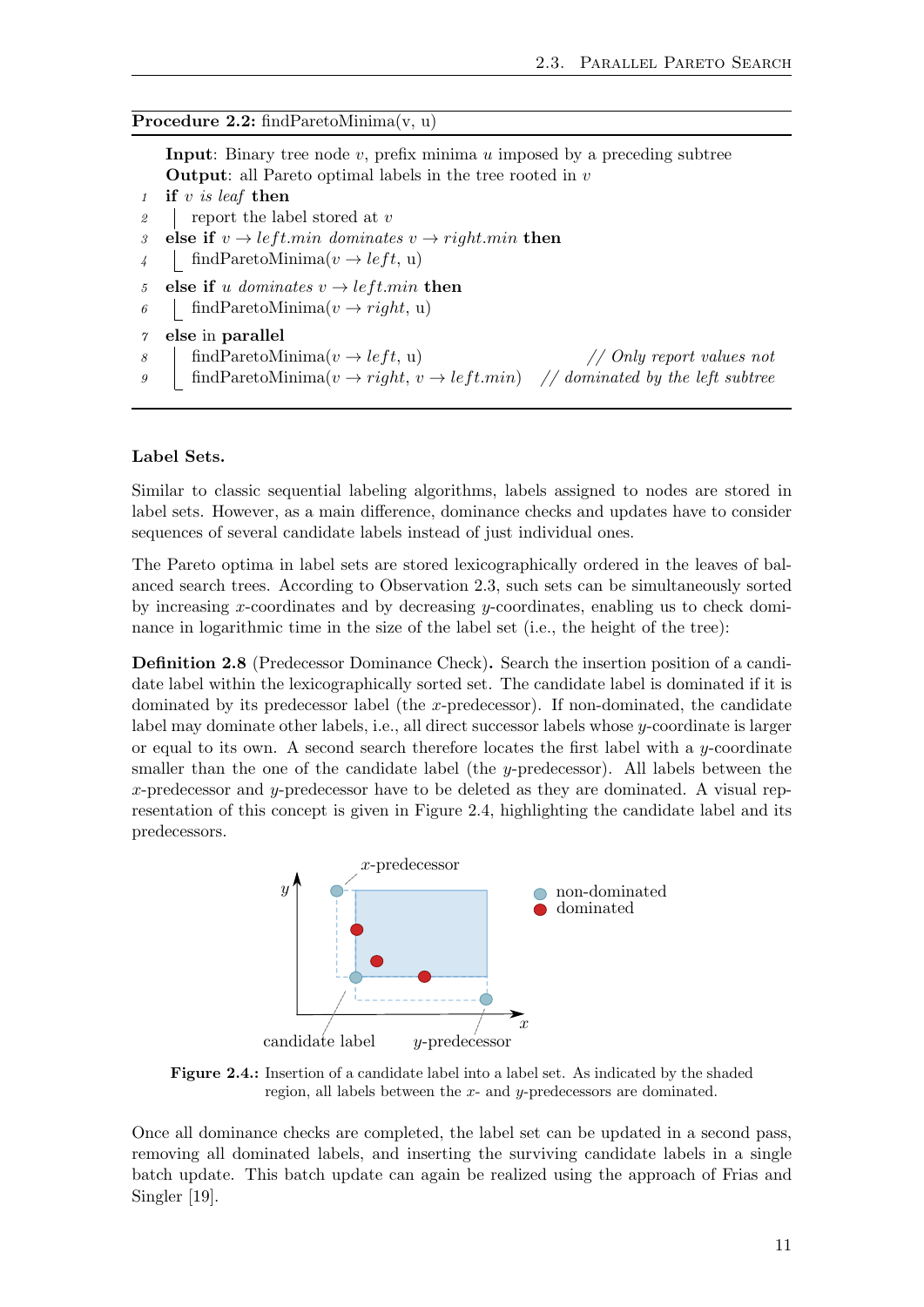#### Theoretical Results.

Sanders and Mandow [\[60\]](#page-66-1) prove several qualities of their paPaSearch algorithm, which we just summarize here:

- As Dijkstra's [\[18\]](#page-63-0) algorithm, it performs at most *n* iterations, where *n* is the number of nodes. This means all additional work of the multi-criteria case compared to the single criteria is completely parallelizable.
- It performs asymptotically less work than classic sequential label setting algorithms since the batched nature of data structure updates supplies additional information, enabling efficient update algorithms.

With our description in Chapter [4,](#page-34-0) we are the first to present an implementation of this algorithm.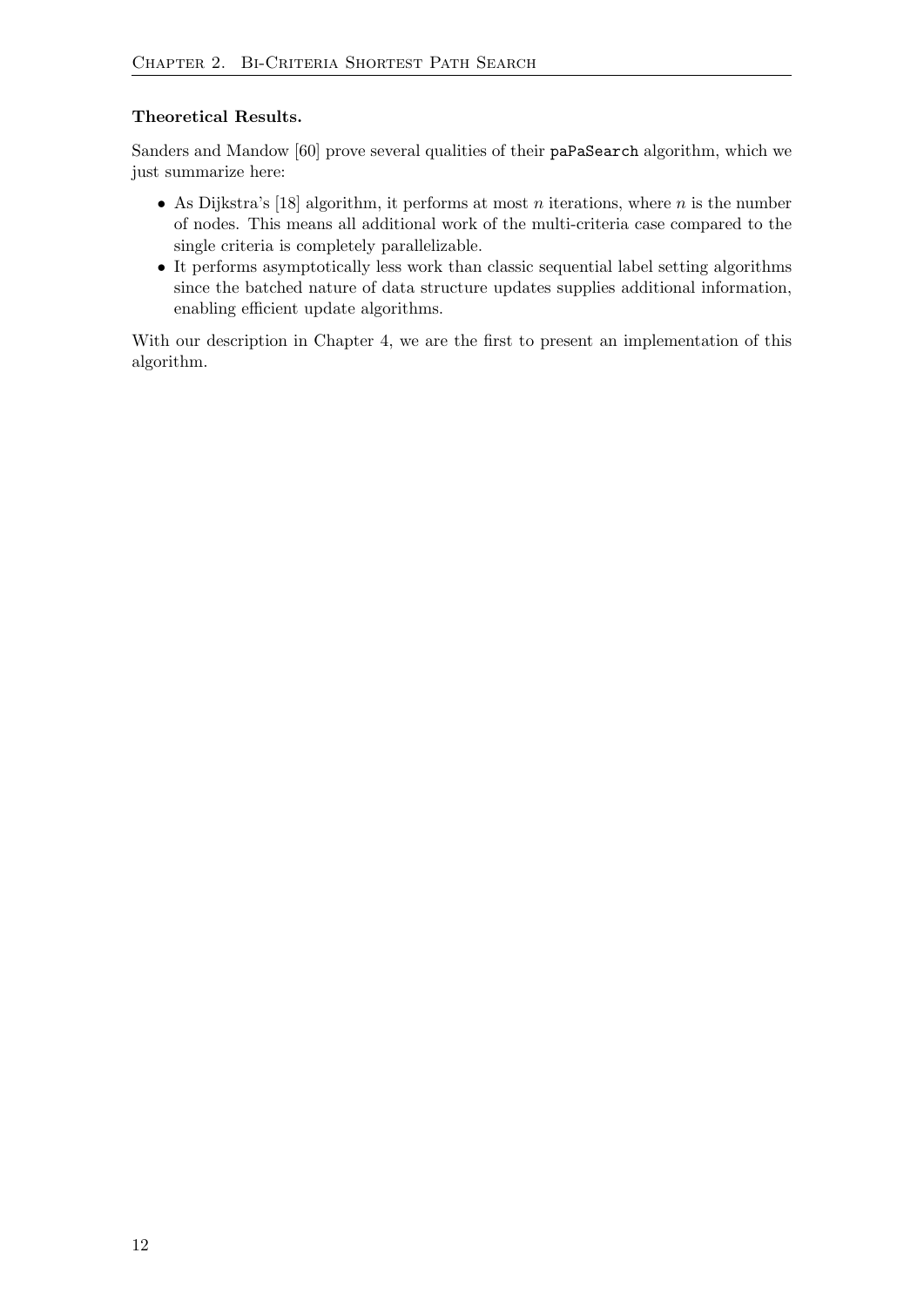# <span id="page-20-0"></span>3. Parallel Bulk Updates for Balanced Search Trees

The parallel algorithm of Sanders and Mandow [\[60\]](#page-66-1) relies on batched data structure updates, i.e., sequences of insertions and deletions meant to update either the Pareto queue or a label set. The authors propose to implement both these data structures as balanced binary search trees with parallel bulk updates, such as the parallel red-black tree of Frias and Singler [\[19\]](#page-63-4).

For an algorithm or data structure to be efficient in practice, it has to consider the memory hierarchies of modern hardware, including the block-wise transfer between individual cache levels. Motivated by this insight, we adopt a cache-efficient balanced tree data structure and augment it with parallel bulk updates, instead of using the proposed binary trees. We begin with a short review of the relevant literature before detailing our own approach. A thorough evaluation then follows in Section [3.3.](#page-26-1)

## <span id="page-20-1"></span>3.1. Related Work

Cache-efficient trees take various forms, with cache-aware [\[56,](#page-66-4) [13\]](#page-63-8) and cache-oblivious Btrees [\[6,](#page-62-5) [7\]](#page-62-6) being among the most prominent. B-trees are balanced trees that increase spatial locality by storing multiple elements per node. This makes them well suited for systems only efficient at transferring larger blocks of data. Accordingly, a simple cachesensitive B-tree has a node size of a single cache line [\[55\]](#page-66-5) and can be multiple times faster than binary trees [\[14\]](#page-63-9). Cache-sensitive memory layouts help to improve the performance of the latter but are not sufficient to outperform B-trees [\[57\]](#page-66-6).

Reducing the height of a B-tree can further improve its performance, as the shorter search paths lead to fewer cache faults. The height of a B-tree can be reduced by increasing the branching factor of inner nodes. Rao and Ross  $[56]$  propose the  $CSB<sup>+</sup>$ -tree that achieves this by storing all children of a node as a single consecutive memory block. A single pointer to this block is then sufficient to address all children, freeing up space to store more keys per cache-line. A complementary technique is proposed by Chen et al. [\[13\]](#page-63-8). Their  $pB^+$ -tree still maintains one pointer per child but increases the branching factor by making inner nodes larger (e.g., 8 cache lines wide). The latencies involved in the retrieval of these additional cache lines are then hidden with the help of prefetching. Hankins and Patel [\[26\]](#page-64-4)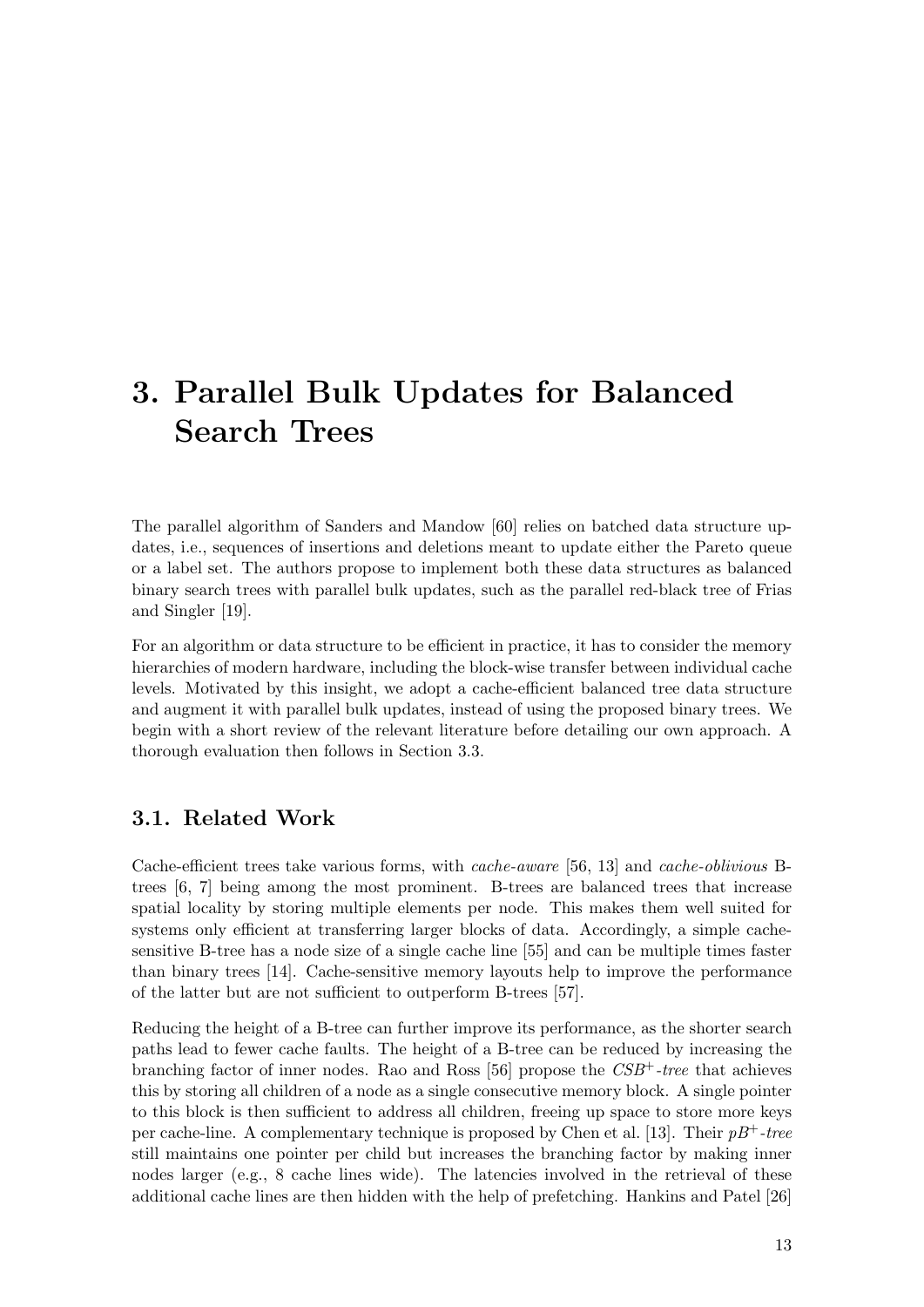furthermore show that larger nodes offer a good balance of cache misses,  $TLB<sup>1</sup>$  $TLB<sup>1</sup>$  $TLB<sup>1</sup>$  misses and instruction count. Further techniques improving the cache performance of B-tree are summarized by Graefe and Larson [\[22\]](#page-63-10).

An I/O-optimal parallel tree data structure for the *Parallel External Memory (PEM)* model [\[4\]](#page-62-7), the parallel buffer tree, is presented by Sitchinava and Zeh [\[62\]](#page-67-3). It is an adaptation of the sequential buffer tree [\[1\]](#page-62-8), which delays updates directed to a subtree until enough operations have been gathered to make their processing worthwhile. The lazy execution of the buffer tree realizes a form of bulk updates. Bulk updates exploit temporal and spatial locality of otherwise individual consecutive updates by applying them in one operation. Such algorithms generally work by collecting and grouping updates directed to the same leaf into balanced update trees. These trees are then inserted into the original tree as a whole, followed by an appropriate rebalancing of the latter. If search paths of different keys have common prefixes, these only need to be traversed once [\[38\]](#page-65-4). Furthermore, rebalancing can be efficient since the whole update sequence can be considered instead of just an individual update [\[57\]](#page-66-6). Sequential bulk updates for  $(a,b)$ -trees, which include B-trees, have been studied in [\[51,](#page-66-7) [33\]](#page-64-5). An overview of bulk update algorithms for these and other kind of trees can be found in [\[57\]](#page-66-6).

As Sitchinava and Zeh [\[62\]](#page-67-3) point out, concurrent data structures allow multiple threads to operate simultaneously and independently on the same data. In parallel data structures, on the other hand, threads cooperate in order to speed up queries and updates. Concurrent bulk updates of B-trees have been considered by the database community (e.g., [\[51,](#page-66-7) [52,](#page-66-8) [34\]](#page-64-6)) and depend on locks in order to synchronize threads. Recent results indicate performance advantages of lock-free (i.e., parallel) approaches [\[61\]](#page-66-9).

Practical work on parallel bulk updates is due to Frias and Singler [\[19\]](#page-63-4). The authors present a parallel bulk construction and insertion algorithm for red-black trees [\[24\]](#page-64-7). Their major tools are split and concatenate operations [\[67\]](#page-67-4): Given a sequence of elements to insert, the tree is splitted into  $p$  subtrees according to an initial fair distribution of the update sequence among the  $p$  threads. These subtrees can then be updated in parallel before they are concatenated to the result tree. To accommodate for different subtree sizes, the update procedure is augmented with load balancing based on randomized work stealing. The authors validate the practicality of their technique by reporting good speedups.

The bulk construction of Frias and Singler [\[19\]](#page-63-4) shares ideas with a more theoretical algorithm proposed by Park and Park [\[48\]](#page-65-5) for the Parallel Random Access Machine (PRAM). Various other parallel search trees [\[12,](#page-63-11) [50,](#page-66-10) [28,](#page-64-8) [49\]](#page-65-6) have been proposed for the PRAM model, all of which assume random access and rely on fine grained parallelism (e.g., pipelining or synchronized round-based computations).

## <span id="page-21-0"></span>3.2. Parallel Weight-balanced B-trees

We adopt  $B^+$ -trees [\[16\]](#page-63-12) in order to augment them with parallel bulk updates.  $B^+$ -trees are a form of B-trees in which all elements reside in leaves. Internal nodes only store pointers to child nodes and router keys, serving as an index that guides search traversals to the correct leaves. Specifically, we implemented our tree as a weight-balanced B-tree [\[3\]](#page-62-0), as it can be rebalanced efficiently (details follow). To adapt such a tree to the cache hierarchy of multicore machines, we follow the results of Hankins and Patel [\[26\]](#page-64-4) by making internal nodes and leave nodes several cache lines wide.

<span id="page-21-1"></span><sup>&</sup>lt;sup>1</sup>The translation look-aside buffer (TLB) caches recent translations from virtual to physical memory addresses.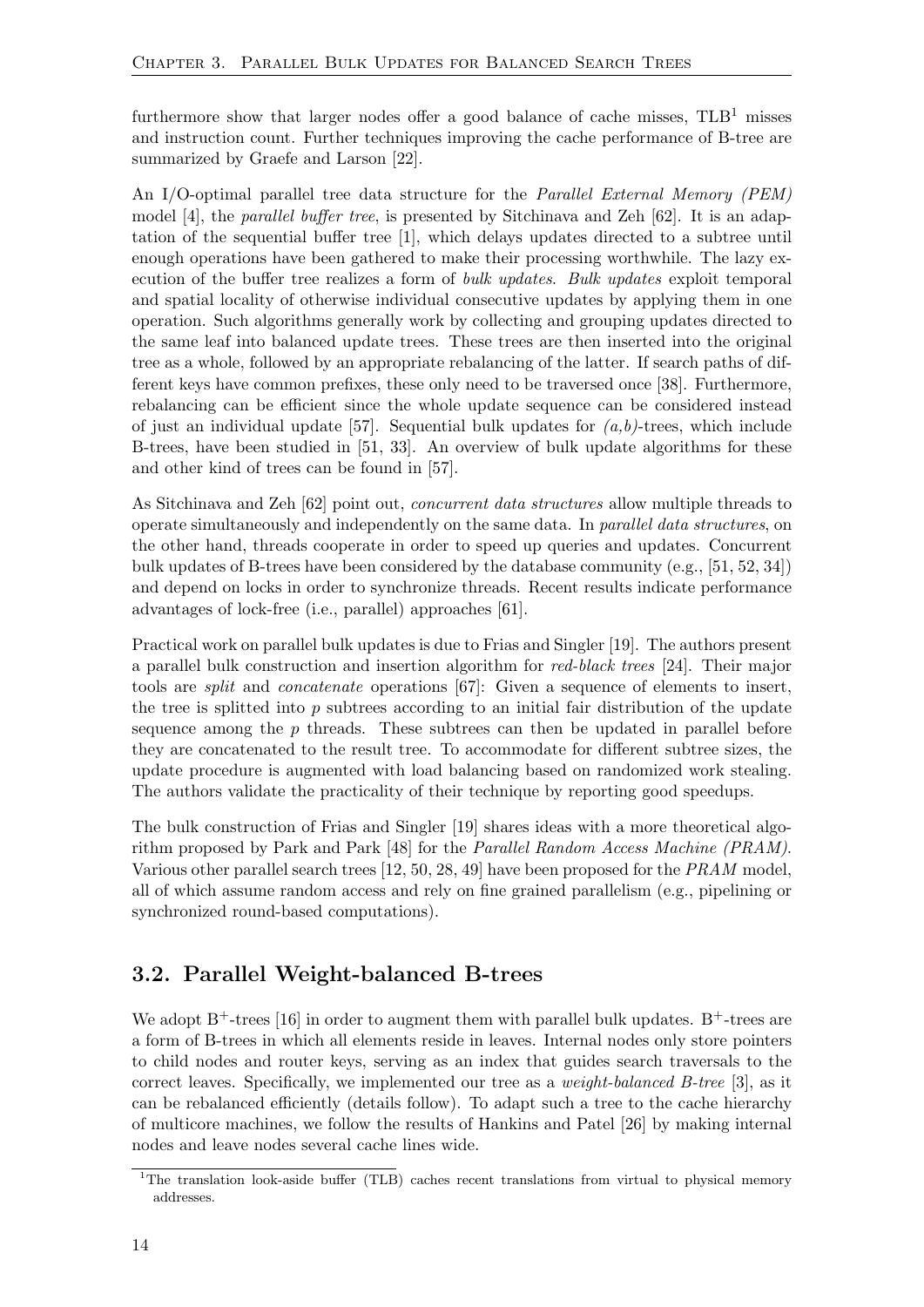<span id="page-22-1"></span>

**Figure 3.1.:** Structure of a weight-balanced B-tree for the parameters  $\alpha = 64$  and  $\beta = 8.$ 

#### <span id="page-22-0"></span>3.2.1. Weight-balanced B-trees

Weight-balanced B-trees were introduced by Arge and Vitter [\[3\]](#page-62-0). Arge [\[2\]](#page-62-9) provides the following definitions.

**Definition 3.1** (Weight). The weight  $w(v)$  of a leaf v in a search tree  $\mathcal{T}$  is defined as the number of elements stored in it. The weight of an internal node  $v$  is defined as the sum of the weights of all its children (i.e., the number of elements in the leaves of the subtree rooted in  $v$ ).

<span id="page-22-2"></span>**Definition 3.2** (Weight-balanced B-tree).  $\mathcal{T}$  is a *weight-balanced* B-tree with leaf parameter  $\alpha$  and branching parameter  $\beta$  ( $\alpha, \beta \ge 8$ ) if the following conditions hold:

- A leaf u has a weight  $\frac{1}{4}a \leq w(u) \leq \alpha$ . All leaves of  $\mathcal T$  are on the same level (level 0).
- An internal node v on level l has weight  $w(v) \leq \beta^l \alpha$ .
- Except for the root, an internal node v on level l has weight  $w(v) \geq \frac{1}{4}$  $\frac{1}{4}\beta^l\alpha.$
- The root has more than one child.

Figure [3.1](#page-22-1) gives a concrete example for this abstract definition using the parameters  $\alpha = 64$ and  $\beta = 8$ , showing the minimal and maximal acceptable subtree weight on each level of the tree. In addition to the presented child pointers and router keys within an inner node, an implementation has to store the total weight for each subtree.

<span id="page-22-3"></span>Observation 3.1 (Weight-balanced B-Tree Properties). Weight-balanced B-trees have a few important properties [\[3,](#page-62-0) [2\]](#page-62-9):

- The height of a N element weight-balanced B-tree with parameters  $\alpha$  and  $\beta$  is  $\mathcal{O}(\log_\beta(N/\alpha)).$
- The weight constraints imply a bounded degree: Any node  $v$  (except for the root) has between  $\frac{1}{4}\beta$  and  $4\beta$  weight-balanced children. A degree out of these bounds is not possible without violating the weight constraints of  $v$ .
- A node v only needs to be rebalanced every  $\Theta(w(v))$  operations applied to its subtree.

Particularly the last property makes them interesting for us (summarizing the description in [\[2\]](#page-62-9)): We can use a simple amortized argument to charge the costs of rebalancing a node v to all  $\Theta(w(v))$  operations responsible for its imbalance. After inserting an element in a leaf, several nodes on the path from the leaf to the root may be out of balance. We can either apply regular B-tree rebalancing operations on these nodes or make use of partialrebuilding (e.g., see [\[46\]](#page-65-7)) and rebuild the tree rooted in the highest unbalanced node. As a subtree can be rebuild in a linear number of steps, this gives us an  $\mathcal{O}(\log N)$  amortized update bound.

We proceed to explain our own contribution based on the existing ideas presented here.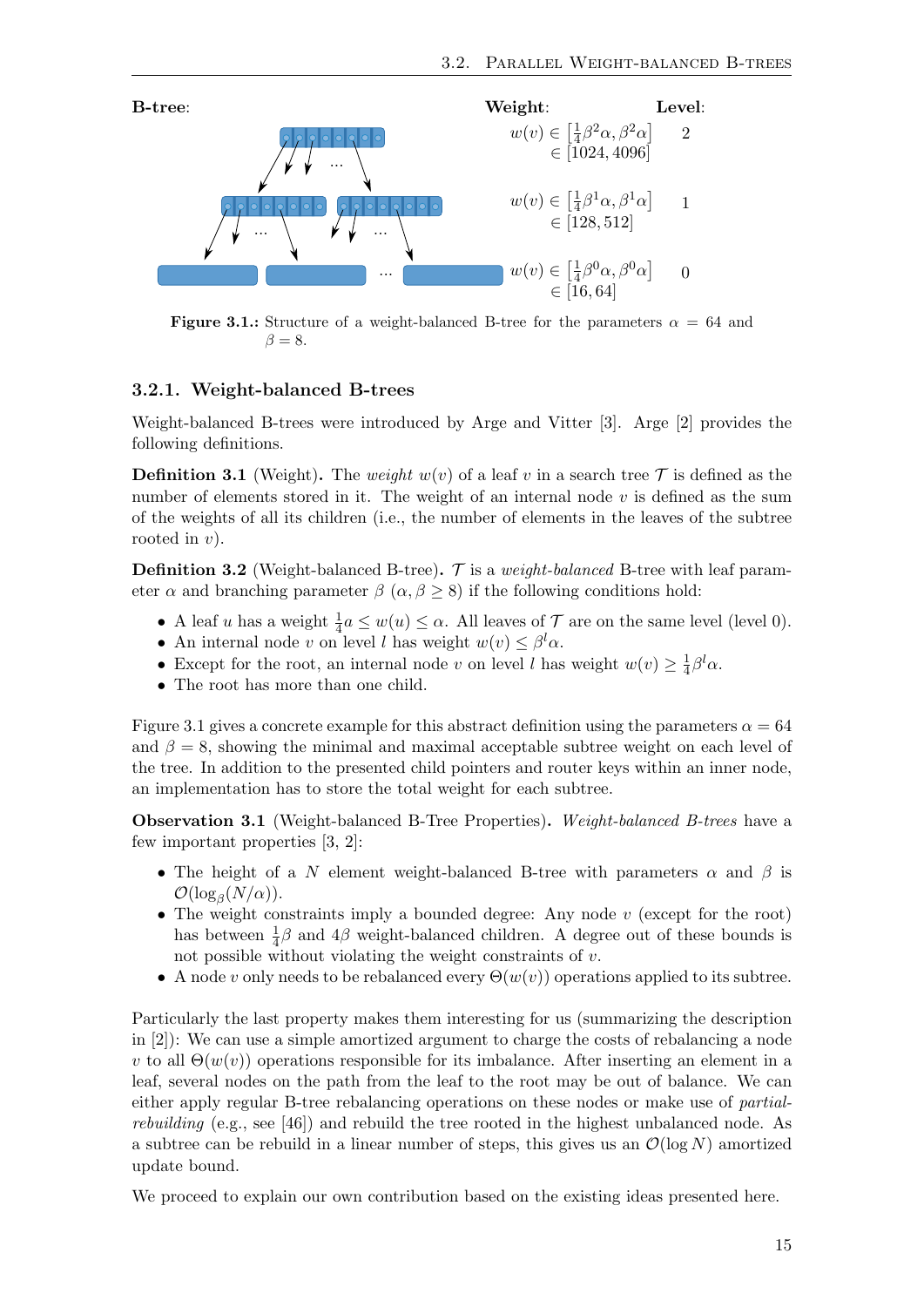<span id="page-23-2"></span>

Figure 3.2.: A parallel bulk update procedure for B-trees using recursive tasks.

#### <span id="page-23-0"></span>3.2.2. Parallel Bulk Updates

Given a sorted sequence of insertions and deletions, we want to update a tree in a single bulk operation using  $p$  collaborating threads. Figure [3.2](#page-23-2) explains our general approach: We partition the update sequence according to the tree, i.e., we perform a binary search to locate the router keys of the root node within the sorted sequence and split it accordingly. We spawn a task (see Definition [2.5\)](#page-13-4) for each resulting subsequence in order to apply it to its respective subtree. This is repeated recursively until all updates have been propagated to leaves. To update a leaf, we merge its elements with the incoming updates.

Splitting the update sequence according to the tree may lead to load imbalances if many updates are applied to the same area of the tree. However, this also means a subtree on some level needs to be rebalanced, as we can show by contradiction: Assuming we apply many updates in the same area of the tree without having to perform any rebalancing, then these updates have to be distributed over several leaves, as a single leaf can only store a constant number of elements. Updating several leaves is parallelized by our task concept and thus not a load balancing problem. We have therefore shown that load imbalances can only occur if a subtree needs to be rebalanced due to the over- or underflow of leaves. Fortunately, as explained next, we can parallelize this rebalancing.

#### <span id="page-23-1"></span>3.2.3. Parallel Partial-Rebuilding

Let N be the size of the tree, k the length of a sequence of updates S, and p the number of threads involved in the computation. Let  $S_i$  denote the *i*'th update in S and let  $S_{ij}$  denote a range of updates. Furthermore, let  $d_{ij}$  be the *weight-delta* of an update range  $S_{ij}$ , i.e., the number of insertions minus the number of deletions in this range. The weight-delta  $d_{ij}$ realized by an update range  $S_{ij}$  is given as  $d_{ij} = W_j - W_i$ , where W is a sequence which we precompute using a single prefix sum before applying a bulk update to our tree. The first entry in W is initialized with zero. An entry  $W_i$  is set to  $W_{i-1} + 1$  if  $S_{i-1}$  is an insertion or to  $W_{i-1} - 1$  if it is a deletion.

The key insight of our approach is that we know whether a tree can be updated in-place or whether it needs to be rebalanced prior to descending into it: Let  $t$  be a subtree on level l. Furthermore, let  $S_{ij}$  be the range of updates to be applied to t. If the sum of the corresponding weight-delta  $d_{ij}$  and the original weight of the subtree do no longer fall into the acceptable weight range for a subtree on level  $l$ , then  $t$  needs to be rebalanced instead of just updated.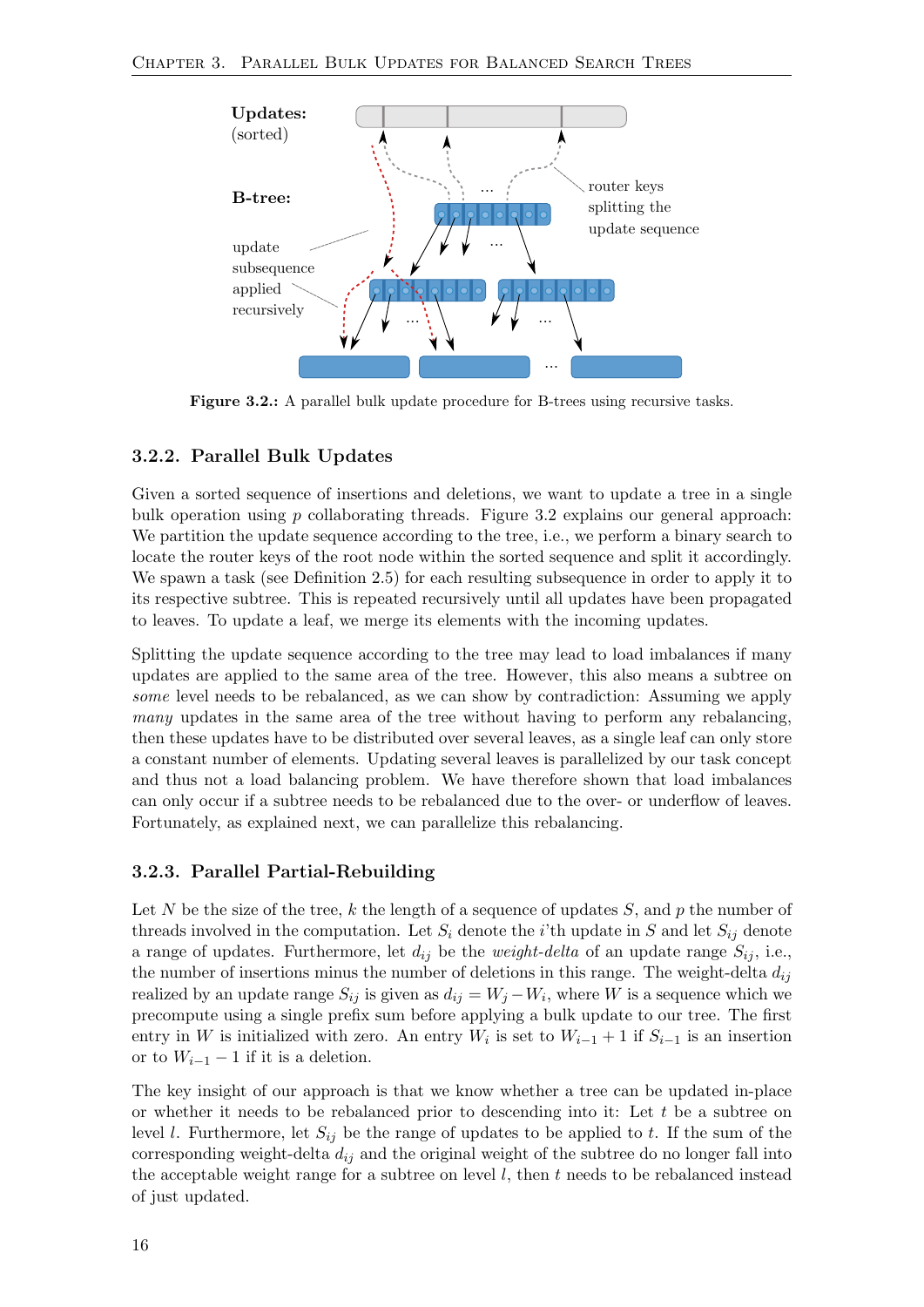<span id="page-24-0"></span>

Figure 3.3.: Parallel rebalancing of a weight-balanced B-tree using partial-rebuilding. If a subtree requires rebalancing it is rebuild from scratch from the existing elements and the incoming updates.

As stated in Section [3.2.2,](#page-23-0) a tree is updated by spawning recursive update tasks for its subtrees. To rebalance a tree, we use a very similar task parallel procedure. Figure [3.3](#page-24-0) explains the idea: Updates are pushed down the tree using recursive tasks, but instead of merely updating leaves in place, the merged stream of elements and updates is written into a new set of leaves. Once all leaves are filled, a balanced tree is constructed from these leaves, replacing the old subtree. This means, rebalancing is not a separate step, but we can rebalance a tree while updating it.

The details of the parallel rebalancing approach depicted in Figure [3.3](#page-24-0) follow. We note that tasks for individual subtrees are independent from each other. All synchronization that is required is already implicitly provided by the life cycle of tasks.

- 1. Rebalancing Start: We scan an inner node from left to right and compute the update ranges  $S_{ij}$  by using binary searches to locate the router keys within S. We use the weight-delta information to check which subtrees needs to be rebalanced and then trigger rebalancing tasks for each consecutive range<sup>[2](#page-24-1)</sup> of unbalanced subtrees. In addition, we allocate an appropriate number of leaves to for all elements.
- 2. Rewrite Process: Within our recursive rebalancing tasks, we descend into all leaves of a subtree to be rebalanced. Elements in leaves are merged with the incoming updates and written to the new set of leaves. As an only exception, there is no need to descend into subtrees in which all elements are deleted, as indicated by weight-deltas leading to updated weights of zero.

The position of an element within the new set of leaves (i.e., its updated rank) can be computed independently for each subtree using subtree weights and weight-deltas: Given a rank of zero for the root of the unbalanced subtree, the rank of a subtrees is given by the rank of its parent plus the updated total weight of all preceding siblings in the same node (as this is the space required for rewriting them). Following this approach, we know where to start writing the elements of a leaf. As ranks can be computed independently for different subtrees, the entire rewrite process can be parallelized using task parallelism.

<span id="page-24-1"></span> ${}^{2}$ If a subtree or even a range of adjacent unbalanced subtrees has fewer elements (i.e., its total weight) than the size of a perfectly balanced tree for this level, we include the elements of an additional neighboring subtree.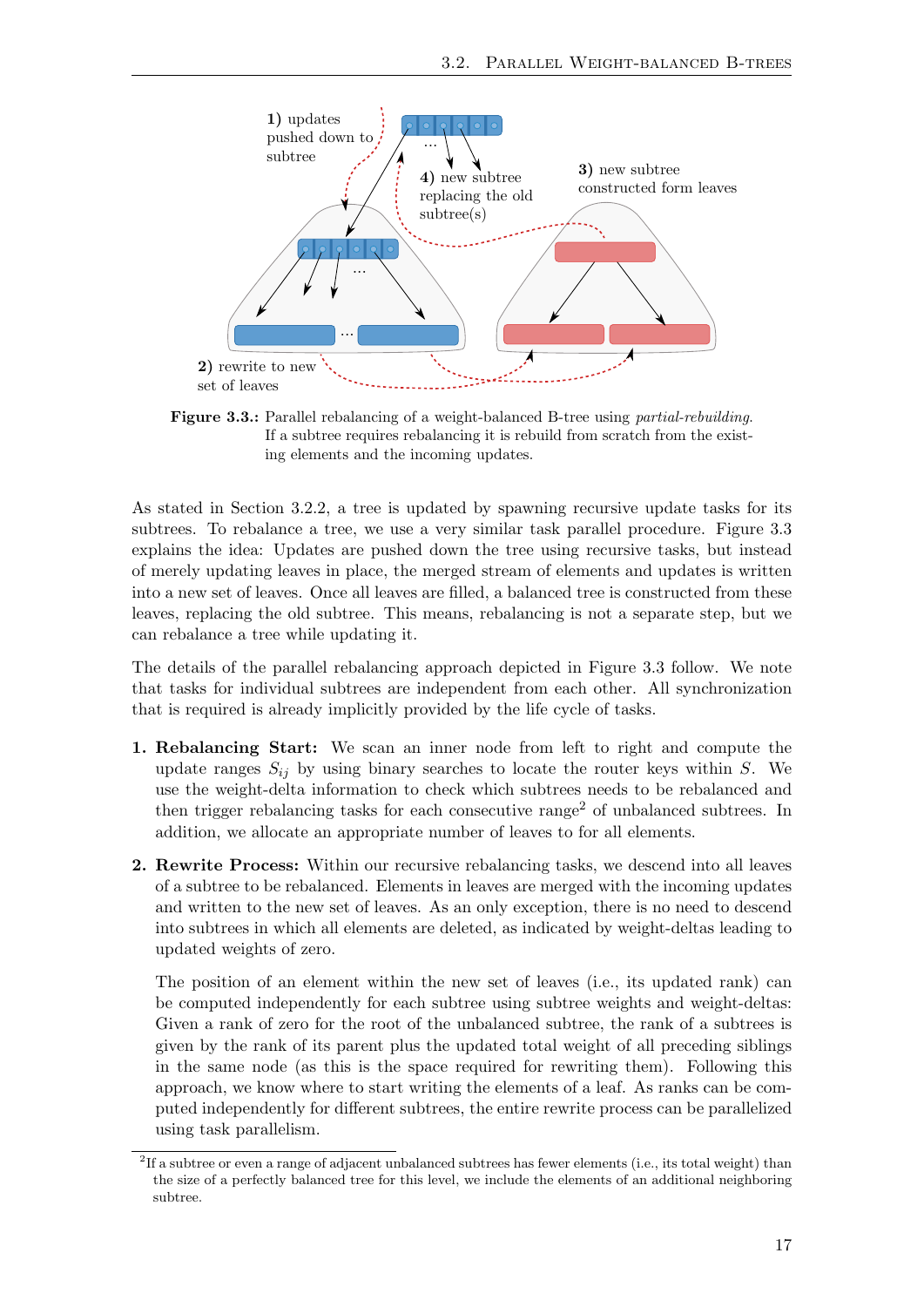Many updates may fall into a single leaf. We therefore split an update range applied to a leaf into subranges in order to process them in parallel. Let  $S_{ij}$  be an update range and let  $S_{pq}$  be one of its subranges. A binary search locates its first update in the existing keys of the leaf. The weight-delta information then helps to compute the starting position of elements resulting from the application of this particular update subrange  $S_{pq}$ : Let l be the index of the first element in the leaf smaller or equal to  $S_p$ . Given the rank  $r$  of the first element of the rewritten leaf, the rank of the first element produced by the application of the  $S_{pq}$  update range is  $r + l + W_{ip}$ .

**3. Tree Construction:** We want to build a perfectly balanced tree over the filled leaves. A perfectly balanced tree can take an equal number of insertions or deletions before it needs to be rebalanced, i.e., it is half-full. Accordingly, a weight-balanced B-tree on level *l* with leaf parameter  $\alpha$  and branching parameter  $\beta$  has a designated weight of 1  $\frac{1}{2}(\textit{minweight}(l, \alpha, \beta) + \textit{maxweight}(l, \alpha, \beta)) = \frac{1}{2}(\frac{1}{4})$  $\frac{1}{4}\beta^l\alpha + \beta^l\alpha$  =  $\frac{5}{8}\beta^l\alpha$ . For details, see Definition [3.2.](#page-22-2)

With this size information at hand, a tree can be constructed using a top-down task parallel process: We recursively spawn tasks according to the layout of the balanced tree to be constructed that allocate and initialize the latter. When reaching the leaf level, instead of allocating leaves, the correctly pre-filled result leaves created in the previous step of this algorithm can be referenced.

4. Replacement: The tree construction yields an inner node with one or more children. These children have to be integrated into the parent node. Fortunately, as the degree of a node has well defined bounds (see Observation [3.1\)](#page-22-3), there is always enough space within a node for all its children.

#### <span id="page-25-0"></span>3.2.4. Runtime Analysis

Let  $N$  be the size of a weight-balanced B-tree,  $k$  size of the applied bulk update sequence, and  $p$  be the number of threads involved in the computation. To eliminate lower-order terms we assume  $N \geq p^2$  and  $k \geq p$ . For simplicity of the following analysis, we furthermore treat the leaf parameter  $\alpha$  and branching parameter  $\beta$  as constants. The parameters become significant again when we want to discuss the performance of the B-tree on actual hardware. We consider this problem in our evaluation in Section [3.3.1.](#page-27-0)

According to Definition [3.2](#page-22-2) a sequential weight-balanced B-tree has a height of  $\mathcal{O}(\log N)$ and an amortized update bound of  $\mathcal{O}(\log N)$  for individual updates. As in [\[19\]](#page-63-4), we note that the cost of a sequential bulk update is bound by the cost of applying the updates individually one by one, i.e.,  $\mathcal{O}(k \log N)$ .

Our parallel weight-balanced B-tree is updated using tasks. Task parallelism with randomized work stealing performed by p threads leads to an execution time of  $\mathcal{O}(T_1/p + T_{\infty})$ , where  $T_1$  is the serial execution time of an operation and  $T_\infty$  the critical path of the computation, which cannot be parallelized  $[8]$ . If a bulk update of size k does not lead to an overflow of a tree of size N, then  $T_{\infty}$  is bound by its height  $\mathcal{O}(\log N)$ . In combination with the upper bound of the sequential bulk update time  $T_1 = \mathcal{O}(k \log N)$ , this gives us an amortized update bound of  $\mathcal{O}(k/p \cdot \log N + \log N)$  for the parallel bulk update. We can simplify this bound to  $\mathcal{O}(k/p \cdot \log N)$ .

We also have to consider the case where the updates lead to an overflow of the tree and therefore to its reconstruction. This reconstructed tree has at most  $N + k$  elements. Using p threads, its level-by-level construction takes  $\mathcal{O}((N+k)/p)$  time due to the geometrically decreasing work per level. As indicated in Observation [3.1,](#page-22-3) we can charge these rebalancing costs to all  $\Theta(N+k)$  updates leading to its imbalance. The update bound of  $\mathcal{O}(k/p \cdot \log N)$ therefore stays valid even for this special case.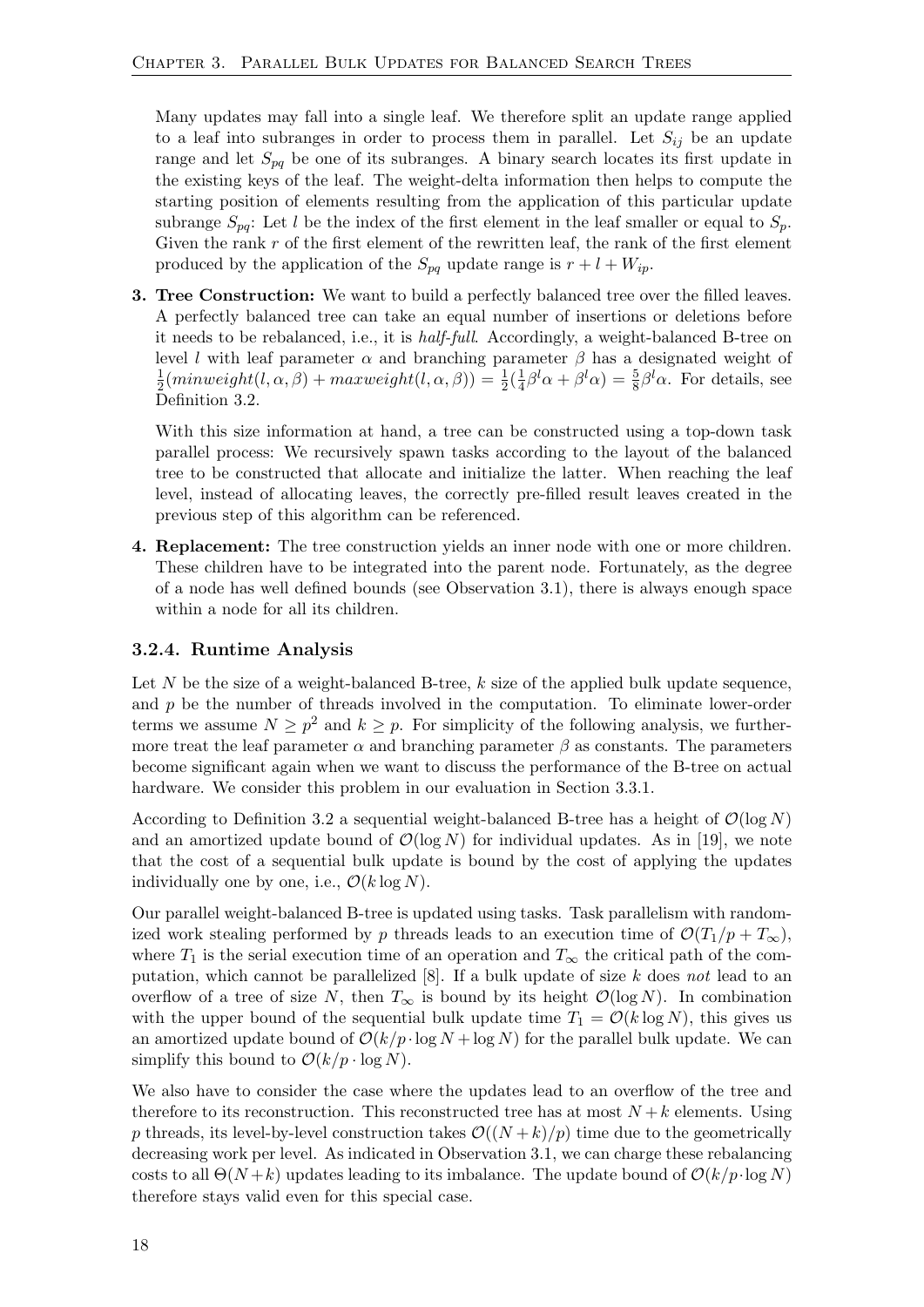In addition to the actual update, our algorithm relies on a single parallel prefix sum as a pre-computation step. It runs in  $\mathcal{O}(k/p + \log p)$  time (e.g., [\[32\]](#page-64-9)) and is therefore dominated by the update time of  $\mathcal{O}(k/p \cdot \log N)$ . The same update bound is also achieved by Frias and Singler [\[19\]](#page-63-4).

### <span id="page-26-0"></span>3.2.5. Implementation Details

We implemented our parallel B-tree in  $C++$  using Intel<sup>®</sup> Threading Building Blocks (Intel<sup>®</sup> TBB 4.1)<sup>[3](#page-26-2)</sup>. We shortly summarize a few details which positively affected the performance of our B-tree implementation:

- The B-tree supports bulk updates consisting of insertions, deletions and a mixture of both. The parallel prefix sum computation preceding a bulk update is however only required if a bulk contains insertions and deletions. Otherwise, weight-deltas are implicitly provided by the number of updates in an update range. Given this simple shortcut, we allow clients to specify the content of bulk updates (i.e., insertions\_only, deletions\_only, mixed) to disable the weight-delta computation if possible.
- Spawning a task for every subtree to be updated constitutes overhead if the work is already sufficiently balanced between the different threads. We therefore adopt a dynamic cutoff value used by the implementation of the parallel red-black tree of Frias and Singler [\[19\]](#page-63-4): A subtree is updated sequentially without spawning additional tasks if the number of updates in the corresponding update range is smaller than  $(k/p)/\log(k/p)$ , where k is the size of the entire bulk update and p the number of involved threads.
- To update a leaf, we sequentially merge the incoming updates with the existing elements of the leaf. The result is written to a thread-local spare leaf, which replaces the old leaf in the tree. The latter then becomes the spare leaf for the next update.
- Nodes are padded to cache line boundaries to prevent false sharing. They are allocated using the TBB scalable memory allocator [\[31\]](#page-64-10).
- Rewriting a subtree requires a set of new result leaves. Our experiments indicated that is faster to allocate leaves lazily by the fist thread writing to a specific one, instead of allocating all leaves before the rewriting starts (even if done in parallel). The required synchronization can be realized with little overhead using an atomic compare\_and\_swap operation per allocated leaf.

## <span id="page-26-1"></span>3.3. Evaluation

We evaluate our B-tree on a system with two Octa-Core Intel Xeon E5-2670 CPUs (Sandy Bridge) clocked at 2.6 GHz. The sockets form two NUMA nodes, both maintaining 32 GB of main memory. Each of the eight cores per socket has a 64 KB private L1-Cache and a 256 KB private L2-Cache. In addition, all cores of a socket share a 20 MB L3-Cache. Our implementation is compiled with -O3 -march=native -std=c++11 using GCC 4.7.2.

Our tests have the following properties (mostly adopted from [\[19\]](#page-63-4)):

• Data: Elements are chosen to be similar to node-label pairs used by the Pareto queue of our parallel label setting algorithm, i.e., structs with three random 32-bit integers: x-coordinate, y-coordinate, and node id.

<span id="page-26-2"></span> $^3$ <http://threadingbuildingblocks.org>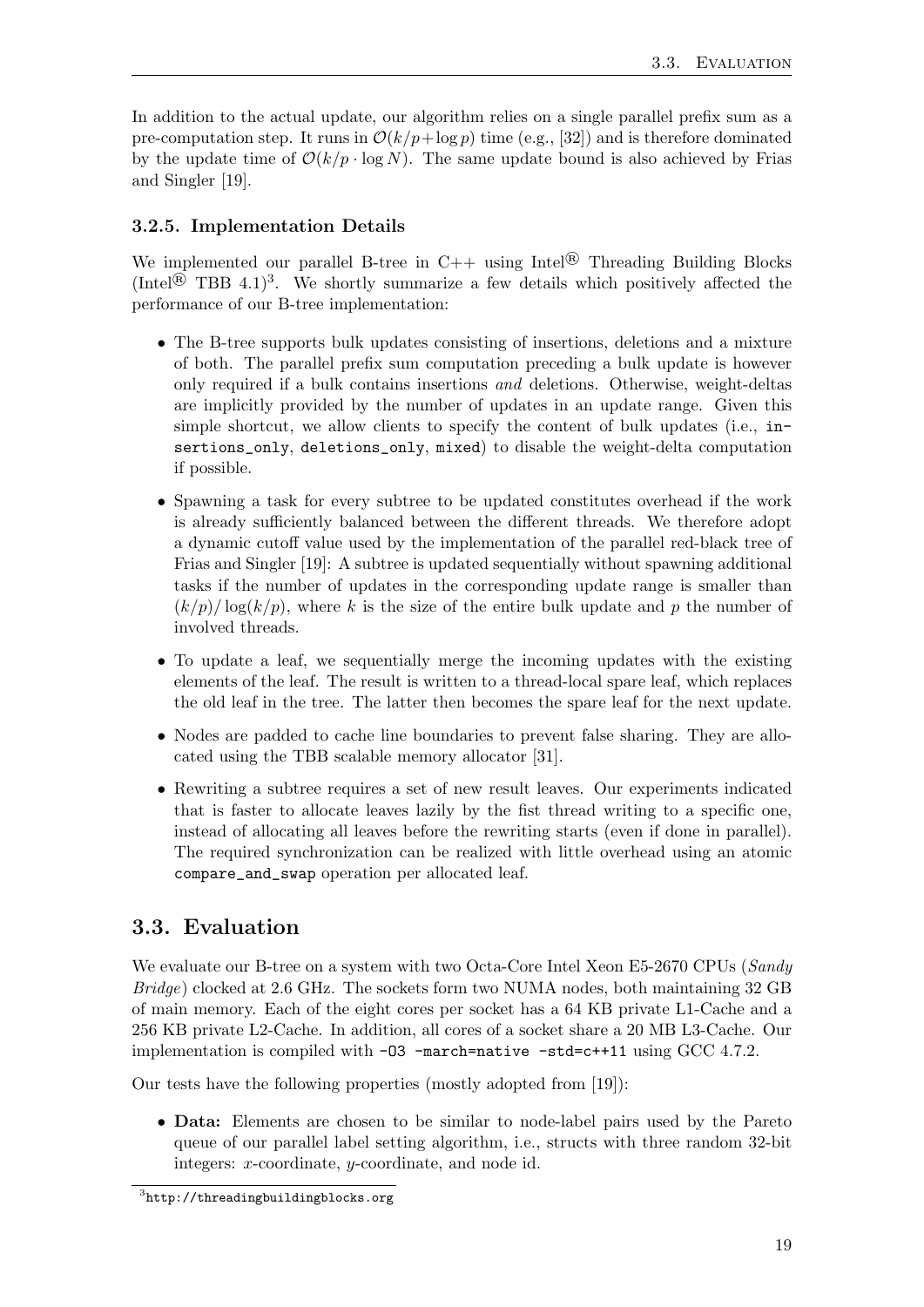- Skew: Random values for the tree are taken from the entire integer value range [0,  $2^{32}$ ]. Random integers for updates are taken from the range [0,  $skew \cdot 2^{32}$ ], where skew is a factor controlling the locality of insertions and deletions. As in [\[19\]](#page-63-4), we consider uniformly distributed elements ( $skew = 1$ ) and more localized updates that require rebalancing of the tree and load balancing among threads ( $skew = 0.01$ ).
- Ratio: Bulk updates with k elements are applied to trees of size  $N = r \cdot k$ , where r is a configurable tree size ratio. Bulk construction of a tree is given for  $r = 0$ . As in [\[19\]](#page-63-4), we only consider  $r = 0$ ,  $r = 0.1$  and  $r = 10$ .

To generate a deletion batch, we perform a random shuffle of all N elements and select the first  $k$  elements. In order to accommodate for the skew factor, we only include elements of the tree in the shuffle whose value is smaller than  $skew \cdot 2^{32}$ .

We flush the data cache after the initial tree has been constructed and before the bulk sequence is generated and applied. All reported timing values are pruned averages<sup>[4](#page-27-1)</sup> of the elapsed wall-clock time of otherwise unloaded machine, i.e., the average after the 25% fastest and slowest runtimes have been filtered. Each test is repeated at least<sup>[5](#page-27-2)</sup> 50 times.

Furthermore, we have implemented a direct sequential counter part of our parallel B-tree that follows the same implementation strategy, but does not rely on parallel constructs such as tasks or parallel loops. All speedups are reported in regard to this sequential implementation.

#### <span id="page-27-0"></span>3.3.1. Parameter Tuning

Before running the experiments, we have to determine the size of leaves and inner nodes by tuning the leaf parameter  $\alpha$  and the branching parameter  $\beta$ .

For smaller nodes our B-tree behaves more like a binary tree, whereas for larger nodes it becomes more array-like. Both have their advantages and disadvantages, depending on the structure of the input sequences, i.e., the distance of update positions within the tree. Larger distances make smaller leaves promising due to the small number of accessed elements per applied update. Larger leaves, on the other hand, are advantageous for smaller distances, as multiple updates can be applied by scanning a leave (i.e., high spatial locality). Figure [3.4](#page-28-0) visualizes this trade-off for the leaf parameter  $\alpha$ : We are inserting a fixed set of uniformly distributed elements into trees of different sizes. As expected, extreme parameter settings are only good for extreme input sequences.

In order to identify specific parameter values for  $\alpha$  and  $\beta$ , we have to run a detailed analysis. We inspect the uniform insertion of k elements into trees of size  $N = 10 \cdot k$ and  $N = 100 \cdot k$ . The first ratio represents a dense update sequence, whereas the second one represents are sparse update sequence. Figures [3.5](#page-28-1) and [3.6](#page-28-2) show the results of these computations.

The TBB scalable memory allocator used by our B-tree implementation redirects uncached memory allocations over 8 KByte to the operating system, bypassing all thread local heaps [\[31\]](#page-64-10). We observed that this limits the scalability of our B-tree in cases where allocations are required (i.e., construction and rebalancing) and therefore only consider node sizes below this threshold.

According to Figure [3.5](#page-28-1) and the limitations of the memory allocator, we set the parameters for dense updates to  $\alpha = 660$  and  $\beta = 32$ . Furthermore, according to Figure [3.6,](#page-28-2) we set the parameters to  $\alpha = 64$  and  $\beta = 32$  for sparse updates.

<span id="page-27-1"></span><sup>4</sup>Bader et al. [\[5\]](#page-62-10) propose to use such an approach if running times are not at least two or three orders of magnitude faster than the clock resolution.

<span id="page-27-2"></span><sup>5</sup>Smaller instances are repeated significantly more often, so that each test takes at least several seconds in total.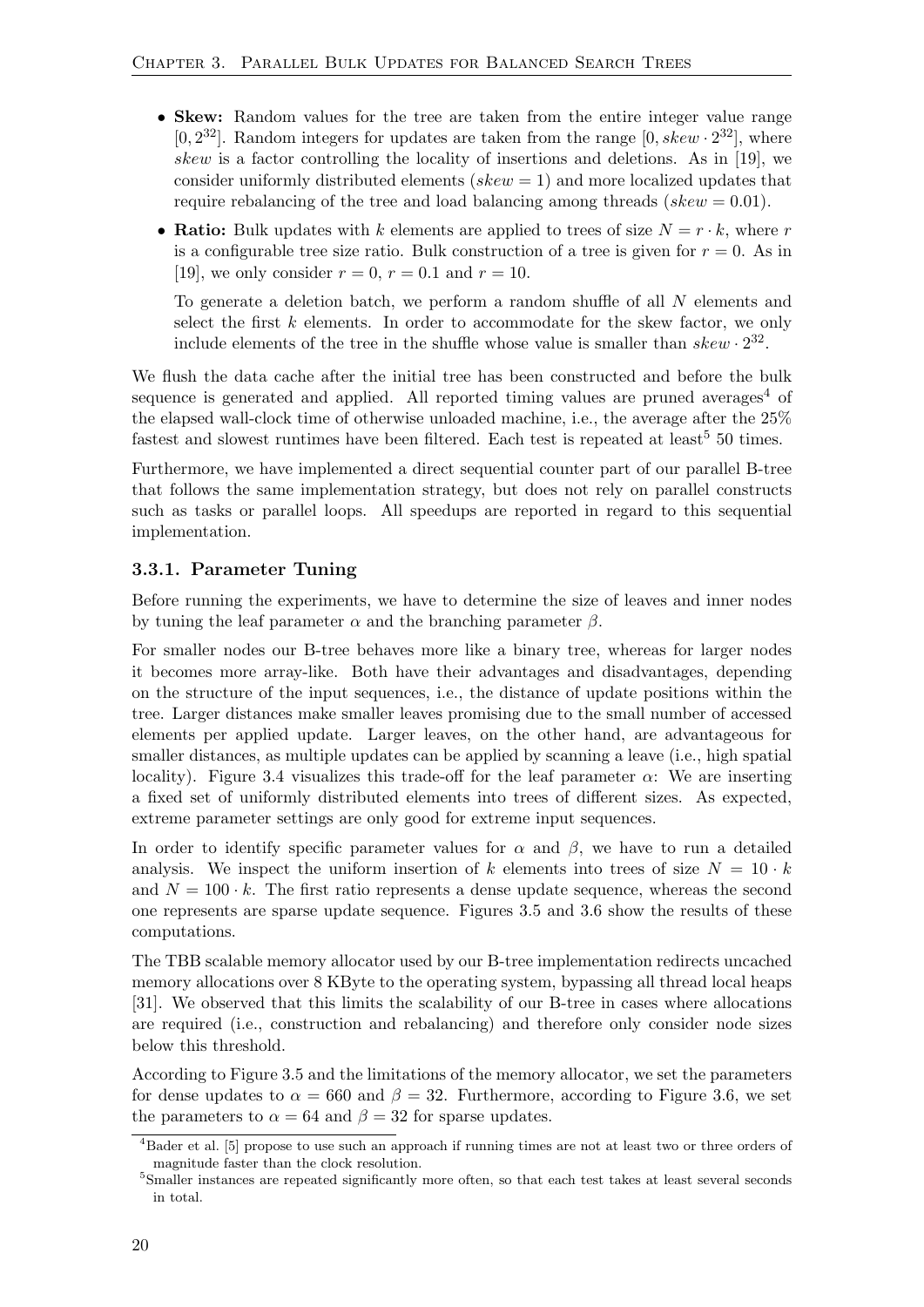<span id="page-28-0"></span>

**Figure 3.4.:** Performance heatmap: Insertion of  $k = 100000$  uniform random elements into a tree of size  $N = r \cdot k$  for a varying leaf parameter  $\alpha$  and varying tree sizes (scaled via  $r$ ). The map is best read row-wise. The grayscale assigned to a leaf parameter indicates the relative performance of this parameter to the performance of all other leaf parameters for the same tree ratio. The results validate the hypothesis of small leaves being suitable for sparse insertions and large leaves being appropriate for dense insertions.

<span id="page-28-1"></span>

**Figure 3.5.:** Detailed parameter tuning for dense insertions: Insertion of  $k = 100000$ elements into trees of size  $N = 10 \cdot k$ . If not varied in the experiment, the parameters are set to  $\alpha = 660$  and  $\beta = 32$ . The left plot indicates performance advantages of larger leaves, whereas the right one shows that the size of inner nodes only has a moderate performance influence.

<span id="page-28-2"></span>

**Figure 3.6.:** Detailed parameter tuning for sparse insertions: Insertion of  $k = 10000$ elements into trees of size  $N = 100 \cdot k$  (thus the same tree size as in Figure [3.5\)](#page-28-1). If not varied in the experiment, the parameters are set to  $\alpha = 64$ and  $\beta = 32$ . The experiment renders a leaf parameter of about 64 as optimal. In addition, similar to Figure [3.5,](#page-28-1) the branching factor of nodes has only moderate influence on the performance of the tree.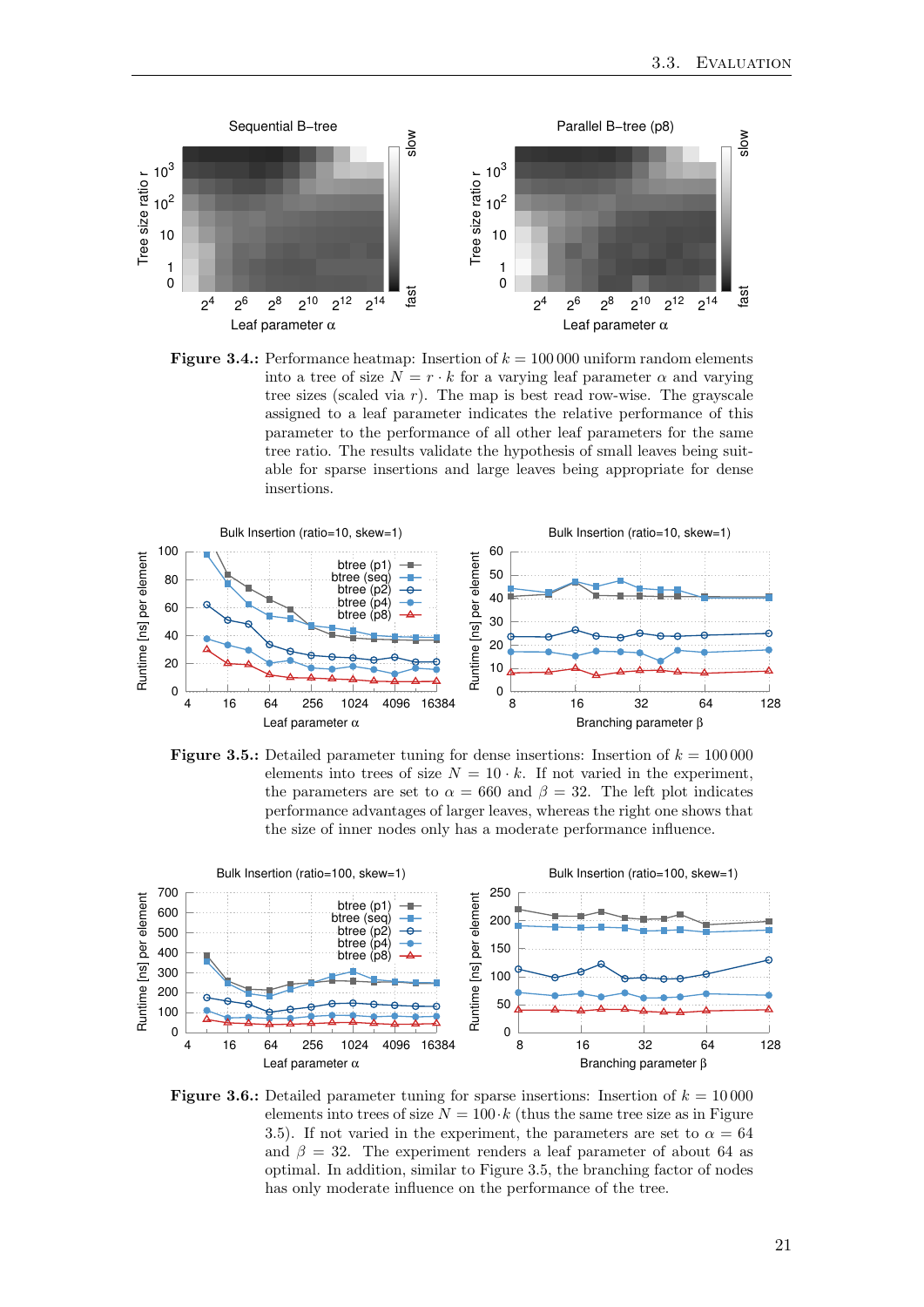<span id="page-29-1"></span>

Figure 3.7.: Insertion of a sequence of elements into a tree 100-times larger than the sequence. The largest binary tree experiments do not fit into the main memory and are therefore omitted. Our B-tree outperforms both sequential competitors. They will therefore not be considered any further in the following experiments.

#### <span id="page-29-0"></span>3.3.2. Experimental Results

We are not aware of any direct competitors besides the parallel red-black tree of Frias and Singler [\[19\]](#page-63-4), an extension of the C++  $std::set$  with parallel bulk updates. We adopt their latest implementation  $(MCSTL<sup>6</sup> 0.8.0$  $(MCSTL<sup>6</sup> 0.8.0$  $(MCSTL<sup>6</sup> 0.8.0$ -beta) and compile it with the latest compatible GCC version 4.2.4 using the flags  $-03$  -march=native. Within the following experiments, mcstl (p1) denotes the serial<sup>[7](#page-29-3)</sup> execution of the bulk-update procedure and mcstl (p8) denotes the MCSTL red-black tree using eight threads.

In Figure [3.7](#page-29-1) we use a simple experiment to gauge the performance of our sequential B-tree implementation compared to the performance of the MCSTL algorithm and an ordinary std::set binary tree without bulk updates. Our B-tree outperforms both single-threaded competitors. They are therefore not considered any further in the following experiments.

Figures [3.8,](#page-30-0) [3.11,](#page-32-0) [3.12,](#page-32-1) and [3.13](#page-32-2) show the insertion into trees of different sizes, comparing our B-tree to the red-black tree of Frias and Singler [\[19\]](#page-63-4) with their own benchmarking methodology. We complete these results by reporting our achieved absolute speedups. Figures [3.9](#page-31-0) and [3.10](#page-31-1) furthermore present deletions from a tree, a feature not supported by the parallel red-black tree. A summary of the results follows.

#### Performance.

Our B-tree is significantly faster than the red-black tree of Frias and Singler [\[19\]](#page-63-4), outperforming it in all experiments. In most cases, even our sequential implementation is faster than their parallel red-black tree using eight threads. Exceptions to this last statement are very sparse insertions (Figure [3.13\)](#page-32-2) where loading large leaves constitutes overhead if only very few element of a leave are affected by updates. In contrast to the binary tree, our B-tree furthermore shows a relatively constant insertion cost per element.

We attribute the good performance of our B-tree to its cache-efficient design. As an additional factor, according to Frias and Singler [\[19\]](#page-63-4), node allocations constitute a considerable share of the work to be done. As B-tree nodes are larger, fewer nodes have to be allocated to store the same number of elements, mitigating the allocation problem.

<span id="page-29-2"></span> $6$ Multi-Core Standard Template Library, <http://algo2.iti.kit.edu/singler/mcstl/>

<span id="page-29-3"></span><sup>&</sup>lt;sup>7</sup>A complete sequential implementation of the bulk update procedure does not exist. We therefore run the parallel version with just one thread.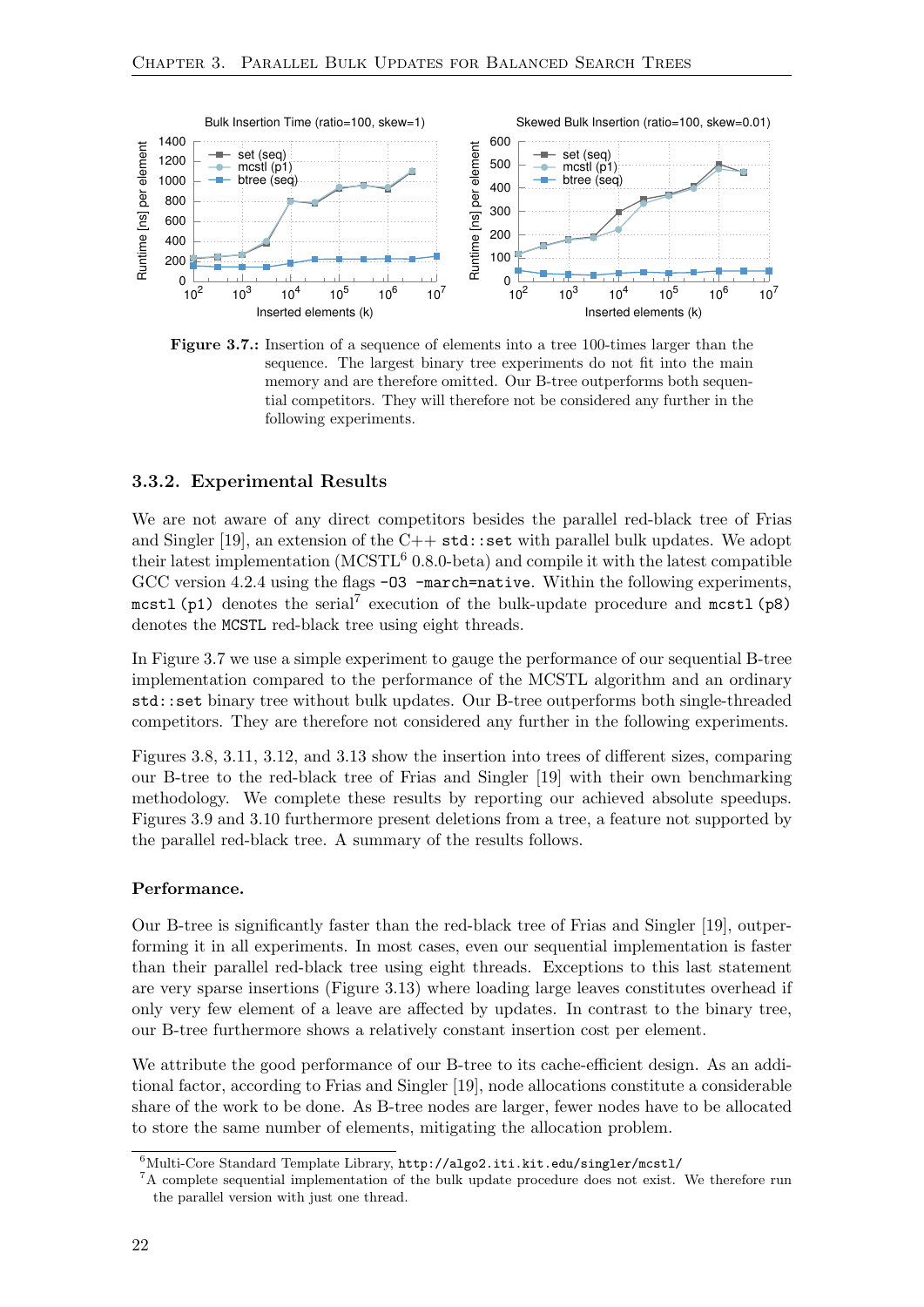<span id="page-30-0"></span>

Figure 3.8.: Dense bulk insertion: Insertion of a sequence of elements into a tree that is 10-times larger than the sequence.

#### Speedup.

For uniform updates that do not require rebalancing (skew  $= 1$ ) we achieve a speedup of three for four threads and six for eight threads (Figures [3.8,](#page-30-0) [3.9,](#page-31-0) [3.13\)](#page-32-2). For the bulk construction experiment or experiments where rebalancing is required (Figures [3.8,](#page-30-0) [3.11,](#page-32-0) and [3.12\)](#page-32-1), our maximal achieved speedups are higher and sometimes even slightly superlinear. We ascribe the superlinear speedup to the utilization fast private of caches which remain unused in the sequential case. For example, during the construction, tree nodes are allocated and connected to each other in a downward pass but only populated with data during the subsequent upward pass. The second pass is faster if large portions of the tree are still cached in higher levels of the cache hierarchy, enabling a multi-threaded version to reach super-linear speedups thanks to the additional caches.

Speedups are achieved only for a rather large number of elements. This result is consistent with the results of Frias and Singler  $[19]$  and can be improved by forcing a process with p threads to only use  $p$  cores of a *single* socket. The process will then profit from improved locality for small inputs (which is particularly important on a NUMA machine) but suffer from the limited I/O bandwidth of the single socket for larger ones. We followed Frias and Singler [\[19\]](#page-63-4) and refrained from explicitly binding threads to specific sockets and cores.

#### <span id="page-30-1"></span>Deletions.

Insertion and deletions are implemented almost identically and therefore have similar performance and speedups (see Figure [3.9\)](#page-31-0). As an important difference however, weight-deltas may indicate the deletion of an entire subtree, relieving from having to push down updates to the leaves of this subtree. Instead, it can be deleted directly without significant computational effort. Such a deletion is very fast, making it difficult to achieve any speedups in a parallel implementation.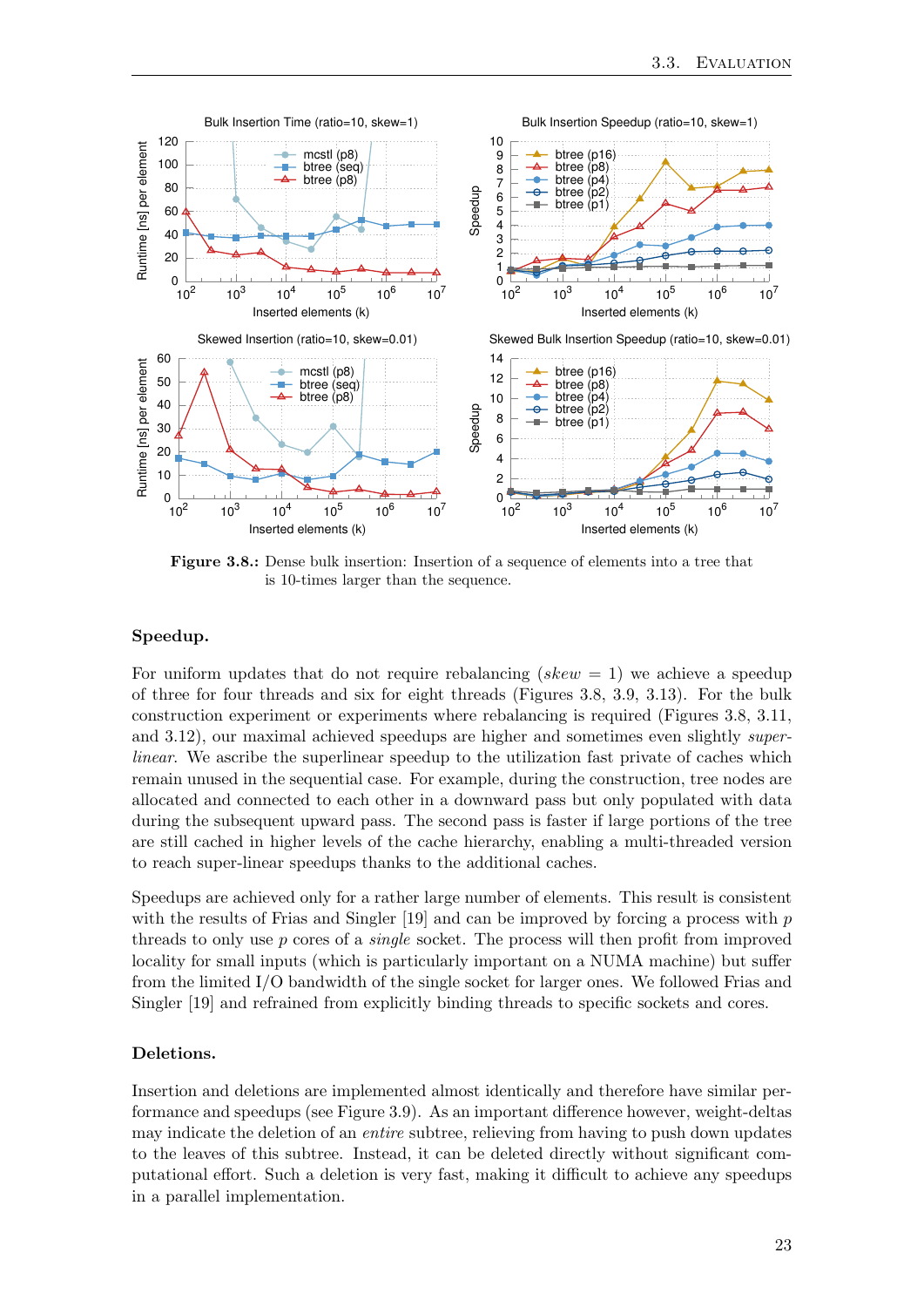<span id="page-31-0"></span>

**Figure 3.9.:** Deletion of a sequence of size k from a tree of size  $n = 10 \cdot k$ .

<span id="page-31-1"></span>

Figure 3.10.: Insertion and deletion: Update of trees which are 10-times larger than a given insertion and deletion sequence. Separated denotes the case where the insertion and deletion of  $k$  elements are applied to the tree as two separate bulk updates. Combined denotes the case where these two update sequences are merged and applied in a single bulk operation instead of two. Only the combined approach requires the prefix sum computation of the weight sequence (see Sections [3.2.3](#page-23-1) and [3.2.5\)](#page-26-0).

As explained in the implementation details presented in Section [3.2.5,](#page-26-0) the prefix sum computation can be enabled or disabled depending on the content of a bulk update. It is not required for update sequences containing either *only insertions* or *only deletions*. It was therefore disabled in all benchmarks performed so far.

Figure [3.10](#page-31-1) details the case when we have to perform both deletions and insertions on the same tree. The result is two-fold: For uniformly distributed insertions and deletions (skew  $= 1$ ) it is faster to update the tree in a single bulk update instead of a bulk deletion followed by a separate bulk insertion. This is true even with the overhead of the prefix sum computation required for the former. This result is somewhat expected, as the tree has to be traversed only once instead of twice. For skewed insertions ( $skew = 0.01$ ) the result is less clear. As indicated in Figure [3.10,](#page-31-1) the performance depends on a combination of the deletion sequence and the tree layout. For specific constellations, separate deletions may be optimized by the deletion short-cut for entire subtrees described above. The separate bulk updates then turn out be faster than the combined case, because there is neither an expensive first pass (for the deletion) nor the additional prefix sum computation.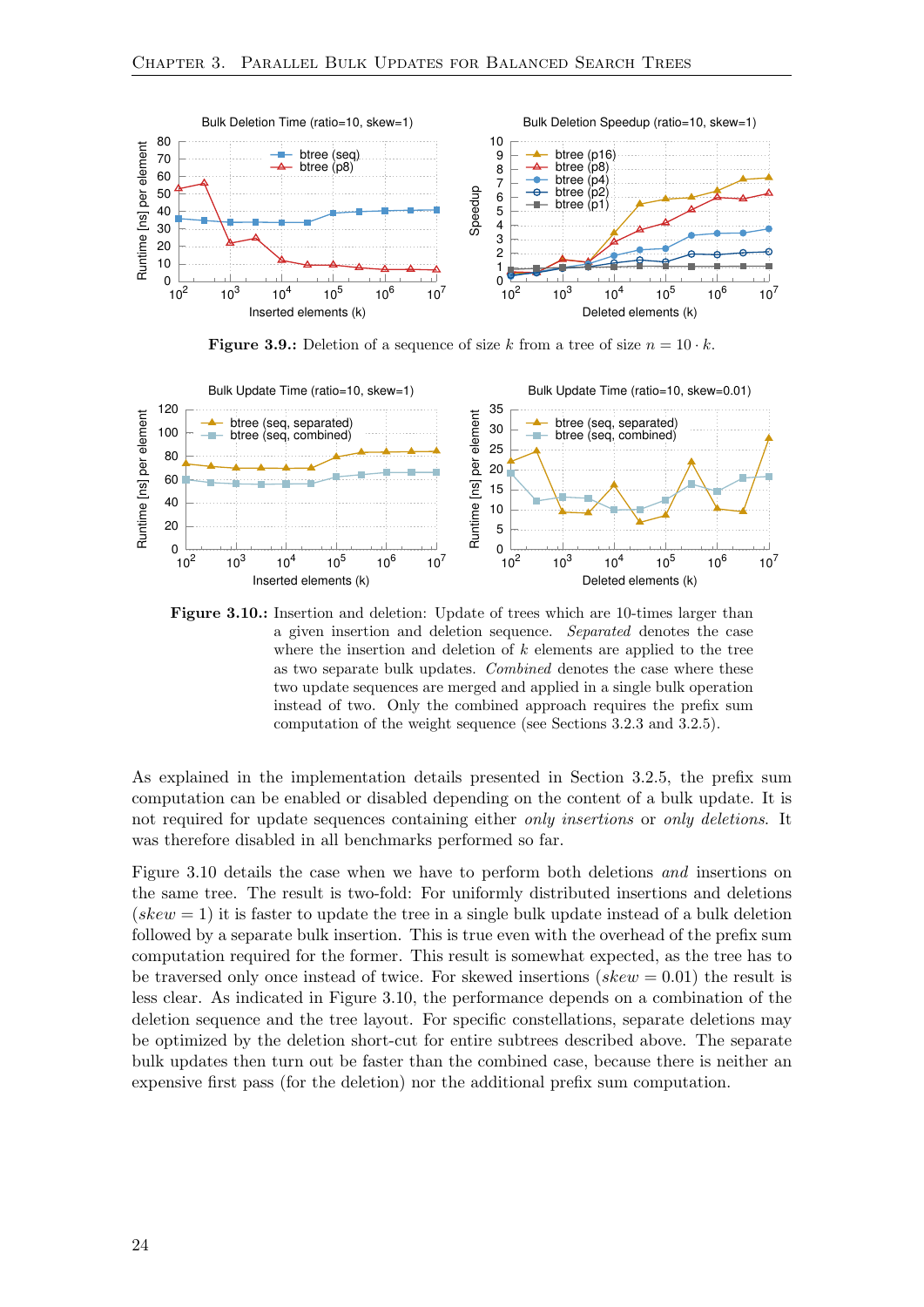<span id="page-32-0"></span>

Figure 3.11.: Bulk construction by inserting a sequence of elements into an empty tree.

<span id="page-32-1"></span>

Figure 3.12.: Large bulk insertion: Insertion of a sequence that is 10-times larger than the tree, forcing a complete reconstruction of the latter.

<span id="page-32-2"></span>

Figure 3.13.: Sparse bulk insertion: Insertion of a sequence of elements into a tree that is 100-times larger than the sequence. The largest experiment for the parallel red-black tree is missing because it does not fit into the main memory. Unfortunately, we have no proper explanation for the setback of the speedup of our B-tree for larger number of threads. We assume it is caused by a combination of a low branching factor in the root node and size of this tree compared to the size of the system caches, both making it difficult to reach an adequate performance if both sockets of the system have to be used.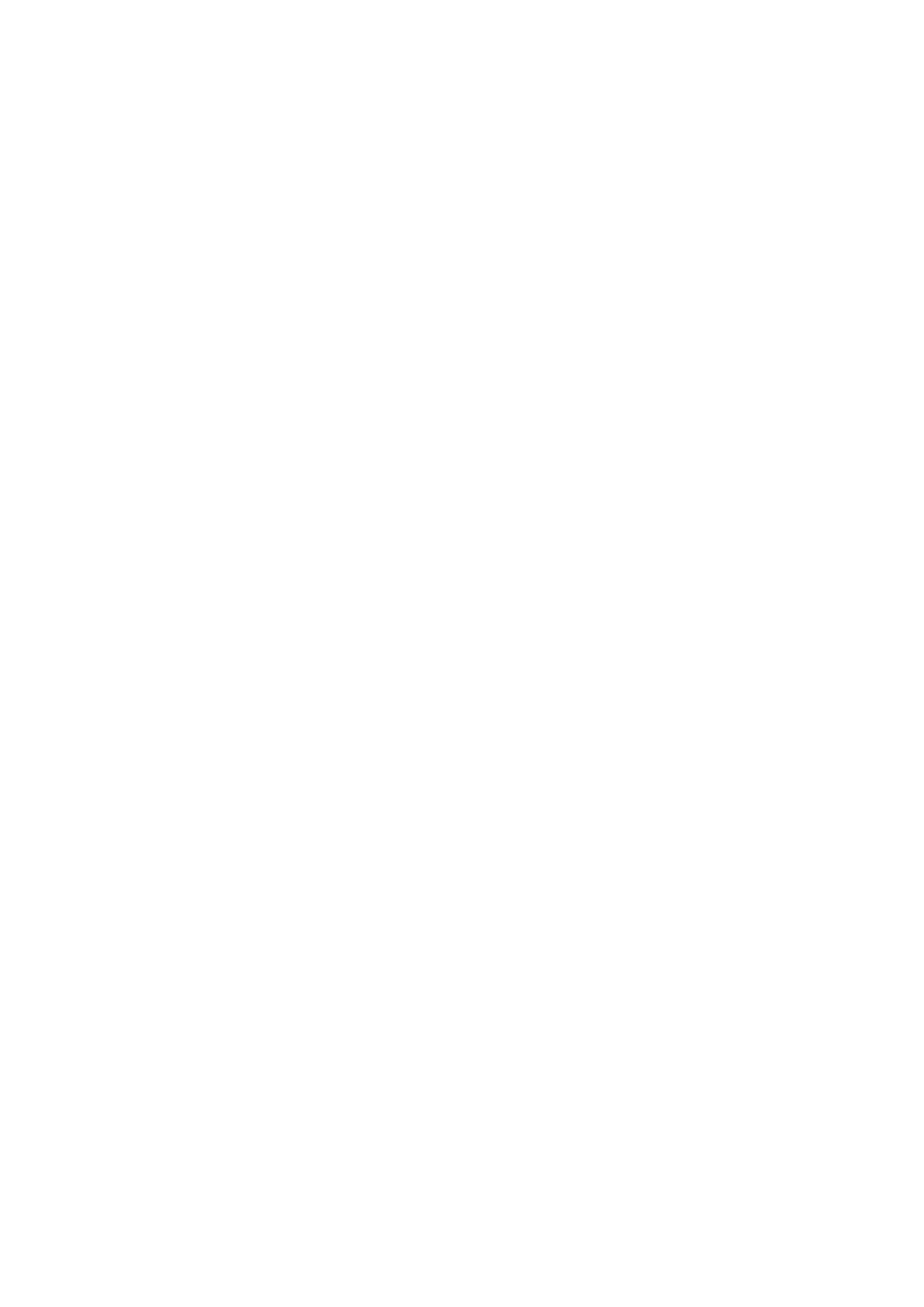# <span id="page-34-0"></span>4. Engineering the Parallel Pareto Search Algorithm

Goal of our engineering effort is to devise a fast and efficient implementation of the algorithm of Sanders and Mandow [\[60\]](#page-66-1) for shared-memory multiprocessors. Consistent with the results in Chapter [3,](#page-20-0) we consider memory hierarchies, but also aim to reduce the need for excessive synchronization and load balancing. A detailed evaluation of our implementation follows in Chapter [5.](#page-42-0)

## <span id="page-34-1"></span>4.1. Coarse-grained Loop Parallelization

The parallel Pareto search algorithm explores several Pareto optimal paths in parallel. It extracts these paths from the Pareto queue in a main loop, until the queue runs empty. Even though subsequent loop iterations cannot be solved in parallel due to serial dependencies on the content of the queue, the work within an iteration can be parallelized.

As seen in Section [2.3,](#page-16-0) such an iteration consists of several steps, starting with an extraction of labels from the Pareto queue and ending with a batch update of the latter. Each of these steps is performed by several threads in parallel. Unfortunately, as Sanders and Mandow [\[60\]](#page-66-1) point out that, such fine-grained parallelism may render the algorithm impractical. We approach this problem by adapting the algorithm slightly: Even though threads update different label sets in parallel, we update a single label set only sequentially by a single thread. Accordingly, to achieve proper load balancing, our implementation relies on the existence of a sufficiently large number of label sets to be updated per iteration. To decrease the number of synchronization and communication operations even further, we reduce the number of steps in the inner loop of the algorithm, as fewer steps imply fewer synchronization points.

Figure [4.1](#page-35-0) outline the algorithm as implemented by us. A further description follows. Details on the involved data structures are then presented in the remainder of this chapter.

1. Find Pareto minima: Identify all Pareto optimal labels from the Pareto queue in parallel. For each encountered minima, generate candidate labels, and schedule the removal of the minima during in the later executed batch update of the Pareto queue Q.

We detail this task parallel process in Section [4.3.](#page-36-1) It combines two steps of the original algorithm ("Find Pareto minima" and "Generate candidate labels") and re-uses the load balancing performed for the Pareto minima computation to also balance the creation of candidates.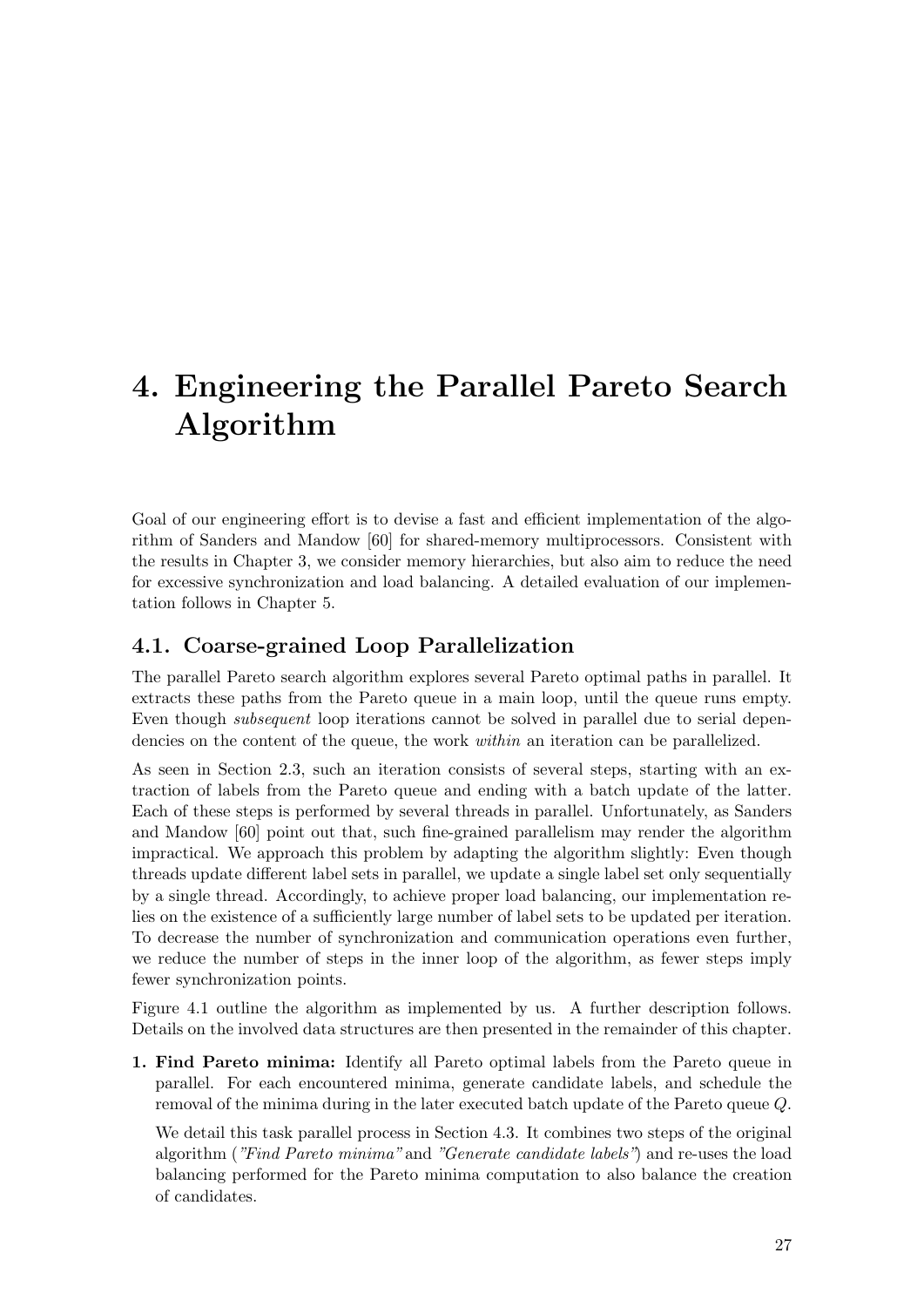<span id="page-35-0"></span>

Figure 4.1.: Outline of the shared-memory adaptation of the paPaSearch algorithm. Labels in their different forms are all represented as dots, with the color encoding the corresponding node.

2. Sort candidates by node: To prepare the batch processing of labels, use a parallel shared-memory sorting procedure to group candidate labels by the node they are assigned to.

This implies all threads have written their generated candidate labels to a single, shared array. In Section [4.2,](#page-36-0) we present an approach of how such an array can be filled simultaneously with only moderate synchronization effort.

3. Batch Update of label sets: In parallel but independently for each node, merge candidate labels with the label sets of the respective node. All resulting modifications of the label set are furthermore collected as operations for the batch update of Q.

Load balancing can be realized via a parallel loop, splitting the array of candidates into ranges of dynamic size depending on the remaining workload. Candidate labels belonging to the same node are identified using scanning. Each corresponding label set is updated sequentially by a single thread.

This step combines the original steps "Compute Pareto optima among candidates" and "Merge candidate lists and label sets" into a single step. As explained in Section [4.4,](#page-38-0) this combination enables an optimized candidates filtering.

- 4. Sort batch updates: Sort all Pareto queue updates which have been gathered over the course of the current iteration lexicographically. Analogues to step two, this implies all these updates have been written to a shared array. Further details are provided in Section [4.2.](#page-36-0)
- 5. Batch update of the Pareto queue: Update  $Q$  by applying the updates that have been sorted in the previous step. For further details, see Section [4.3.](#page-36-1)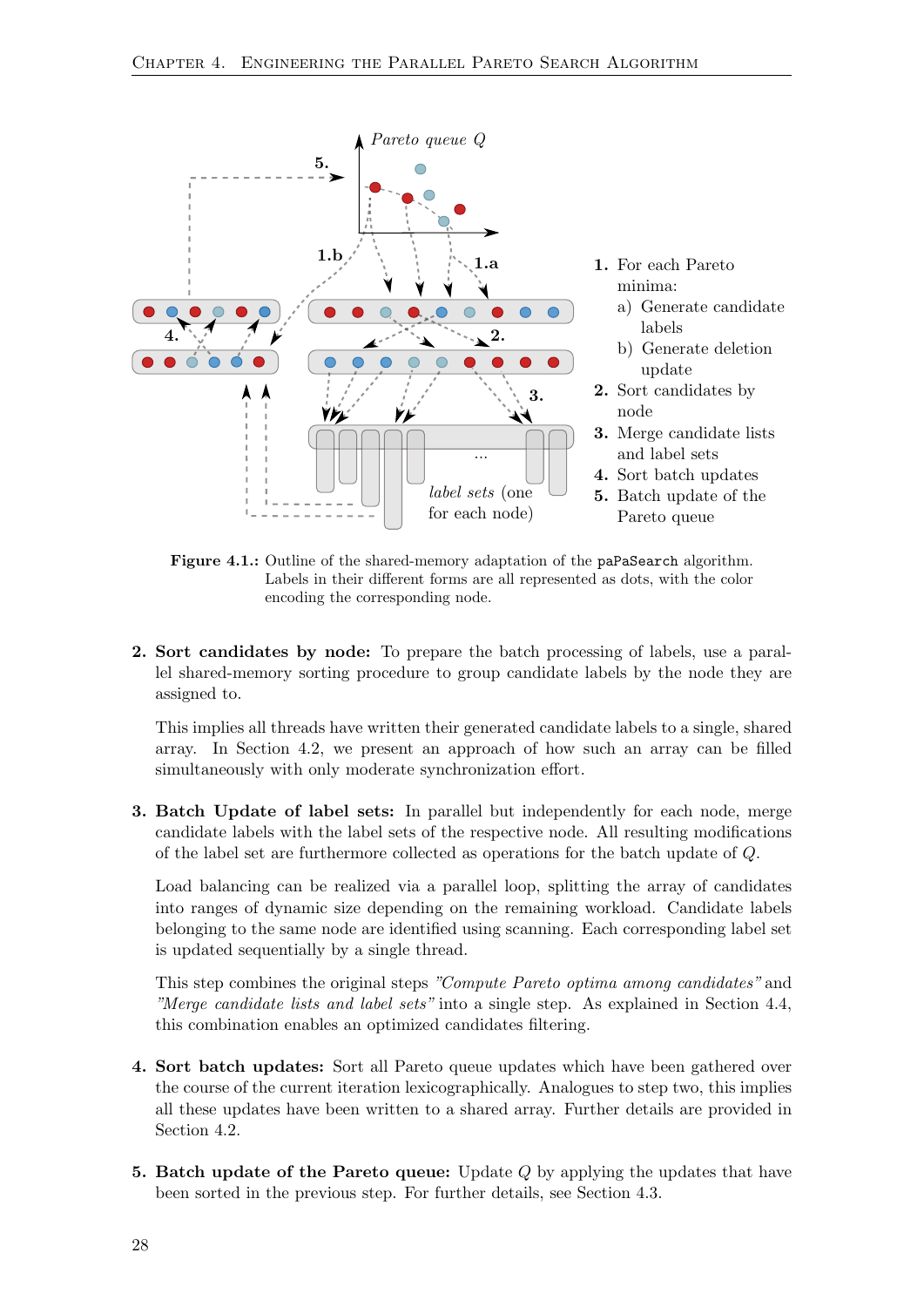<span id="page-36-2"></span>

Figure 4.2.: Buckets within a shared array which are filled by different threads in parallel. Threads allocate a new bucket by atomically incrementing the size variable according to a fixed bucket size.

## <span id="page-36-0"></span>4.2. Collecting Results

The sorting steps of our algorithm adaptation (steps 2 and 4) require elements to be collected in contiguous arrays. These elements are generated by different threads in parallel. Unfortunately, the threads are likely to generate unequal number of elements. Due to the dynamic nature of the algorithm, even the total number of generated elements per iteration is unknown.

We implement a dynamic solution for this problem, enabling threads to append their locally generated results to a shared array. Even though this technique seems rather trivial, it is the key to our shared-memory approach, as it settles the important implementation detail of how to pass data from one step to the next.

Inspired by the multi-core radix sort of Wassenberg and Sanders [\[66\]](#page-67-5), we allocate an array large enough to store all possible results. It may even be larger than the available main memory, because virtual memory implementations of modern operating systems map physical memory only on the first access of a memory page. We let all threads write to this array in parallel, but force them to synchronize their accesses using atomic operations on a shared size variable.

An atomic fetch-and-add of the size variable returns the value of the variable, and, in the same cycle, increments it with the given value. Let the returned value be  $x$  and let it be incremented by i. No other thread can interrupt this atomic increment. The range  $[x, x+i)$  is therefore exclusively owned by the incrementing thread. As visualized in Figure [4.2,](#page-36-2) the range defines a bucket, which can be filled without further synchronization. Once this bucket is filled, the thread can request a new bucket by another atomic increment.

Threads always perform increments by a fixed bucket size. In contrast to increments for just one element, this reduces contention on the atomic, but also eliminates false sharing, as buckets can be aligned to cache line boundaries.

The last bucket of a thread can probably not be filled completely, resulting in gaps in the shared array without meaningful data. Fortunately, the next step of our algorithm is always to sort the collected data. By populating these gaps with a maximal value, we can use the sorting operation to move the corresponding entries to the end of the array, where they can be excluded from further processing. The approach comes with a trade-off between the frequency of atomic updates and the increased sort volume. We consider it in our evaluation in Section [5.3](#page-46-0) by tuning the bucket size accordingly.

## <span id="page-36-1"></span>4.3. Implementing a Parallel Pareto Queue

The Pareto queue proposed by Sanders and Mandow [\[60\]](#page-66-1) is based on a binary search tree (for details, see Section [2.3\)](#page-17-0). As we have seen in Section [3.3.2,](#page-29-0) our parallel B-tree significantly outperforms its binary tree-based competitor. We therefore adopt it as the basis for our custom Pareto queue implementation.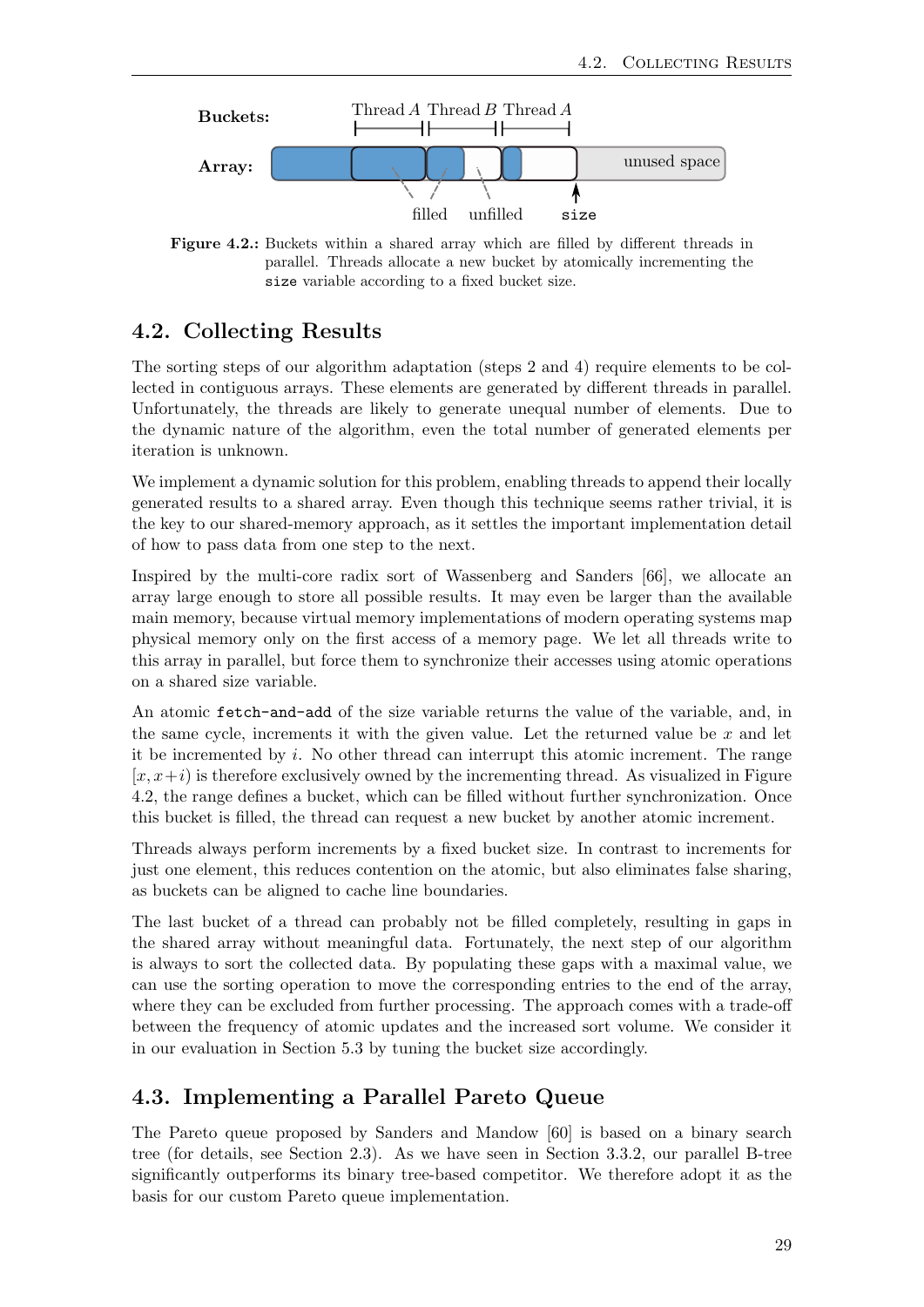Procedure 4.1: findParetoMinima(t, p, G) **Input:** B-tree node  $t$ , prefix minima  $p$  imposed by a preceding subtree, Graph  $G=(V,E)$ Output: Candidate labels and deletion updates for all discovered Pareto optimal labels in the tree rooted in node t 1 min  $\leftarrow$  p // current prefix minima 2 if v is leaf then 3 **foreach** node label pair  $(u, l)$  in t **do** // scan leaf for Pareto minima 4 if  $l_y < min_y$  or  $l = min$  then // is l is non-dominated? 5 | | store deletion update for l 6 | | foreach  $(u, v) \in E$  do  $\gamma \mid \mid \mid \mid w \leftarrow weight((u, v))$ 8 | | | | *|*  $\prime \leftarrow (l_x + w_x, l_y + w_y)$  $\begin{array}{c|c|c|c} g & \text{ } & \text{ } \end{array}$  store candidate label  $(v, l')$ 10 |  $min \leftarrow l$ 11 else  $12$  **foreach** subtree slot i in t **do** // search subtrees in parallel 13 **if**  $t[i] . min_y < min_y$  or  $t[i] . min = min$  then  $14$  | spawn task findParetoMinima(t[i].node, min, G) 15  $\mid \mid \ \ \ \min \leftarrow t[i].min$ 

In a Pareto queue, the root of each subtree must be augmented with information about the label with the minimal  $y$ -coordinate in this subtree. Storing a pointer to this label, as proposed by Sanders and Mandow [\[60\]](#page-66-1), would lead to additional (random) memory accesses during the discovery of Pareto minima. We therefore opt to increase the spatial locality by copying the x- and y-coordinates of these minimal labels to the corresponding internal nodes of our B-tree. As shown in our adapted pseudo code in Algorithm [4.1,](#page-18-1) internal nodes can then be scanned efficiently.

We use tasks to search different subtrees independently in parallel and rely on randomized work stealing for load balancing. We process each discovered Pareto minima immediately (see lines 5-9), i.e., we generate candidate labels and create a deletion update to remove the respective minima.

It is more efficient to update the Pareto queue in a single instead of multiple independent updates (for details, see Figure [3.10](#page-31-1) and the description in Section  $3.3.2$ )<sup>[1](#page-37-0)</sup>. We therefore merge the Pareto minima deletions with the updates generated by label set modifications and apply them in a single bulk update. Our B-tree requires this update sequence to be sorted. In a sequential implementation, the Pareto minima can be extracted in lexicographic order, not requiring any further sorting. Therefore only the label set updates need to be sorted before both can be merged to form the complete update sequence. In the parallel implementation on the other hand, this merge shortcut does not apply, because the randomized work stealing of the task parallelism prevents an ordered extraction of minima.

<span id="page-37-0"></span><sup>&</sup>lt;sup>1</sup>This applies at least to uniform updates. Fortunately, as shown in the appendix (see Figure [A.5\)](#page-59-0), this is the common usage pattern of the Pareto queue.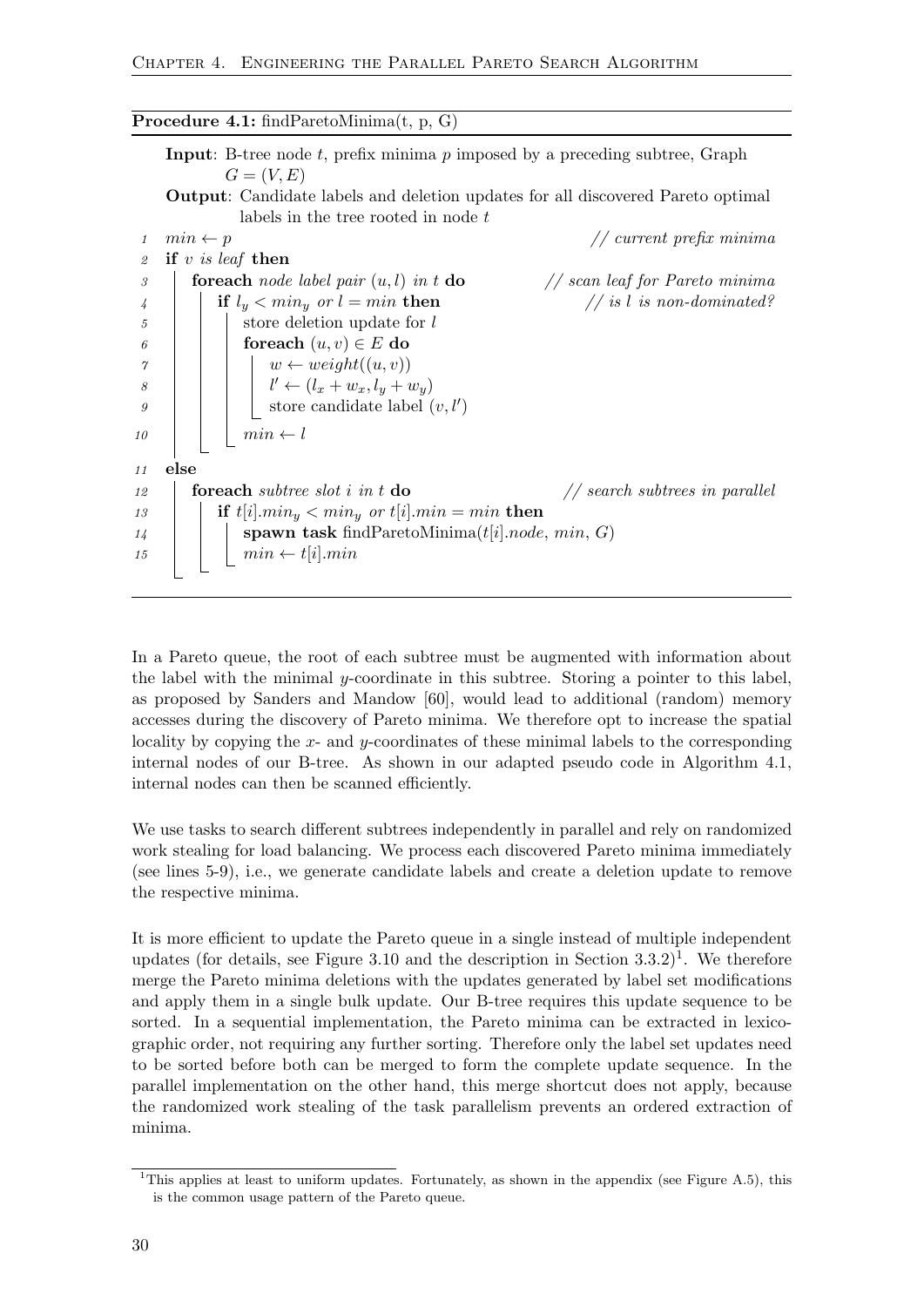## <span id="page-38-0"></span>4.4. Implementing Label Set Updates

Given a sequence of candidate labels for a node, we have to check which of them are dominated and which need to be inserted into the label set. Labels of the label set which are dominated by newly inserted candidates have to be removed. We begin with a short description of the dominance check before detailing two alternative label set implementations.

In a preprocessing step, all candidate labels of a node are sorted lexicographically. Even though this could be achieved in the previous grouping step by using an appropriate comparison-based sort, a delayed lexicographic sort profits from simplified sort comparators (i.e., fewer branch) and improved cache locality. It furthermore enables us to overlap I/O and computation by prefetching a label set while the associated candidate labels are sorted.

When performing dominance checks, it is inefficient to spend work proportional to the number of old labels, which can be significantly larger than the number of candidates to insert. The predecessor-based dominance (see Definition [2.8\)](#page-18-2) is therefore promising as it allows us to identify Pareto optimal candidate labels in logarithmic time in the size of the lexicographically ordered label set: A candidate label is dominated if it is dominated by its x-predecessor. A non-dominated candidate label furthermore dominates all labels between its x- and y-predecessors. The predecessor searches can either be realized as traversals in a search tree, or as binary searches on array-based label set implementations. We note that the predecessor approach also yields the correct insertion position of non-dominated labels.

Sanders and Mandow [\[60\]](#page-66-1) propose to implement dominance checks for a set of candidate labels in two passes. In a first pass, candidates dominated by other candidates for the same node are meant to be filtered. The second pass shall then be used to compare the surviving candidates to the existing labels in the corresponding label set. In our implementation, we combine both steps in a pipelined fashion, reusing information gathered in the second step to improve the first one: We scan over candidate labels from left to right and check their dominance using the predecessor method referenced in the previous passage. Let  $l'$  be such a candidate and let l be the predecessor label dominating it. The candidates are sorted; all following candidates therefore have x-coordinates larger or equal to  $l'_{x}$ . Accordingly, following candidates are dominated if they have a y-coordinate larger or equal to  $l_y$ . We can filter them in constant time by a simple comparison to  $l_y$  without having to use the more costly logarithmic approach. Whereas the original proposal of filtering dominated labels among candidates amounted to only about 3%–5% of dominated labels being prefiltered, our pipelined approach is able to filter 40–80%, depending on the problem instance and the label set implementation.

We present two label set implementations: A tree-based variant with logarithmic insertion time, and an array-based variant which is simpler but only offers linear insertion time.

#### Vector Label Set.

We store labels in lexicographically sorted unbounded arrays [\[41\]](#page-65-8), i.e., in a std::vector. Such a vector provides fast random access and an automatic resize of the underlying array for insertions. Even though insertion and deletions are fast at the end, applying them to arbitrary positions requires linear time due to the shift of following elements.

In Figure [4.3,](#page-39-0) we present a label set update procedure attempting to combine insertions and deletions in order to minimize the number of shifted elements: Inserting a label may lead to existing labels being dominated. Instead of deleting these immediately, the range of dominated labels can be marked as a gap. This gap can then be filled by subsequently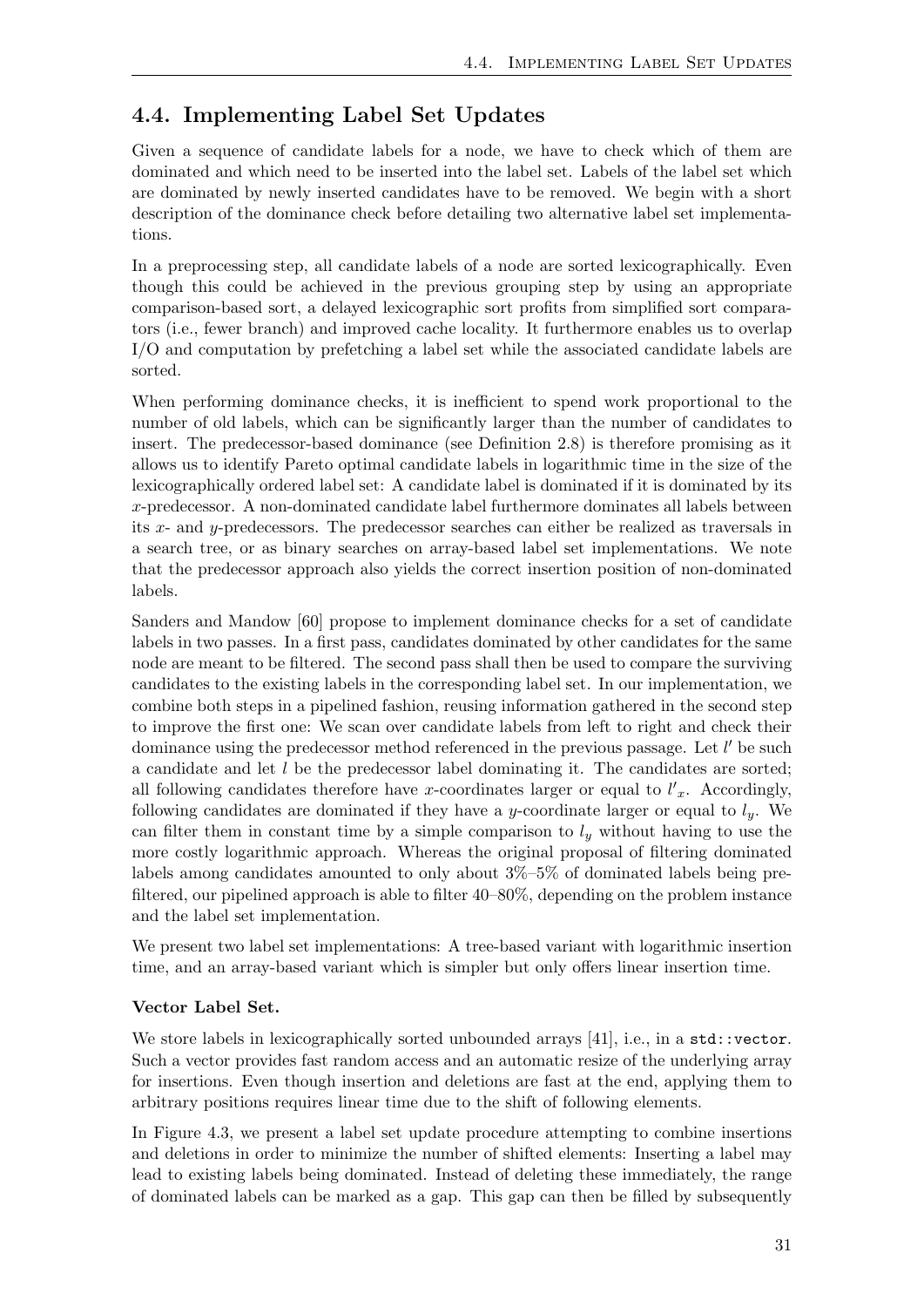<span id="page-39-0"></span>

Figure 4.3.: Example of a batch update of a vector-based label sets. The update process is visualized using four states, beginning with the pre-update state, and ending with the post-update state: In a single pass over the vector, six lexicographically sorted candidate labels are inserted. This leads to the domination four existing labels, which are removed by being replaced.

inserted labels without requiring additional shifts. If the next label to be inserted is not adjacent to the gap, the gap can be moved to the correct insertion position (i.e., Step 2 in Figure [4.3\)](#page-39-0). Instead of shifting all following elements in the vector, therefore only the elements between the gap and the next label insertion position need to be shifted. Once all candidates in the current batch have been inserted, there may be a remaining gap. We delete it in a final operation, leaving the label set as a contiguous array of labels.

Following this approach, updating a label set requires only a *single pass* with neither an old label nor a candidate label being looked at twice. The worst-case runtime of inserting a batch of candidates into a label set is linear in the size of both. In practice however, insertions can be significantly faster, i.e., if insertions are concentrated at the end of the vector or if most shifts can be circumvented using the gaps created by dominated labels.

#### B-tree Label Set.

Following the results of Chapter [3,](#page-20-0) we implement the tree-based label set using a sequential version of our weight-balanced B-tree. It is updated in two passes. We check which labels are dominated in a first pass and apply the corresponding updates in a second one, by using its bulk update capabilities.

Similar to the B-tree update procedure (see Section [3.2.2\)](#page-23-0), candidate labels are pushed down the tree to the lexicographically sorted leaves using recursive update procedures. Within leaves, dominance can be checked with an implementation of the predecessor dominance based on scanning (see Definition [2.8\)](#page-18-2). However, it is not sufficient to search for dominated labels just within these leaves. Figure [4.4](#page-40-0) presents the specific case of a candidate label dominating labels in an adjacent leaf. Fortunately, this implies that also the router key of the updated subtree is dominated. When we back out of the recursive update procedure of a subtree, we can therefore use the router key to check if a descend into its right sibling is required in order to identify the remaining dominated labels.[2](#page-39-1)

As an additional use-case, router keys help to realize a further improved candidate filtering, which is also apparent in Figure [4.4:](#page-40-0) Candidate labels have to be propagated to a subtree only if they are not already dominated by the router key of the preceding subtree. Many

<span id="page-39-1"></span> $2$ To a certain extent, this resembles the *finger search* [\[25\]](#page-64-11) idea which is used for updates in the more work efficient extension of the paPaSearch algorithm [\[60\]](#page-66-1).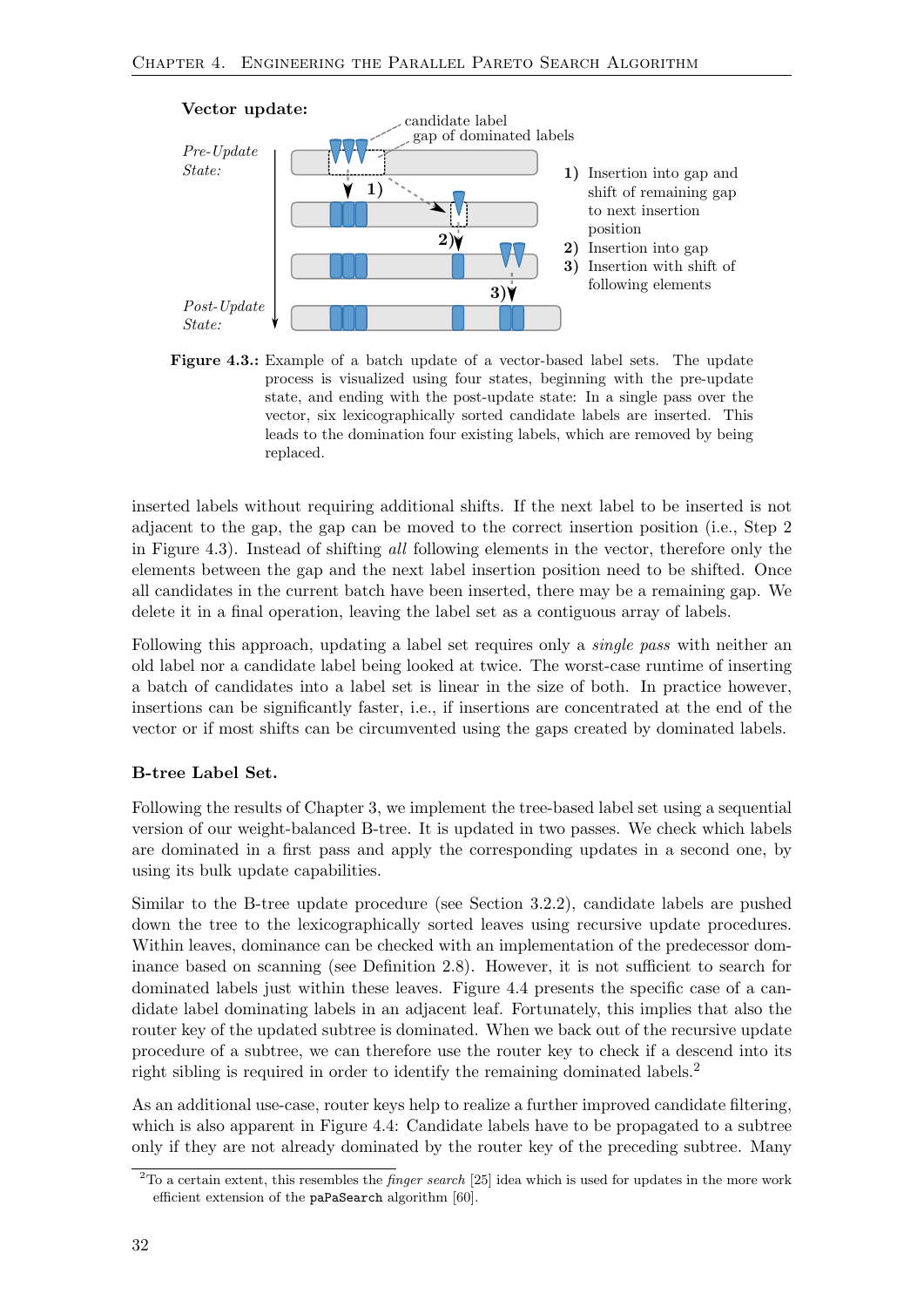<span id="page-40-0"></span>

Figure 4.4.: Structure of a B-tree-based label set. Router keys help to detect when dominance check span across subtrees. In addition, they can be used to filter candidate labels in inner nodes and without having to access the corresponding subtree.

filtering and dominance checks can therefore be carried out in internal nodes without having to propagate the candidates to leaves.

Major disadvantage of the approach, as presented so far, are its two passes over the tree. i.e., the first one for dominance checks and the according generation of updates and the second one to apply these updates. To optimize the second pass, we adopt a form of relaxed balance [\[45\]](#page-65-9): If the updates generated for a leaf keep the weight of this leaf between the minimal and maximal acceptable value (see Definition [3.2\)](#page-22-2), we apply them immediately. This requires a second pass over the leaf but prevents another traversal of the root-to-leaf path. However, as learned in Section [3.2.1,](#page-22-0) updating a leaf may unbalance other nodes on this path. We therefore slightly  $relax$  the weight-balancing condition by deferring these rebalancing operations to the next proper bulk update of the affected subtree. Relaxed balancing maintains the current structure of the tree; only the number of elements per leaf can change. Nodes are only created or deleted during the proper bulk updates.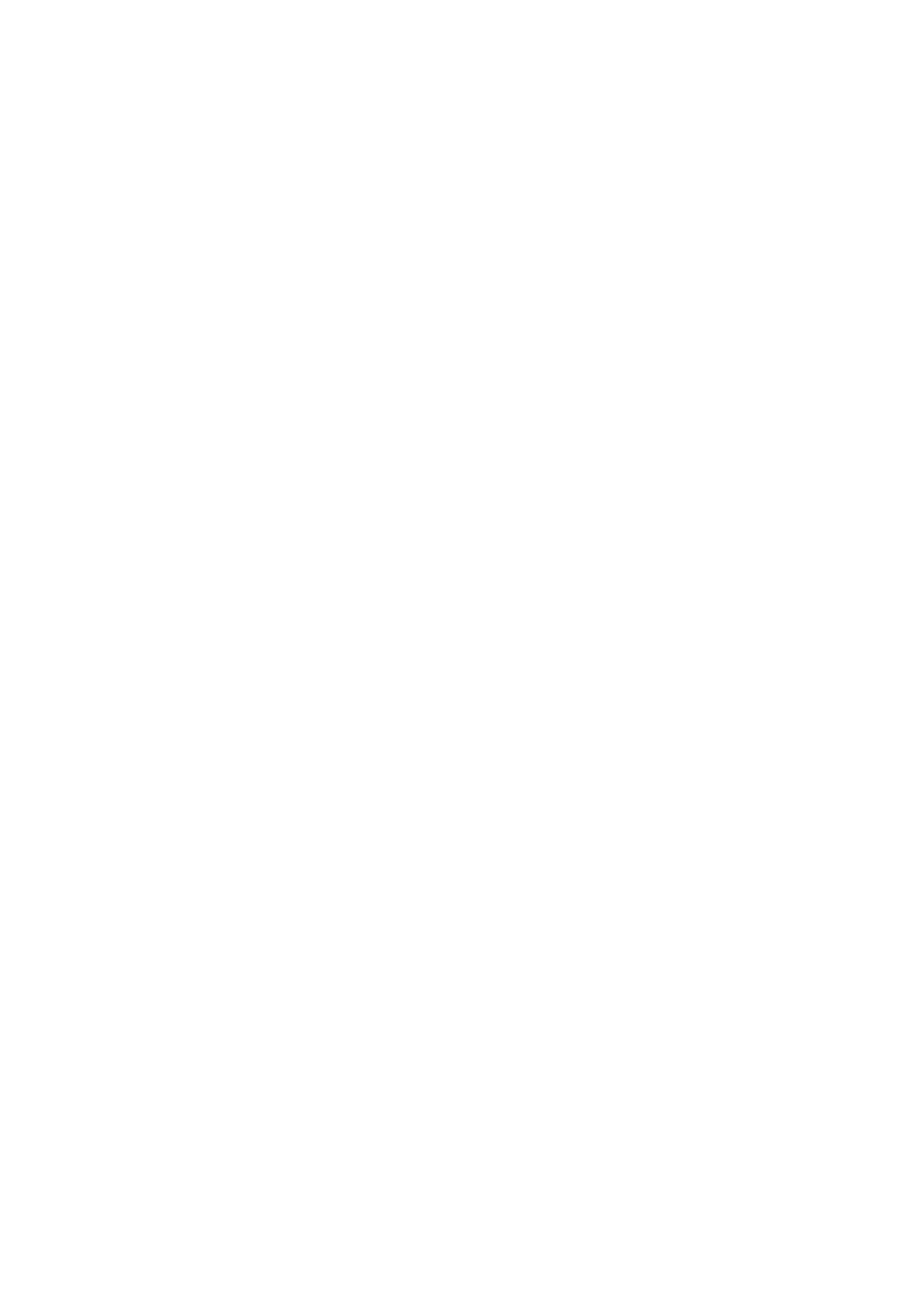# <span id="page-42-0"></span>5. Evaluation

We have implemented our approach in  $C++$  using Intel<sup>®</sup> Threading Building Blocks  $(Intel<sup>®</sup> TBB 4.1)<sup>1</sup>$  $(Intel<sup>®</sup> TBB 4.1)<sup>1</sup>$  $(Intel<sup>®</sup> TBB 4.1)<sup>1</sup>$ . All allocations are performed using the TBB scalable memory allocator [\[31\]](#page-64-10). We have furthermore implemented a direct sequential counterpart that follows the same implementation strategy, but does not rely on parallel constructs such as tasks or parallel loops. We compile our code it with GCC 4.7.2 and the flags -O3 -march=native -std=c++11.

We test our implementations on a system with two Octa-Core Intel Xeon E5-2670 CPUs (Sandy Bridge) clocked at 2.6 GHz. The sockets form two NUMA nodes, both maintaining 32 GB of main memory. Each of the eight cores per socket has a 64 KB private L1-Cache and a 256 KB private L2-Cache. In addition, all cores of a socket share a 20 MB L3-Cache. Each socket has four memory channels. The system runs Suse Linux Enterprise (SLES) 11 with kernel version 3.0.42.

## <span id="page-42-1"></span>5.1. Sequential Competitor

To serve as a competitor for the parallel label setting algorithm, we are in need of an equally well-tuned reference implementation of a sequential bi-criteria shortest path algorithm. We opt to implement a classic label setting algorithm, as it is the conceptually closest alternative. As detailed in Section [2.2,](#page-14-0) there are various key design decisions involved in such an implementation. We settle them one by one:

Queue Data Structure: We store all tentative labels in an addressable priority queue [\[41\]](#page-65-8) based on a tuned binary heap similar to the one proposed in [\[58\]](#page-66-11).

In the context of label setting algorithms, binary heaps have been shown to be highly competitive with other implementation choices such as Fibonacci heaps or bucket data structures [\[47,](#page-65-2) [53\]](#page-66-3). Binary heaps have also been chosen by Raith and Ehrgott [\[54\]](#page-66-0).

We tried to reduce the size of this heap by storing only a single label per node, i.e., only the best label instead all of them. In this context, we also experimented with different strategies to find the next best label of a node once its best label was removed from the heap. However, none of these approaches turned out to be as competitive and consistent in their results as just storing all labels within a single heap.

<span id="page-42-2"></span><sup>1</sup> <http://threadingbuildingblocks.org/>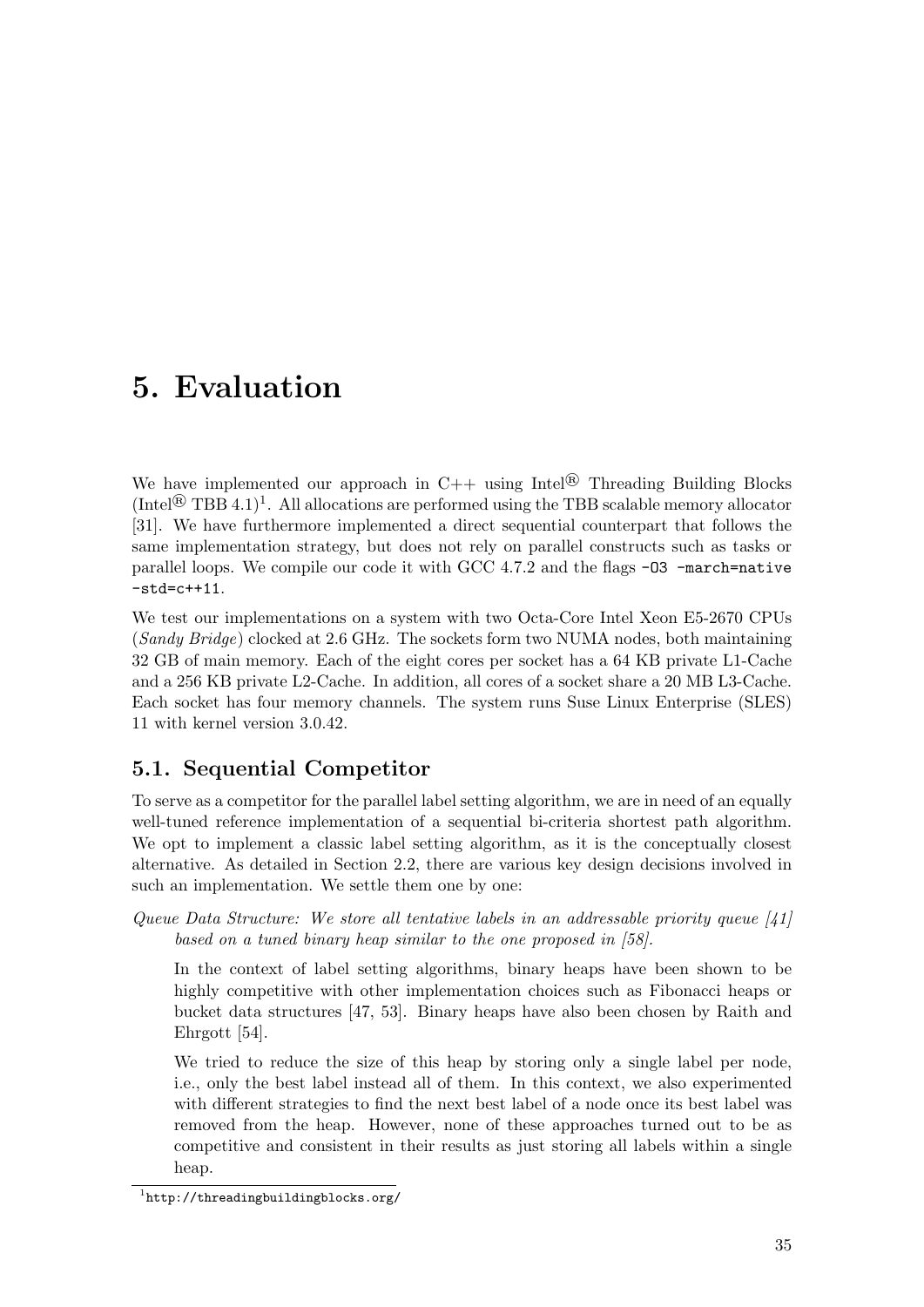<span id="page-43-0"></span>

Figure 5.1.: Classic bi-criteria label setting: Label set operations for different label selection strategies: In contrast to sum and max, the lex label selection strategy leads to an access pattern that is almost exclusively concentrated at the end of a lexicographically ordered label set. Figure [B.6](#page-61-2) in the appendix shows that this behavior also holds for other instances.

Label Selection Strategy: Our priority queue is lexicographically sorted.

This design decision stands in contrast to recent experimental results [\[47,](#page-65-2) [29\]](#page-64-3) on label selection strategies that identified alternative orderings to be more efficient, such as selecting the label with the minimal sum (i.e.,  $x + y$ ) or the label whose largest criteria (i.e.,  $max\{x, y\}$ ) is minimal.

We deviate from these results because a label selection strategy cannot be seen in isolation: The selection of different Pareto optimal labels from the priority queue leads to a different access pattern on label sets, and, depending on the dominance check, to a different number of label comparisons.

Figure [5.1](#page-43-0) presents the label set access pattern for lexicographically sorted sets, i.e. the positions within a label set where candidate labels are either dominated or inserted. The lexicographic label selection strategy leads to an access pattern that is almost exclusively concentrated at the end of a label set. We proceed to show how this makes lexicographic label selection favorable for us.

Label Set Data Structure: We store labels in lexicographically sorted unbounded arrays [\[41\]](#page-65-8).

Given that insertions happen almost exclusively at the end of our label sets, we can choose to implement them as *unbounded arrays* [\[41\]](#page-65-8) (i.e.,  $std:vector$ ), which are very efficient at appending elements.

We have also experimented with search tree data structures (i.e.,  $\text{std}$ ::set) but these were clearly outperformed. Considering related work, we are not aware of any discussion on the best data structure choice for label sets.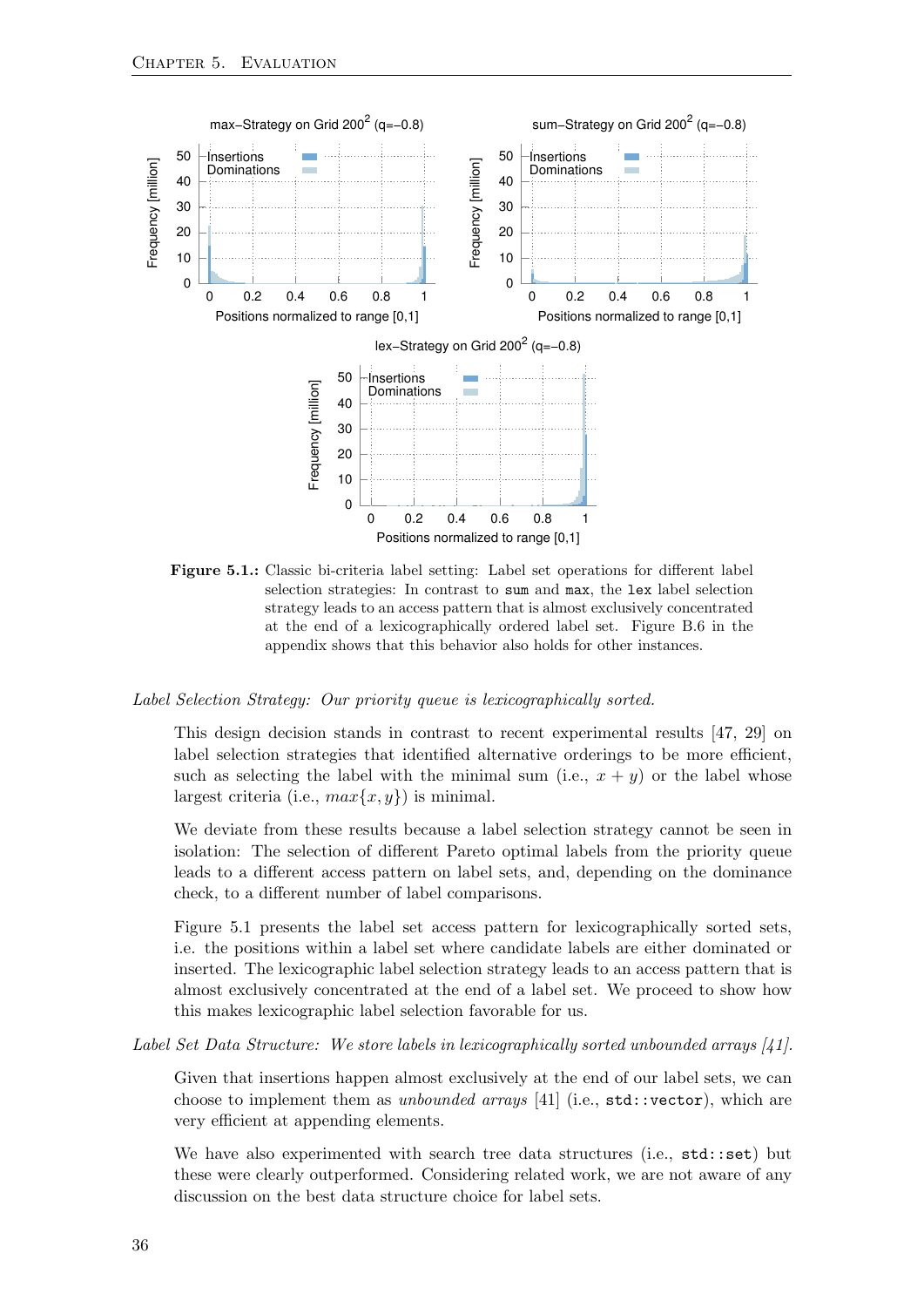Dominance Check: We check if a candidate label is dominated by the last label. If this is not the case, we fall back to an implementation of the predecessor method (see Definition [2.8\)](#page-18-2).

The dominance short cut relies on the focused access pattern of the lexicographic ordering. As a fall back, we use an implementation of the predecessor method (for further details, see Definition [2.8\)](#page-18-2) to check for dominance, and to compute the appropriate insertion position into the sorted set. The pseudo code of the resulting dominance check is presented in Algorithm [7.1.](#page-61-0) Our whole insertion procedure is then shown in Algorithm [7.2.](#page-61-1) Both algorithms are available in the appendix.

In Figure [5.2,](#page-44-0) we compare our classic label setting implementation (LSetClassic) to the label setting and label correcting implementations of Raith and Ehrgott [\[54\]](#page-66-0).

The results of [\[54\]](#page-66-0) have been gathered on a system with a 2.40 GHz Intel Core 2 Duo processor and 2 GB RAM. The algorithms are implemented in C and compiled with GCC 4.1.1 with compile option  $-03$ . The results of our C++ implementation are gathered on a very similar machine (1.83 GHz Intel Core 2 Duo, 3 GB RAM, GCC 4.4). We therefore compare these implementations by directly comparing the reported timing values.

<span id="page-44-0"></span>

Figure 5.2.: Comparison of our classic label setting implementation (LSetClassic) to label setting and label correcting implementations of Raith and Ehrgott [\[54\]](#page-66-0) on road and grid instances of the same authors. Details on the different road instances are provided in Table [5.1.](#page-46-2) A description of the grid instances can be found in the Appendix [B.](#page-60-0)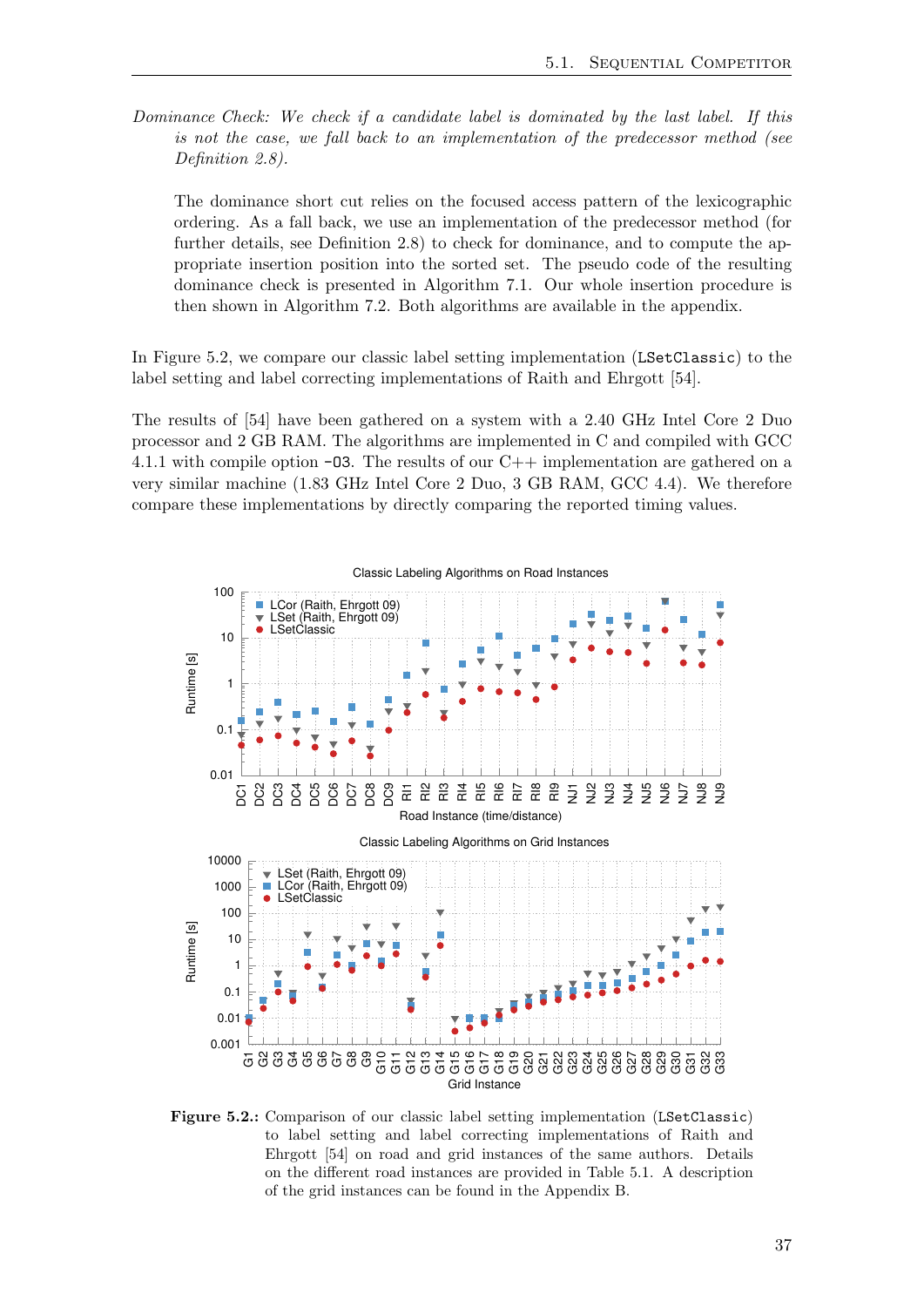Even given our slightly slower CPU, our implementations turns out to be faster for almost<sup>[2](#page-45-1)</sup> all instances. We conclude that LSetClassic can therefore serve as a faithful reference for our paPaSearch implementation.

#### <span id="page-45-0"></span>5.2. Test Instances

The crucial parameter affecting the performance of bi-criteria search algorithms is the total number of Pareto optima [\[44\]](#page-65-0). The latter is not only related to the size and shape of the graph, but also to the correlation between objectives [\[43,](#page-65-10) [11\]](#page-63-7). The number of Pareto optimal paths decreases with increasing correlations and even degenerates to the single-criterion case for perfect correlation.

We consider several different instances within this thesis. Most of these instances have been proposed in the context of directed search from a start node s to a target node  $t$  (i.e., one-to-one search). We adopt the concept of reporting the number of labels of the target node, but still compute the Pareto optimal paths to all other nodes (one-to-all search).

#### Random Grids.

Grids organize nodes into a rectangular shape of a given height and width. Each node is connected to its (at most) four neighboring nodes via directed edges with random edge weights.

Grids are very common in the literature (e.g., [\[54,](#page-66-0) [23,](#page-63-3) [47\]](#page-65-2)). We adopt a definition that, in addition to the number of nodes, allows a controlled adjustment of the correlation between objectives [\[37,](#page-65-11) [43\]](#page-65-10). Let G be square grid and let  $-1 \le q \le 1$  be a parameter controlling the correlation objectives. Each edge weight  $\vec{w} = (x, y)$  in G is then computed as follows: x and  $y^*$  are independent random integers uniformly selected from the interval  $[1, c_{max}]$ and  $y$  is derived from  $x$  and  $y^*$  according to the correlation  $q$ :

$$
y = \begin{cases} q \cdot x + (1-q) \cdot y^* & \text{for} \quad q \ge 0 \\ 1 + c_{max} - (|q| \cdot x + (1-|q|) \cdot y^*) & \text{for} \quad q < 0 \end{cases}
$$

Within our experiments, we consider positively correlated grids  $(q = 0.8)$ , uncorrelated grids  $(q = 0)$  and negatively correlated grids  $(q = -0.8)$ , both for  $c_{max} = 10$  and  $c_{max} =$ 1 000 (e.g., values used in [\[37,](#page-65-11) [47\]](#page-65-2)). The characteristics of the different type of grid instances are detailed in Figure [5.3.](#page-46-1) Searches always start in one corner of the grid and end in the opposite corner.

#### Sensor Networks.

A sensor in a sensor network monitors its surrounding, processes gathered data, and communicates with its local peers. We consider artificially created sensor networks in which sensors are represented by nodes and communication partners connected via edges. As the two objectives, we chose the distance to the connected node and a random integer, both uncorrelated values form the range [1, 10 000]. We use sensor networks with a fixed number of 100,000 nodes and node degree ranging from 5 to 50, i.e., degrees drastically different from the rather limited degree of the other instances.

<span id="page-45-1"></span><sup>2</sup>With the only exception of grid instance whose computation is faster than 0.01 seconds.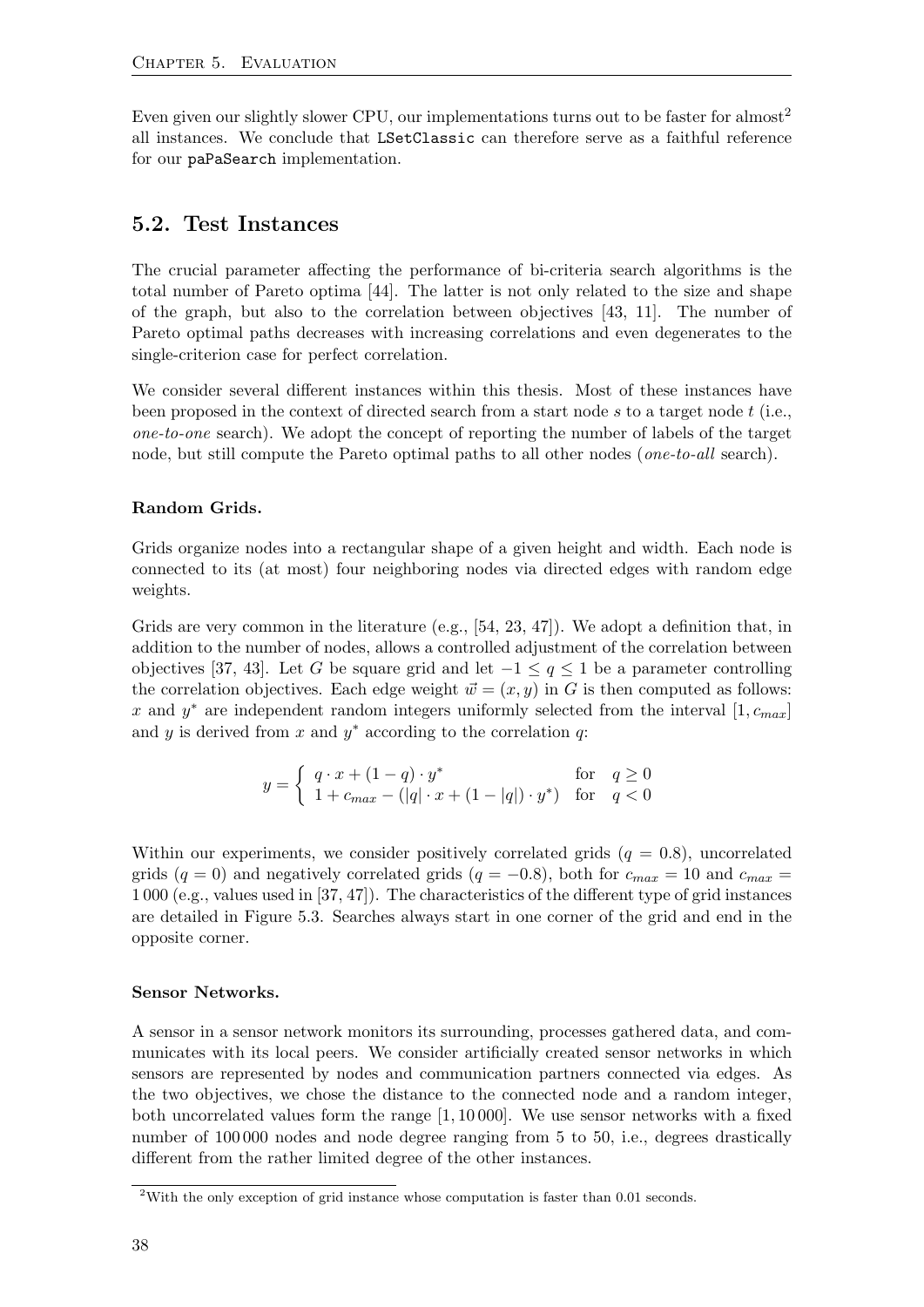<span id="page-46-1"></span>

Figure 5.3.: Number of Pareto optimal labels for grid instances with different sizes and correlations: Larger graphs lead to more Pareto optimal paths. On the other hand, smaller maximal costs imply more identical labels and thus fewer Pareto optimal paths. The number of optima refers to the number of optimal paths from one corner of the grid to the opposite corner, not counting Pareto optimal paths to other nodes.

<span id="page-46-2"></span>

| Name       | State          | <i>Nodes</i> | Edges     | Degree | Pareto optima |                |
|------------|----------------|--------------|-----------|--------|---------------|----------------|
|            |                |              |           | Avg.   | Avg.          | Max            |
| $DC1-DC9$  | Washington, DC | 9559         | 39377     | 4.12   | 3.33          | 7 <sup>1</sup> |
| RI1-RI9    | Rhode Island   | 53658        | 192084    | 3.58   | 9.44          | 22             |
| $NJ1-NJ9$  | New Jersey     | 330386       | 1 202 458 | 3.64   | 10.44         | 21             |
| $NY1-NY20$ | New York City  | 264346       | 730 100   | 2.76   | 2082.60       | 7 397          |

Table 5.1.: Characteristics of the used road instances. The number of Pareto optima refers to the number of optimal paths between pairs of random start and target nodes, not counting Pareto optimal paths to other nodes.

#### Road Networks.

We adopt road networks as real world use cases. We consider simple road instances with correlated objectives (time/distance) and more difficult road instances with uncorrelated objectives (time/economic costs). Statistics on the road maps can be found in Table [5.1.](#page-46-2)

- *(time/distance)*: Raith and Ehrgott [\[54\]](#page-66-0) adopt the three US road maps as tests beds for bi-criteria shortest path search, i.e., Washington DC (DC), Rhode Island (RI) and New Jersey (NJ). They generate nine different problem instances for each map. The objectives time and distance are highly correlated (Pearson's correlation coefficiency of 0.99 [\[35\]](#page-64-12)), leading to only few Pareto optimal paths.
- *(time/economic costs)*: Machuca and Mandow [\[36\]](#page-64-0) present a road instance of New York City (NY) featuring the objectives time and economic cost. The latter attempts to model the cost of traversing an edge, as a combination of estimated fuel costs and highway tools. The two objectives are uncorrelated (Pearson's correlation coefficiency of 0.16), leading to a moderately difficult problem instance.

#### <span id="page-46-0"></span>5.3. Parameter and Implementation Choices

Based on the parameter tuning of the weight-balanced B-tree presented in Section [3.3.1,](#page-27-0) we configure the Pareto queue for dense updates ( $\alpha = 660, \beta = 32$ ) and B-tree label set for rather sparse ones ( $\alpha = 64$ ,  $\beta = 32$ ).

The bucket append technique described in Section [4.2](#page-36-0) depends on the bucket size parameter. This parameter realizes a trade-off between the frequency of threads synchronizations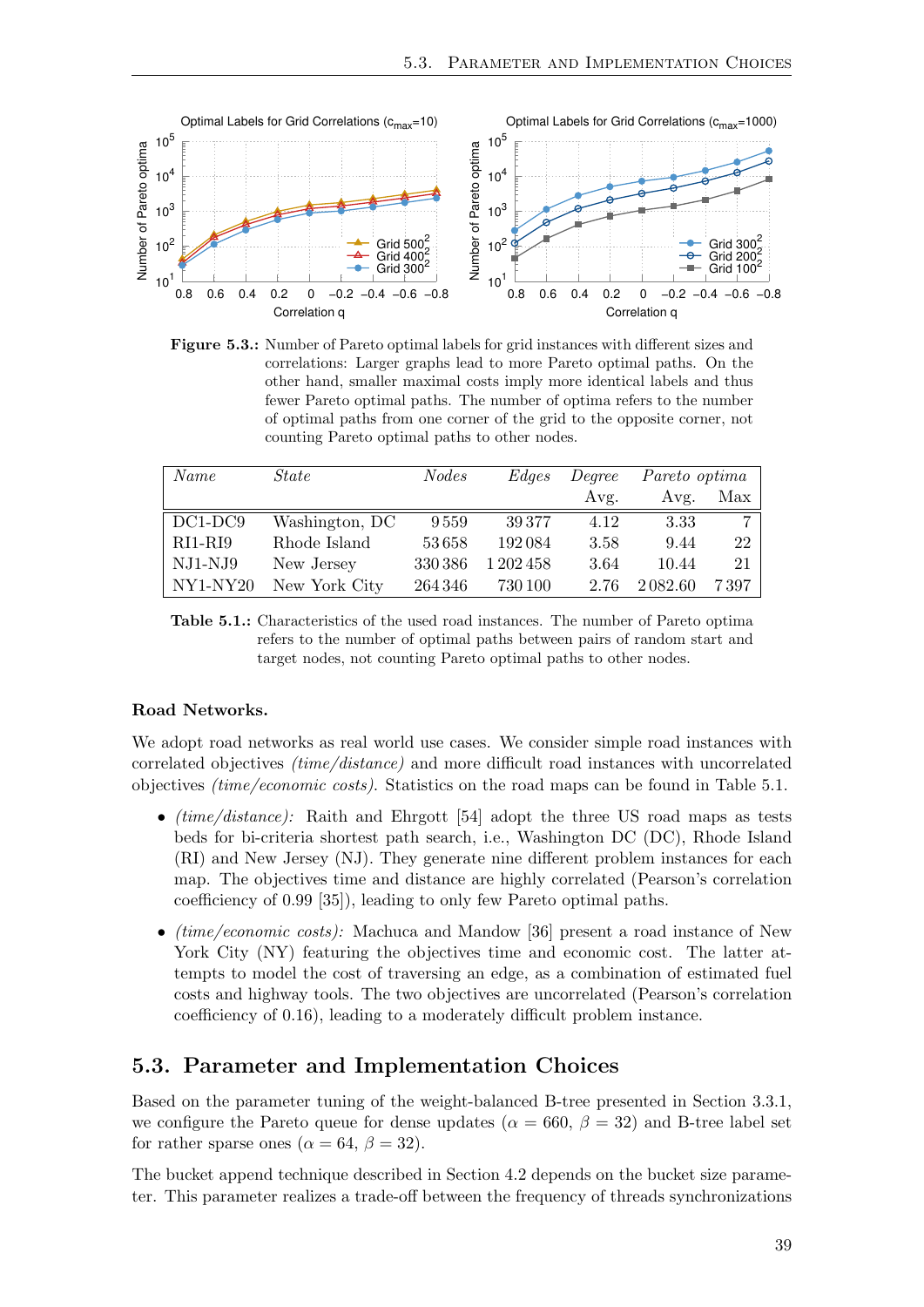<span id="page-47-0"></span>

**Figure 5.4.:** Tuning of the bucket size parameter for uncorrelated grids of size  $n =$ 300<sup>2</sup> . Only extreme parameter values have an impact on the performance, any other value is acceptable, e.g., a batch size of 128.

through atomic updates and an increased sort volume. According to the tuning results of Figure [5.4,](#page-47-0) we set the bucket size to 128.

In Section [4.4,](#page-38-0) we introduced one label set version based on our weight-balanced B-tree and one based on std::vector. Figure [5.5](#page-47-1) compares these two label set implementations according to their performance on a grid configuration (other configurations yield similar results and are therefore omitted). The results can be traced back to the access pattern of the paPaSearch algorithm on label sets. Figure [5.6](#page-47-1) presents this pattern. It supports the hypothesis that the vector cannot handle all access patterns equally well. It will therefore not be considered any further in this thesis.

<span id="page-47-1"></span>

Figure 5.5.: Grid experiments for the two different label set implementations. The result indicates that the vector is not competitive for all instances.



Figure 5.6.: Position within a label set where candidate labels are either dominated or inserted by our parallel labeling algorithm. A similar analysis for other access pattern can be found in the appendix (Figure [A.4\)](#page-58-0).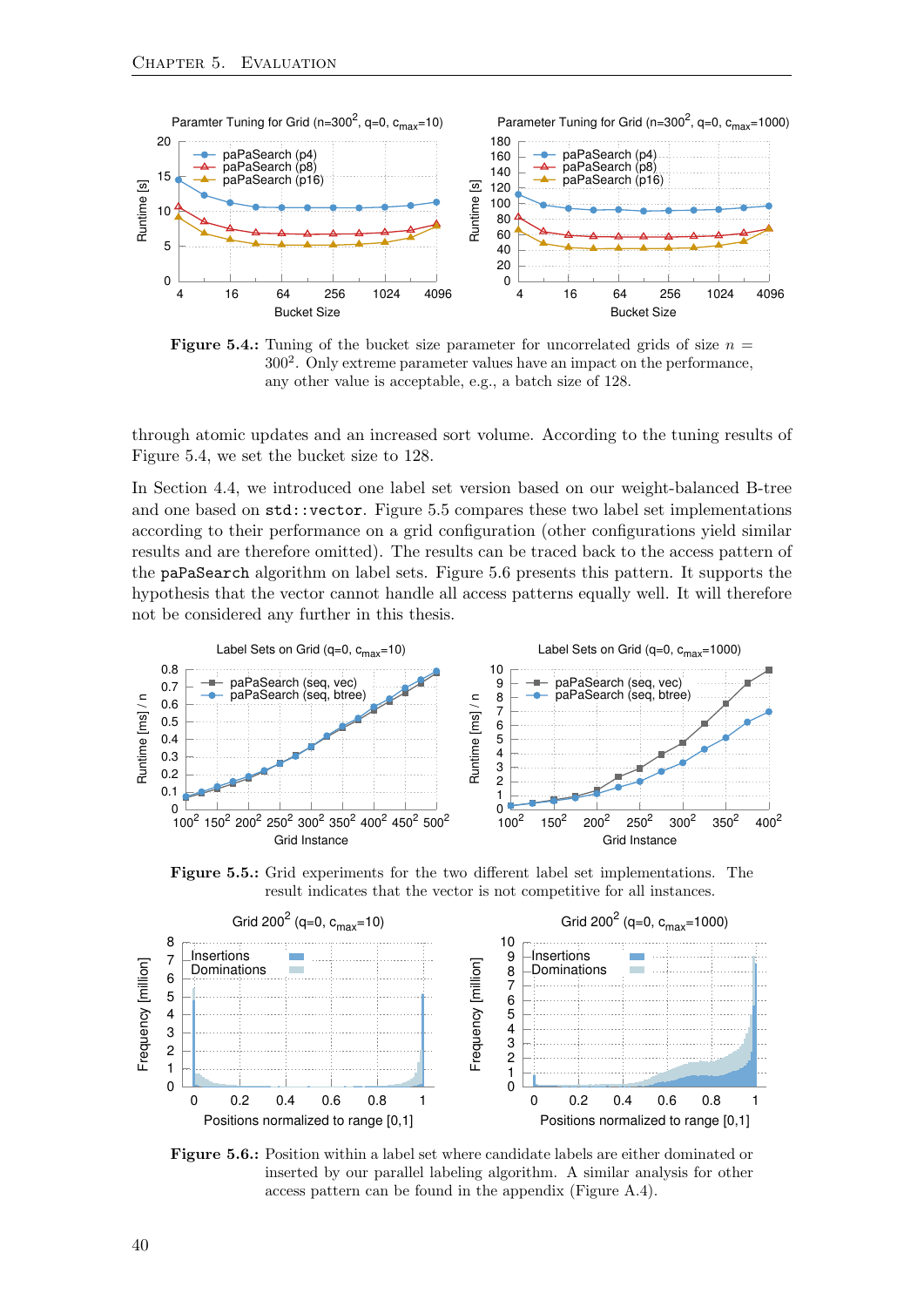## <span id="page-48-0"></span>5.4. Experimental Results

As stated in the introduction, goal of this thesis is to investigate whether the bi-criteria shortest path problem can be efficiently solved in parallel. More specifically, we want to evaluate whether our paPaSearch implementation is efficient on modern shared memory multiprocessors.

The paPaSearch algorithm explores all available Pareto optimal paths in parallel. We therefore expect it to excel for large and difficult instances, i.e., instances with uncorrelated or negatively correlated objectives. These instances should not only exhibit a large number of paths to be explored simultaneously, but should also lead to larger and therefore more efficient bulk updates (in terms of temporal and spatial locality).

With the goal of finding a break-even point where parallel processing becomes worthwhile, we perform a controlled evaluation of grids with different sizes and correlations. We use sensor networks to test the dependence on the node degree, and furthermore, rely on road networks to gauge the performance on more realistic graphs. For details on the number of Pareto optima for these different instances, see Figure [5.3](#page-46-1) and Table [5.1.](#page-46-2)

In the following, paPaSearch (p8) refers to parallel Pareto search algorithm using eight threads. Its sequential counterpart is referred to as paPaSearch (seq). We compare both to the classic sequential competitor LSetClassic. All reported timing values are averages of the elapsed wall-clock time of an otherwise unloaded machine. For grids and sensor networks, all measurements are repeated on ten different instances. Measurements for road networks are repeated three times.

#### Performance.

In general, the results confirm the practicality of our parallel paPaSearch implementation. In Figures [5.7](#page-48-1) and [5.8,](#page-49-0) we establish the performance effect of different correlations of objectives and different grid sizes. As it turns out, the parallel paPaSearch implementation is always faster than LSetClassic except for small grids with high correlations.

The parallel algorithm excels at large and difficult instances as expected. On the other hand, paPaSearch is clearly outperformed by LSetClassic for instances with highly correlated objectives. With only few labels being worked on per iteration, the overhead of paPaSearch compared to LSetClassic becomes significant. For example, while LSet-Classic extracts labels using a fast binary heap and can perform many dominance checks

<span id="page-48-1"></span>

Figure 5.7.: Performance of grids with varying correlations between the two objectives. Across the board, the parallel implementation paPaSearch (p8) is the fastest approach. LSetClassic is only faster for grids with a very high correlation. Similar plots for other grid sizes are available in the appendix (Figure [A.3\)](#page-57-0).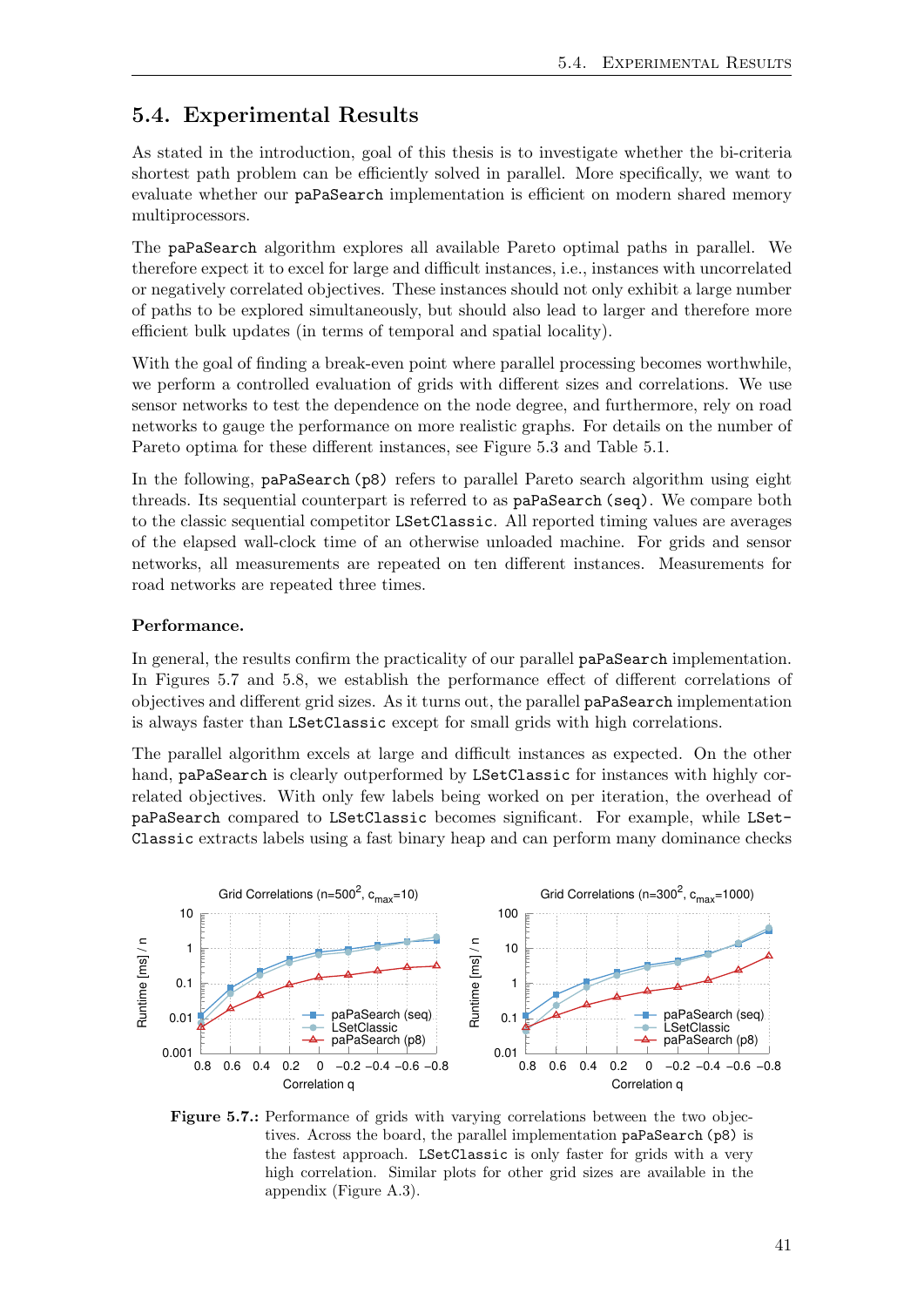<span id="page-49-0"></span>

Figure 5.8.: Performance for grids of different sizes. The experiments consider the combination of three fixed correlations ( $q = 0.8$ ,  $q = 0$ , and  $q = -0.8$ ), and two different maximal edge costs ( $c_{max} = 10$  and  $c_{max} = 1000$ ). We observe that the parallel implementation paPaSearch (p8) is the fastest approach, except for very small grids with a high correlation of objectives. Furthermore, its sequential counterpart is competitive to LSetClassic for problem instances with uncorrelated and negatively correlated objectives. For the latter correlation, it is even slightly faster than the classic alternative.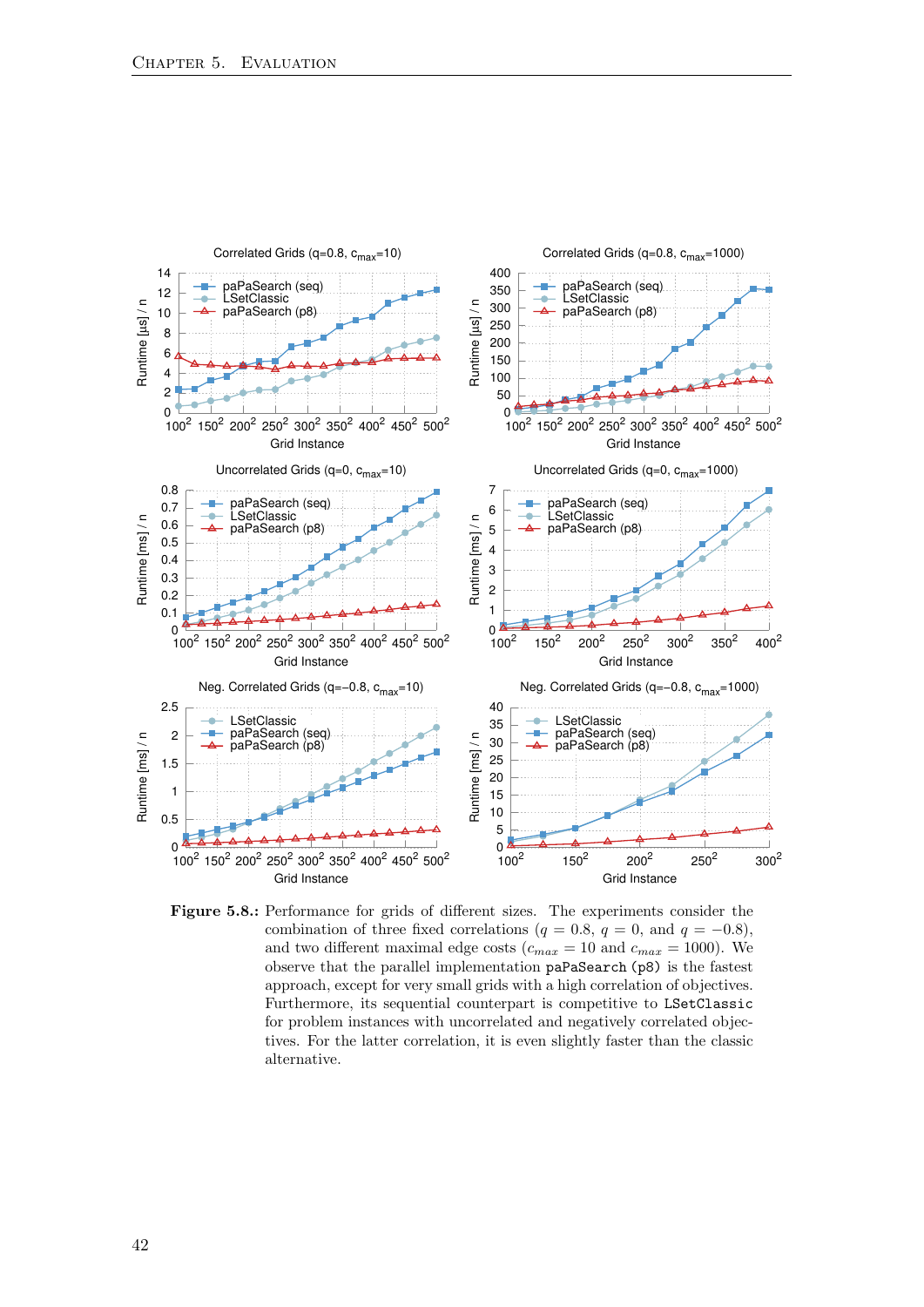<span id="page-50-0"></span>

Figure 5.9.: Road instances of Machuca and Mandow [\[36\]](#page-64-0) with uncorrelated objectives (time/economic cost) representing a real world application. The experiment confirms the results for large uncorrelated grids (see Figure [5.8\)](#page-49-0).

in constant time, the paPaSearch operations (sorting, scanning leaves of B-trees, ...) suffer from significant higher constant factors, which can only be amortized by working on a large number of labels.

The results for the realistic road instances are very similar to respective grid instances. Difficult road instances with uncorrelated objectives are presented in Figure [5.9.](#page-50-0) Road instances with highly correlated objectives can be found in Appendix [A.](#page-56-1) The experiments for the sensor networks (also available in the appendix) furthermore confirm that paPaSearch can also handle higher node degrees.

#### Speedup and Component Analysis.

Figure [5.10](#page-51-0) presents the speedup of the parallel paPaSearch implementation over either paPaSearch (seq) or LSetClassic, depending on which is faster for the specific instance. We observe absolute speedups of four to five for eight threads and also a maximal speedup of at least seven.

To understand the behavior and speedup of paPaSearch, we analyze the different components of our implementation. Figure [5.11](#page-52-0) shows the relative runtime of the important algorithm steps for increasing number of threads. For the sequential variant and the parallel variant using one thread, updating label sets is the most expensive step, followed by both Pareto queue operations. The relative runtime of these steps is not constant for increasing number of threads, which implies they do not scale equally. Figure [5.12](#page-52-0) presents the corresponding speedups, which we analyze in the following.

The speedup for sorting is rather low. Probably, we do not sort enough elements for the used tbb::parallel\_sort to scale well. The speedups for sorting updates are slightly worse than the ones for sorting candidates. We attribute this to the slightly fewer number of elements being sorted, and secondly, to the tuned sequential sort operation used for updates in the sequential case (see Section [4.3](#page-36-1) for details on the sequential merge shortcut which does not apply in the parallel case).

The Pareto queue update procedure achieves a maximal speedup of about eight. We believe it is *memory-bound*, because even with both sockets, the system has only eight memory channels. Large amounts of data can therefore only by transferred from and to main memory with a speedup of about eight. The speedup for the extraction of Pareto minima is slightly higher than the number of available memory channels. It profits from parts of the tree still being cached after the preceding bulk update.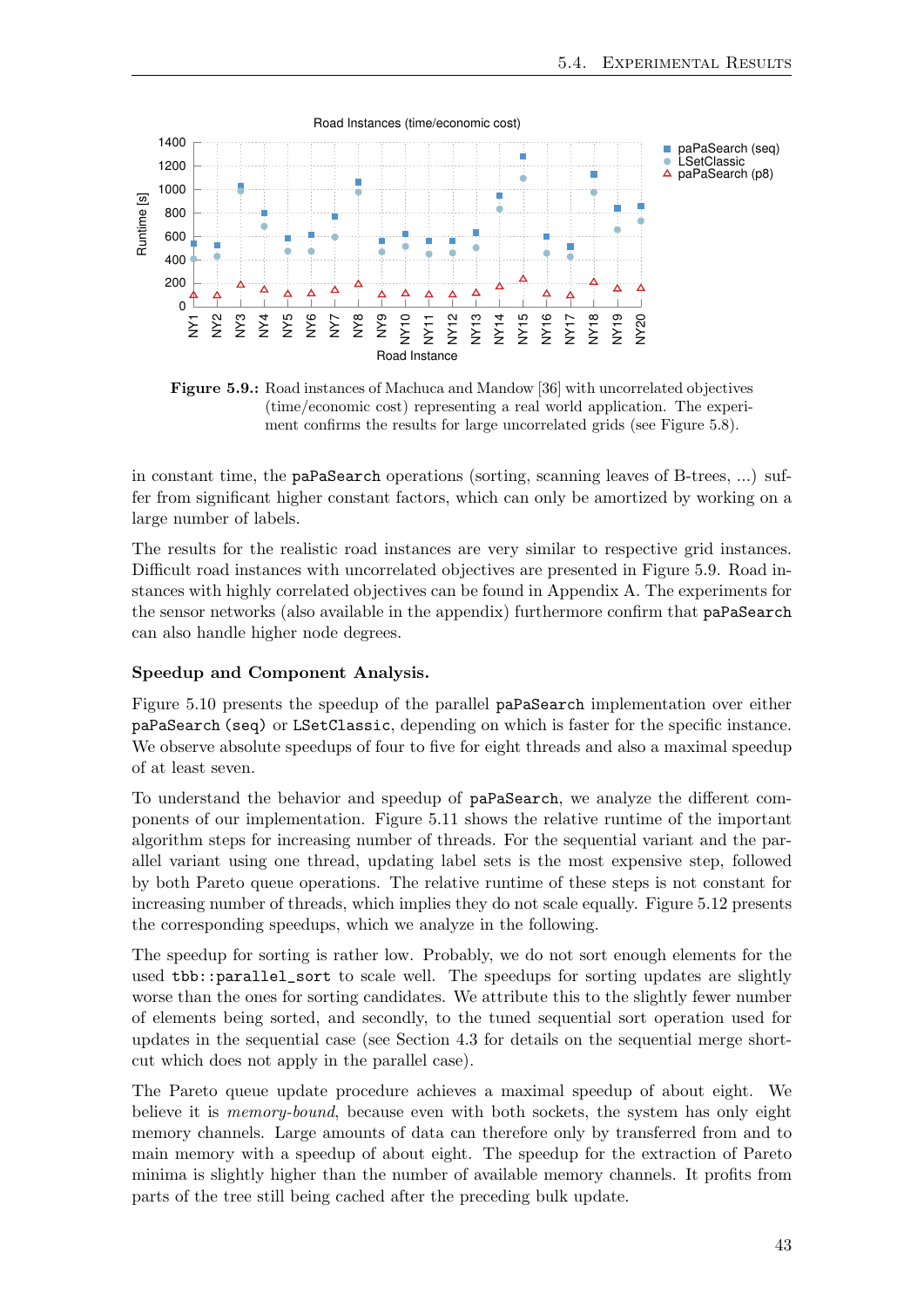<span id="page-51-0"></span>

Figure 5.10.: Absolute speedup of the parallel Pareto search algorithm for different instances. The speedup is reported over either paPaSearch (seq) or LSetClassic, depending on which is faster for the specific instance. For the largest instances, the maximal achieved speedup is always about seven or eight. The speedup for smaller instances is lower, because they feature fewer Pareto optimal paths to be explored in parallel. This specific number depends on the configuration of  $c_{max}$  and q. We further observe that the speedup does not increase for thread counts larger than the physical number of cores.

In contrast to the other components, the label set update method continues to scale with increasing number of threads and even with hyper threading (i.e., more than 16 threads). Updating a label set requires a lexicographic sort of the corresponding candidate labels. This sort operation constitutes local cache-based processing, which does not require data from the main memory. Compared to the Pareto queue operations, there is therefore less pressure on the memory bandwidth, i.e., higher speedups become possible.

We conclude that the speedup of our **paPaSearch** implemented is mainly limited by the sorting procedures and the number of memory channels.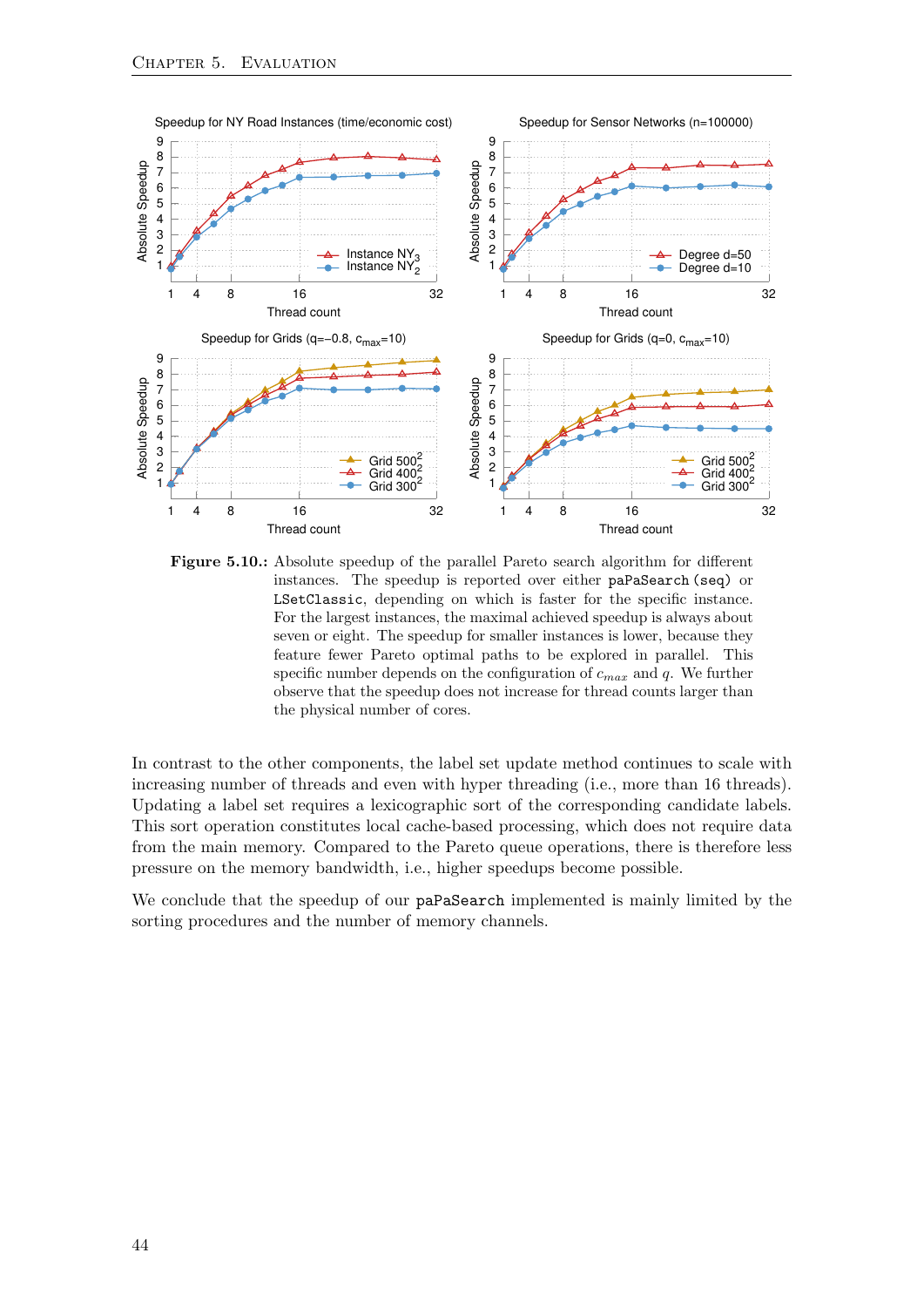<span id="page-52-0"></span>

Figure 5.11.: Share of the paPaSearch components on the total runtime. For an explanation of shifting proportions for the increasing number of threads, see Figure [5.12](#page-52-0) and the accompanying description in this section.



Figure 5.12.: Relative speedup of the paPaSearch components for increasing number of threads. The total speedup is bound by the sorting routines and the number of memory channels in the system. For a more details, see the description in this section.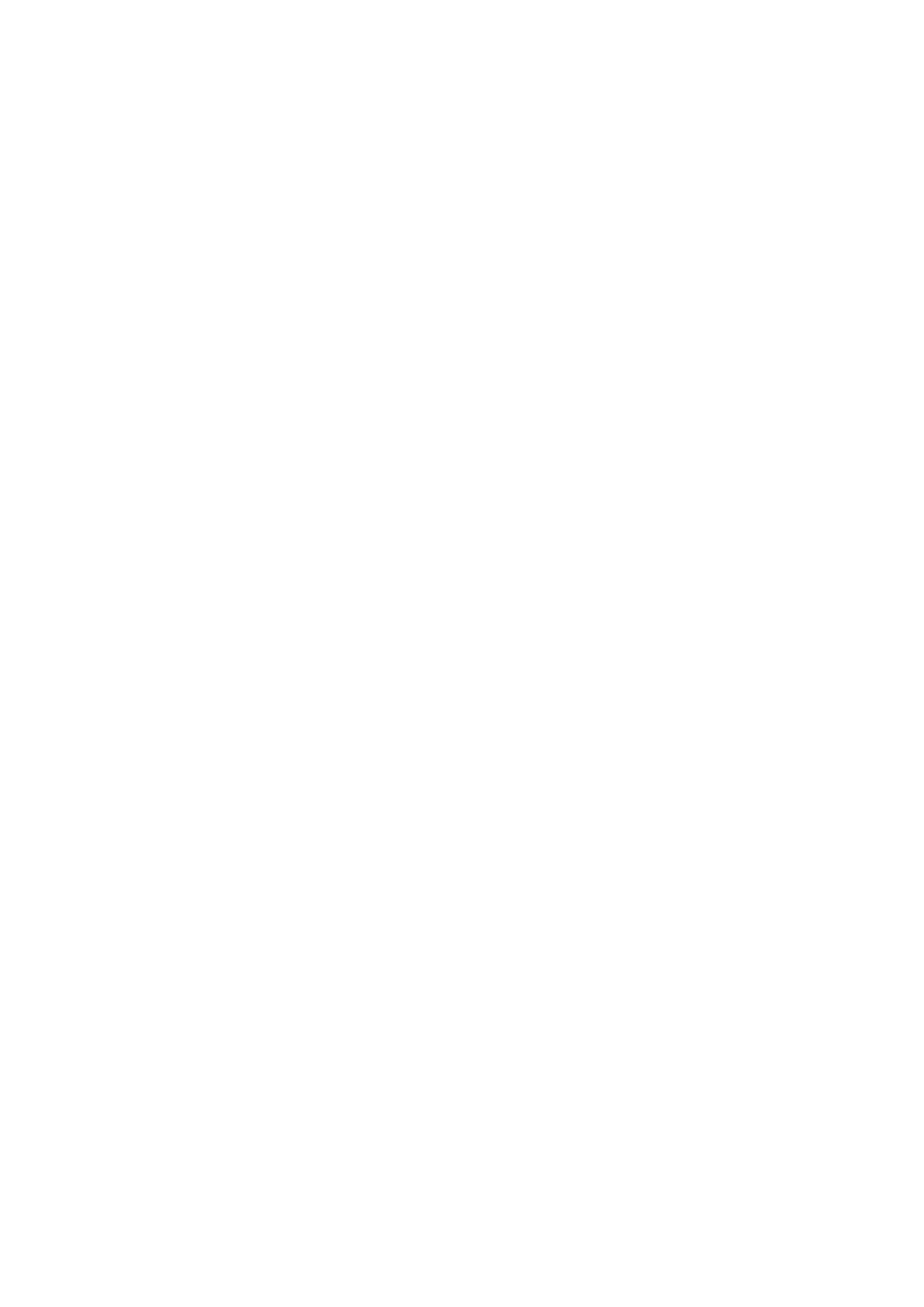# <span id="page-54-0"></span>6. Conclusion

This thesis presented a bi-criteria implementation of the multi-criteria shortest path algorithm of Sanders and Mandow [\[60\]](#page-66-1), the parallel Pareto search algorithm.

We compared our implementation to a tuned classic label setting algorithm. The results indicate that the parallel Pareto search algorithm is competitive for large and difficult instances when run sequentially. Furthermore, it is shown to exhibit significant speedups when run in parallel. According to our analysis, this speedup is bound by the performance of parallel shared memory sorting procedures and the systems memory bandwidth. We have therefore demonstrated that parallel bi-criteria shortest path search is practical on modern shared memory multiprocessors.

As an additional contribution of independent interest, we presented parallel bulk updates for weight-balanced B-trees. We used this technique as the basis for a cache-efficient implementation of important data structures of the parallel bi-criteria algorithm. The performance of the latter is hereby improved greatly; Sanders and Mandow [\[60\]](#page-66-1) proposed to implement these data structures based on parallel binary trees, which are significantly slower than our solution. As future work, it seems worthwhile to concentrate on representing our B-tree more compactly in order to use the precious memory bandwidth more efficiently. For example, we might apply well-established B-tree compression techniques (for a survey, see  $[22]$ ).

Regardless of the good results for difficult instances, our implementation does not perform well for instances with highly correlated objectives. Featuring only few Pareto optimal paths, these instances are normally considered easy. However, this also implies that only few paths can be explored in parallel. We might be able to improve this situation to our advantage by applying the delta-stepping [\[42\]](#page-65-12) idea to the Pareto queue, i.e., increasing the number of extracted labels per iteration. This should lead to more parallelizable work and probably fewer iterations in total. By increasing the size of bulk updates and therefore the temporal and spatial locality of our algorithm, delta stepping might also help to increase the performance for more difficult instances.

Finally, the algorithm extensions proposed by Sanders and Mandow [\[60\]](#page-66-1) are other promising candidates for future work. These extensions include single target search (one-to-one bi-criteria shortest path search) and the adaptation of the algorithm to work with more than two objectives.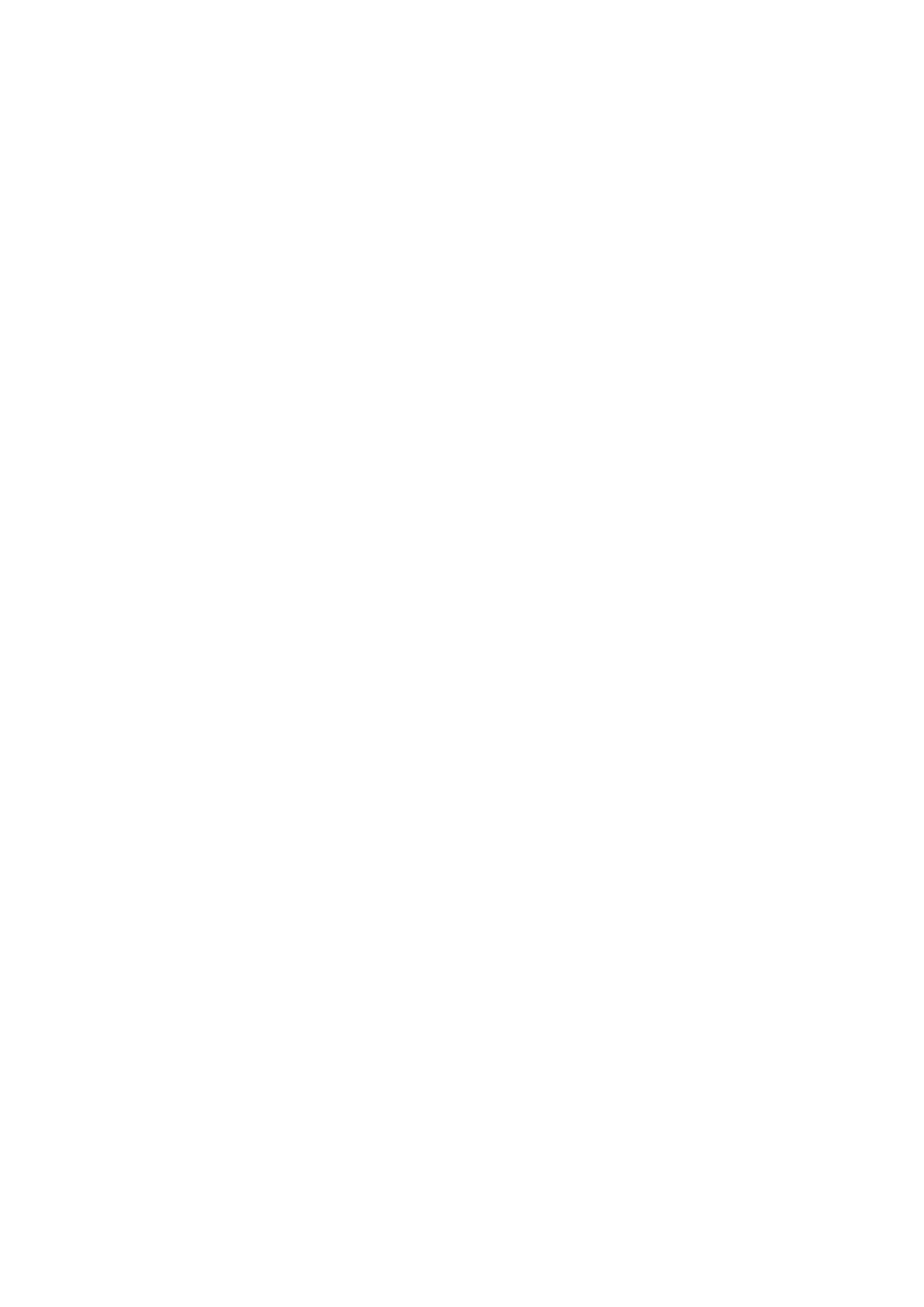## <span id="page-56-0"></span>7. Appendix

### <span id="page-56-1"></span>A. Parallel Pareto Search

Figures [A.1,](#page-56-2) [A.2,](#page-57-0) and [A.3](#page-57-0) present additional experimental results of the paPaSearch algorithm.

Furthermore, we present label set modifications (Figure [A.4\)](#page-58-0) and Pareto queue modifications (Figure [A.5\)](#page-59-0) of the parallel Pareto search algorithm [\[60\]](#page-66-1) for different road and grid instances. All presented instances are exemplary, i.e., we consider just a single random grid per configuration and present only two representative road instances. Details on the different instance types can be found in section [5.2.](#page-45-0)

<span id="page-56-2"></span>

Figure A.1.: Road instances of Raith and Ehrgott [\[54\]](#page-66-0) with highly correlated objectives (time/distance). This experiment confirms the results for grid instances (see Figures [5.8](#page-49-0) and [5.7\)](#page-48-1), i.e., paPaSearch is not competitive for highly correlated objectives.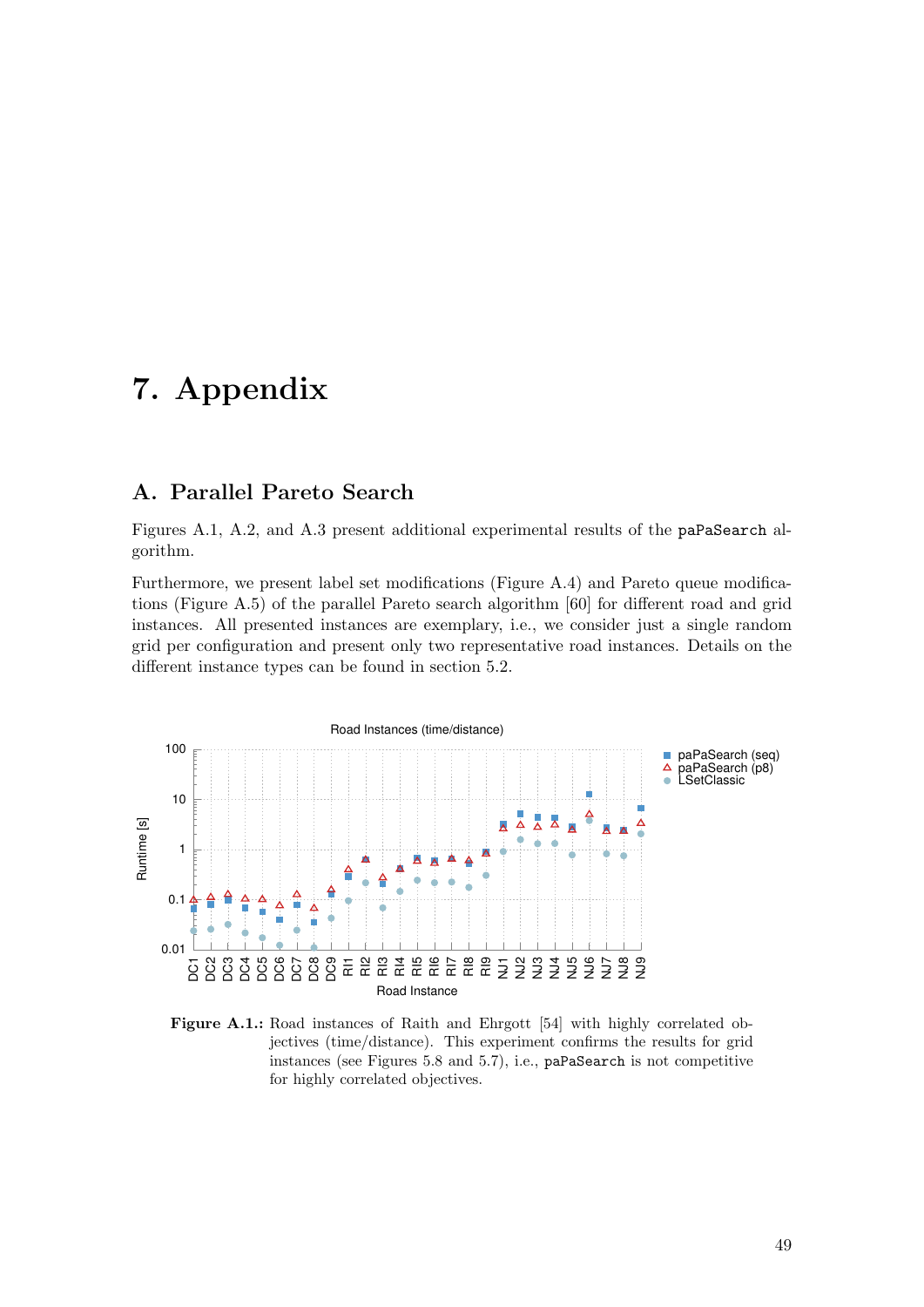<span id="page-57-0"></span>

Figure A.2.: Sensor networks showing that paPaSearch can also handle higher out degrees with results similar to the road and grid instances.



Figure A.3.: Performance of grids with varying correlations between the two objectives. The experiments consider grids of two different sizes and with two different maximal edge costs ( $c_{max} = 10$  and  $c_{max} = 1000$ ). Across the board, the parallel implementation paPaSearch (p8) is the fastest approach. LSetClassic is only faster for small grids with high correlation.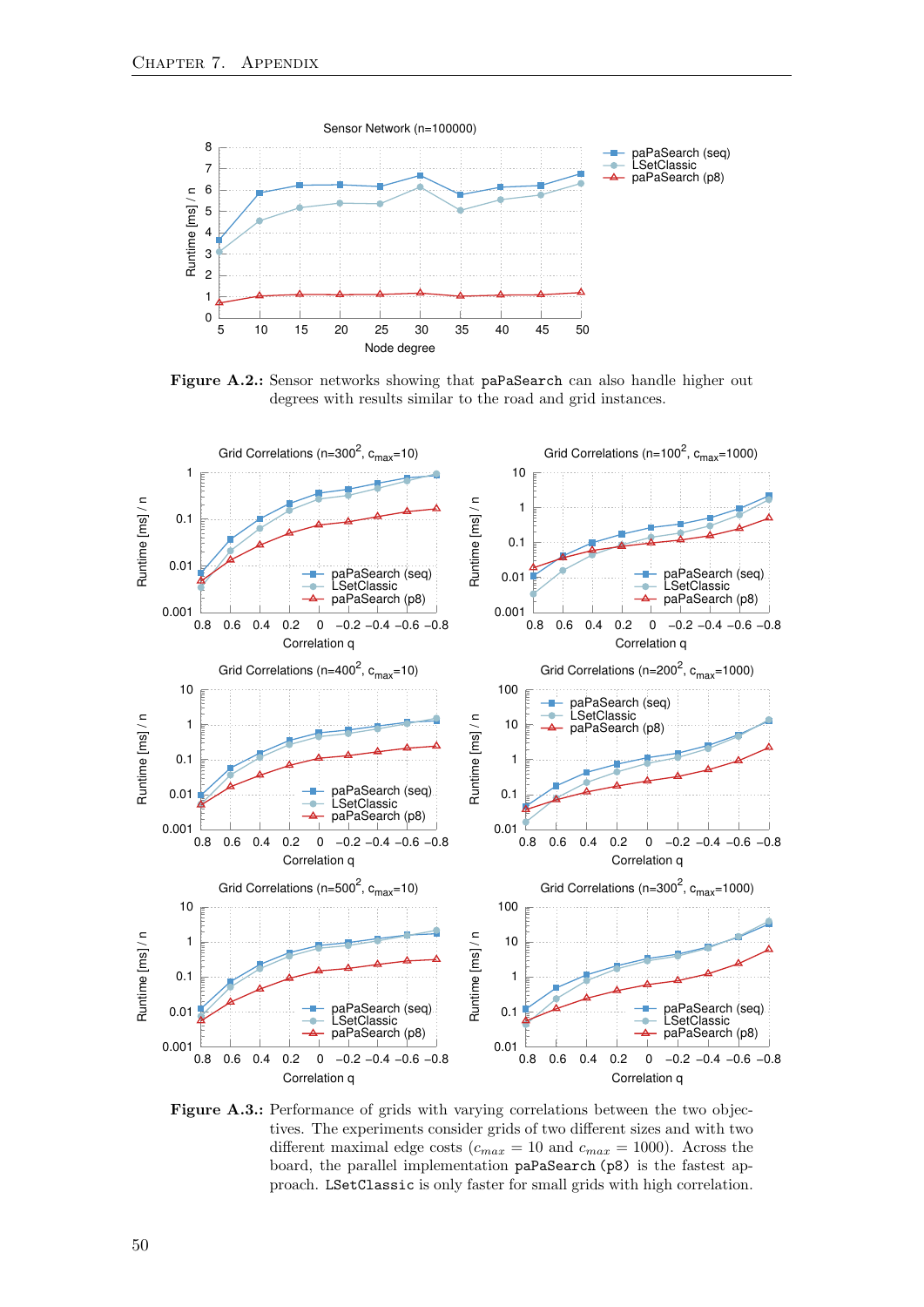<span id="page-58-0"></span>

Figure A.4.: Position within a label set where candidate labels are either dominated or inserted by our parallel labeling algorithm.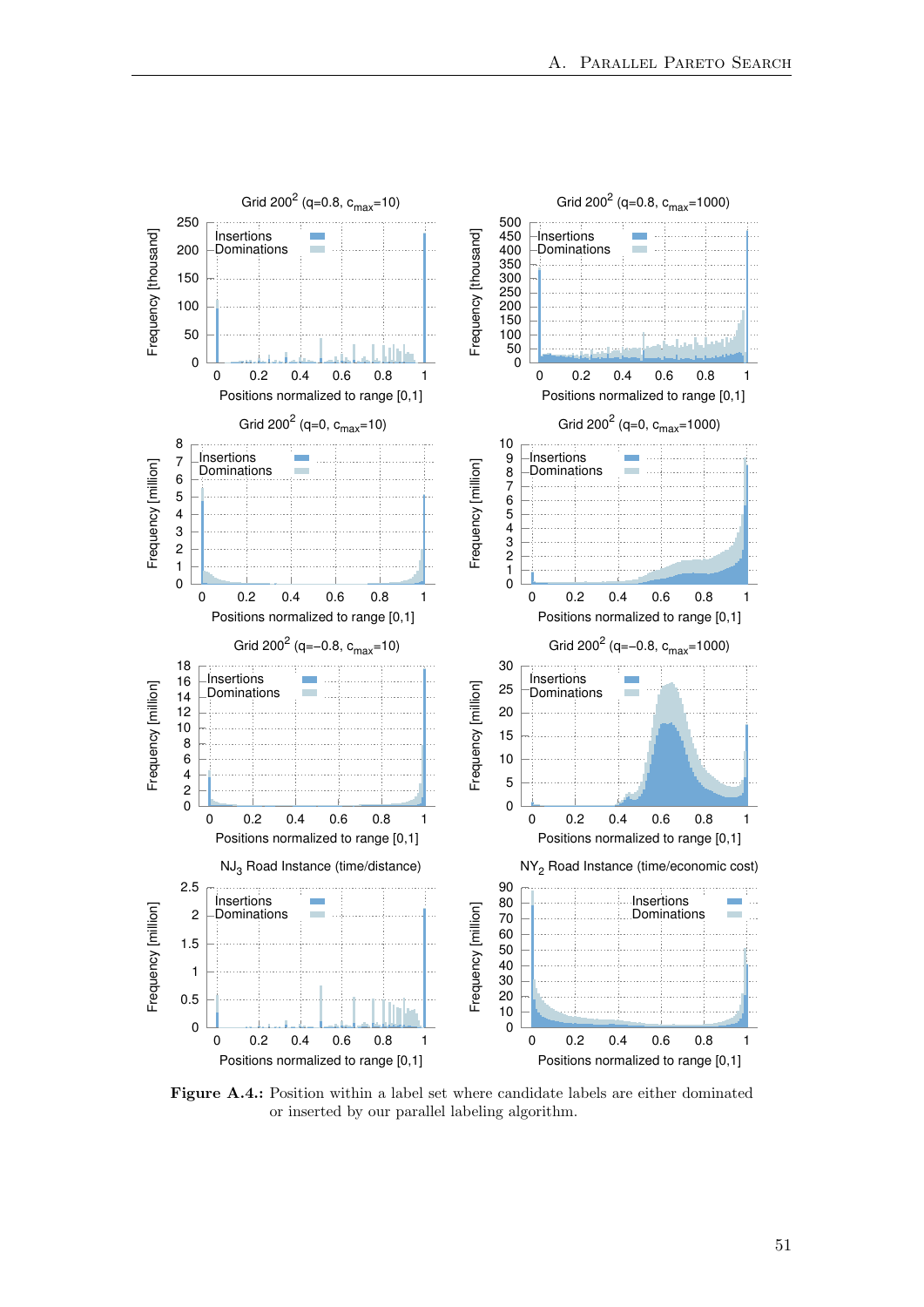<span id="page-59-0"></span>

Figure A.5.: Position within the Pareto queue where tentative labels are either inserted or removed. Deletions correspond to the positions where Pareto minima are found.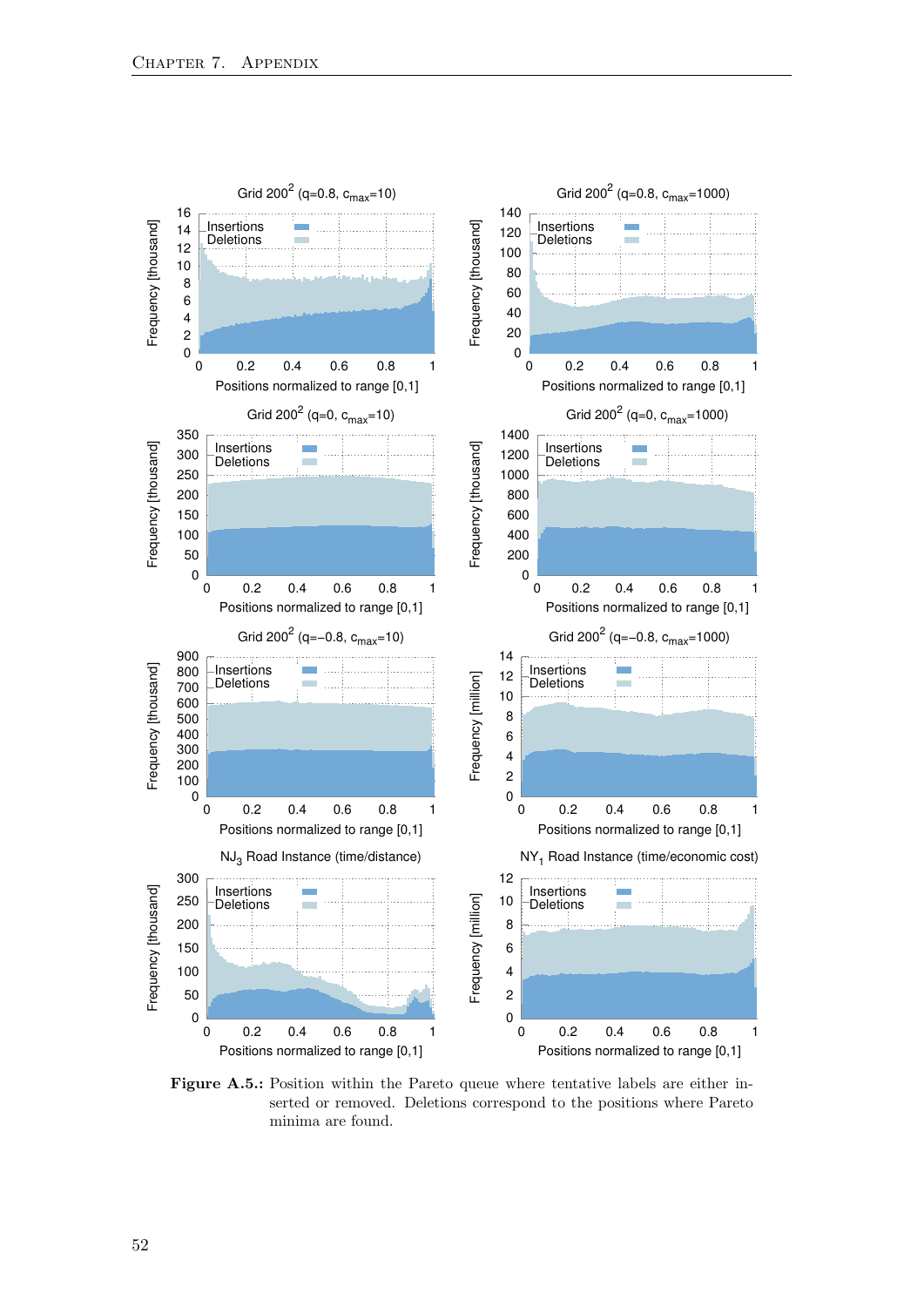## <span id="page-60-0"></span>B. Classic Bi-Criteria Label Setting

Figure [B.6](#page-61-2) details the label set access pattern for road instances. The Algorithms [7.1](#page-61-0) and [7.2](#page-61-1) show the corresponding label set implementation. We use a binary search for x-predecessor and scanning for our y-predecessor implementation. To prevent bound checks within these functions, we add sentinels of lexicographically minimal and maximal labels to each label set (not shown here). Table [B.1](#page-60-1) furthermore shows the grid instances used to evaluate this implementation.

<span id="page-60-1"></span>

| Name            | $h \times w$        | <b>Nodes</b> | Edges  | Avg. Pareto optima |
|-----------------|---------------------|--------------|--------|--------------------|
| $\overline{G1}$ | $30 \times 40$      | 1202         | 4720   | 35.24              |
| G <sub>2</sub>  | $20\,\times\,80$    | $1\,602$     | 6240   | 88.92              |
| G <sub>3</sub>  | $50 \times 90$      | $4\,502$     | 17820  | 112.33             |
| G <sub>4</sub>  | $90\,\times\,50$    | $4\,502$     | 17900  | 50.33              |
| G5              | $50$ $\times$ $200$ | 10002        | 39 600 | 286.08             |
| G6              | $200 \times 50$     | 10002        | 39 900 | 50.17              |
| G7              | $100\,\times\,150$  | 15002        | 59700  | 188.33             |
| G8              | $150\,\times\,100$  | 15002        | 59800  | 123.33             |
| G9              | $100\,\times\,200$  | 20 002       | 79600  | 273.75             |
| G10             | $200 \times 100$    | 20 002       | 79800  | $124.00\,$         |
| G11             | $200\,\times\,150$  | 30 002       | 79800  | 205.17             |
| G12             | $50\,\times\,50$    | 10002        | 39 600 | 50.83              |
| G13             | $100\,\times\,100$  | 10002        | 39800  | 115.67             |
| G14             | $200\,\times\,200$  | 40 002       | 159600 | 279.67             |
| G15             | $2\,450\,\times\,2$ | $4\,902$     | 19596  | 4.75               |
| G16             | $1\,225\,\times\,4$ | $4\,902$     | 19592  | 7.83               |
| G17             | $612\times 8$       | 4898         | 19586  | 8.75               |
| G18             | $288\,\times\,17$   | 4898         | 19550  | 17.33              |
| G19             | $196\,\times\,25$   | 4902         | 19550  | 22.33              |
| G20             | $140 \times 35$     | 4 9 0 2      | 19530  | 31.75              |
| G21             | $111 \times 44$     | 4886         | 19448  | 48.25              |
| G22             | $92 \times 53$      | 4878         | 19398  | 58.08              |
| G23             | $79\,\times\,62$    | 4 9 0 0      | 19468  | 69.33              |
| G24             | $70\,\times\,70$    | $4\,902$     | 19460  | 78.33              |
| G25             | $62 \times 79$      | 4900         | 19343  | 95.00              |
| G26             | $53$ $\times$ $92$  | 4878         | 19320  | 109.92             |
| G27             | $44$ $\times$ $111$ | 4886         | 19314  | 135.67             |
| G28             | $35$ $\times$ $140$ | 4902         | 19320  | 185.08             |
| G29             | $25$ $\times$ $196$ | 4902         | 19208  | 260.33             |
| G30             | $17$ $\times$ $288$ | 4898         | 19008  | 412.50             |
| G31             | $8 \times 612$      | 4898         | 18360  | 815.92             |
| G32             | $4\times1225$       | 4902         | 17150  | 1376.25            |
| G33             | $2 \times 2450$     | 4902         | 19596  | 1574.83            |

Table B.1.: Characteristics of the grid instances of Raith and Ehrgott [\[54\]](#page-66-0) used in the experiment presented in Figure [5.2.](#page-44-0) The number of optima refers to the number of optimal paths from the start at one side of the grid to the end node at the other side, not counting Pareto optimal paths to other nodes.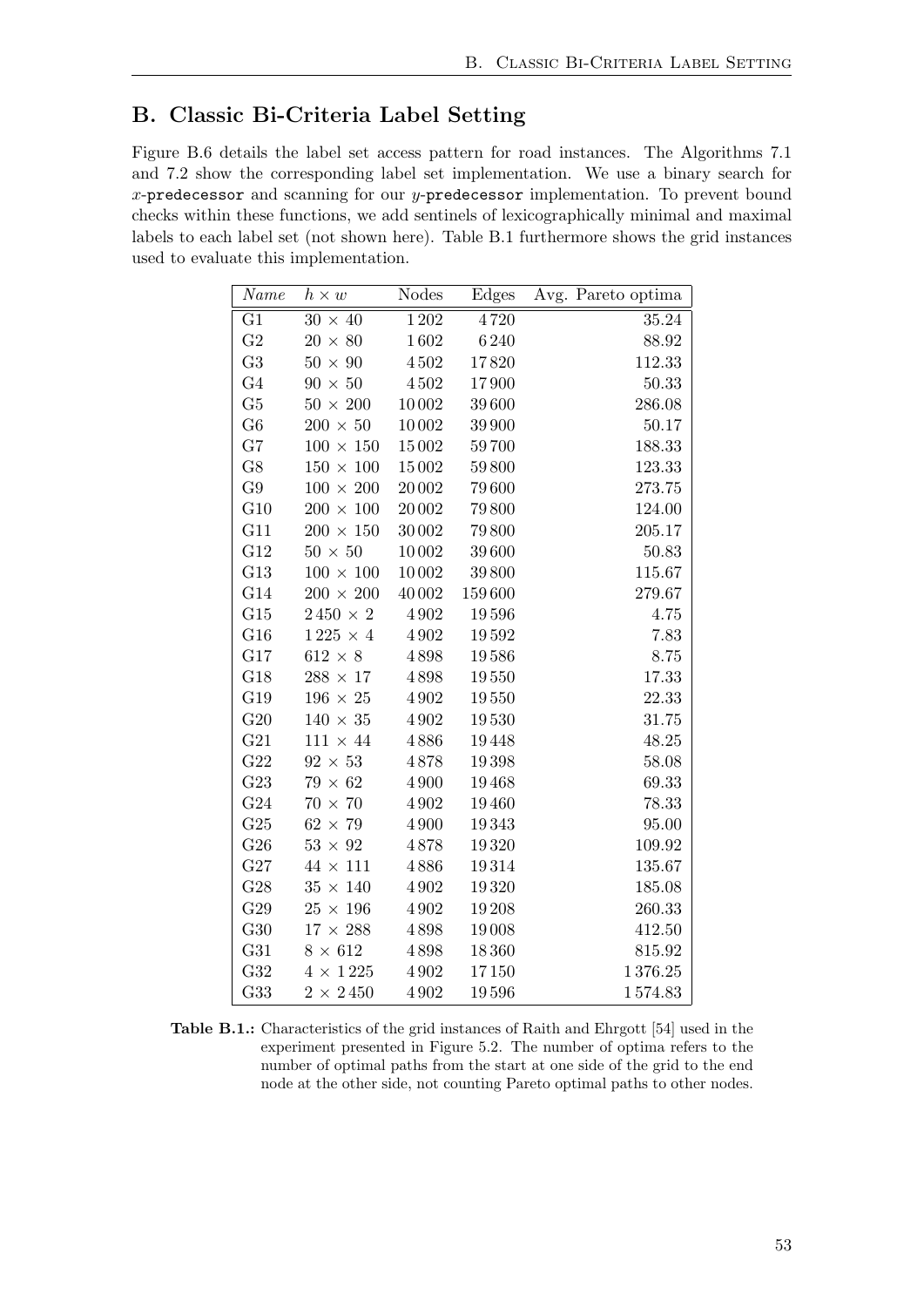<span id="page-61-2"></span>

Figure B.6.: Classic bi-criteria label setting: Label set operations for the lex label selection strategy on road instances.

<span id="page-61-0"></span>

| <b>Algorithm 7.1:</b> Dominance Check                                                                       |
|-------------------------------------------------------------------------------------------------------------|
| <b>Input:</b> Label set $L$ of size $n$ , Candidate label $l$                                               |
| <b>Output:</b> true if $l$ is dominated by any label in $L$ , false otherwise                               |
| if $L[n]_x < l_x$ then<br>$\mathcal{I}$                                                                     |
| return $L[n]_y \leq l_y$<br>$\mathfrak{D}$                                                                  |
| else<br>$\mathcal{P}$                                                                                       |
| $k \leftarrow x$ -predecessor $(L, l)$ // Position of largest labels with smaller x-coord.<br>$\frac{1}{4}$ |
| $\overline{5}$<br>if $L[k]_y \leq l_y$ then                                                                 |
| return $true$<br>$//$ is dominated by its predecessor<br>6                                                  |
| else<br>$\gamma$                                                                                            |
| $\frac{1}{2}$ Move to element with greater or equal x-coordinate<br>8                                       |
| $k++$ // Move to electric $(L[k]_x = l_x \text{ and } L[k]_y \le l_y)$<br>9                                 |
|                                                                                                             |

#### Algorithm 7.2: Label Set Update

<span id="page-61-1"></span>**Input:** Label set  $L$  of size  $n$ , Candidate label  $l$ 

1 if l is not dominated by  $L[v]$  then 2 Let k be the insertion position computed by the dominance check  $\begin{array}{ll} \text{3} & j \leftarrow y\text{-predecessor}(L, l) \\ \end{array}$  // Position of the first non-dominated label 4 if  $k = j$  then  $\mathfrak{g}$  | | Insert into L at position k. Shift succeeding labels  $\theta$  else  $\gamma$  | Replace label at position k with l 8 | Delete other labels in the range  $[k+1,j]$  $9 \mid$  Update the heap Q according to changes in L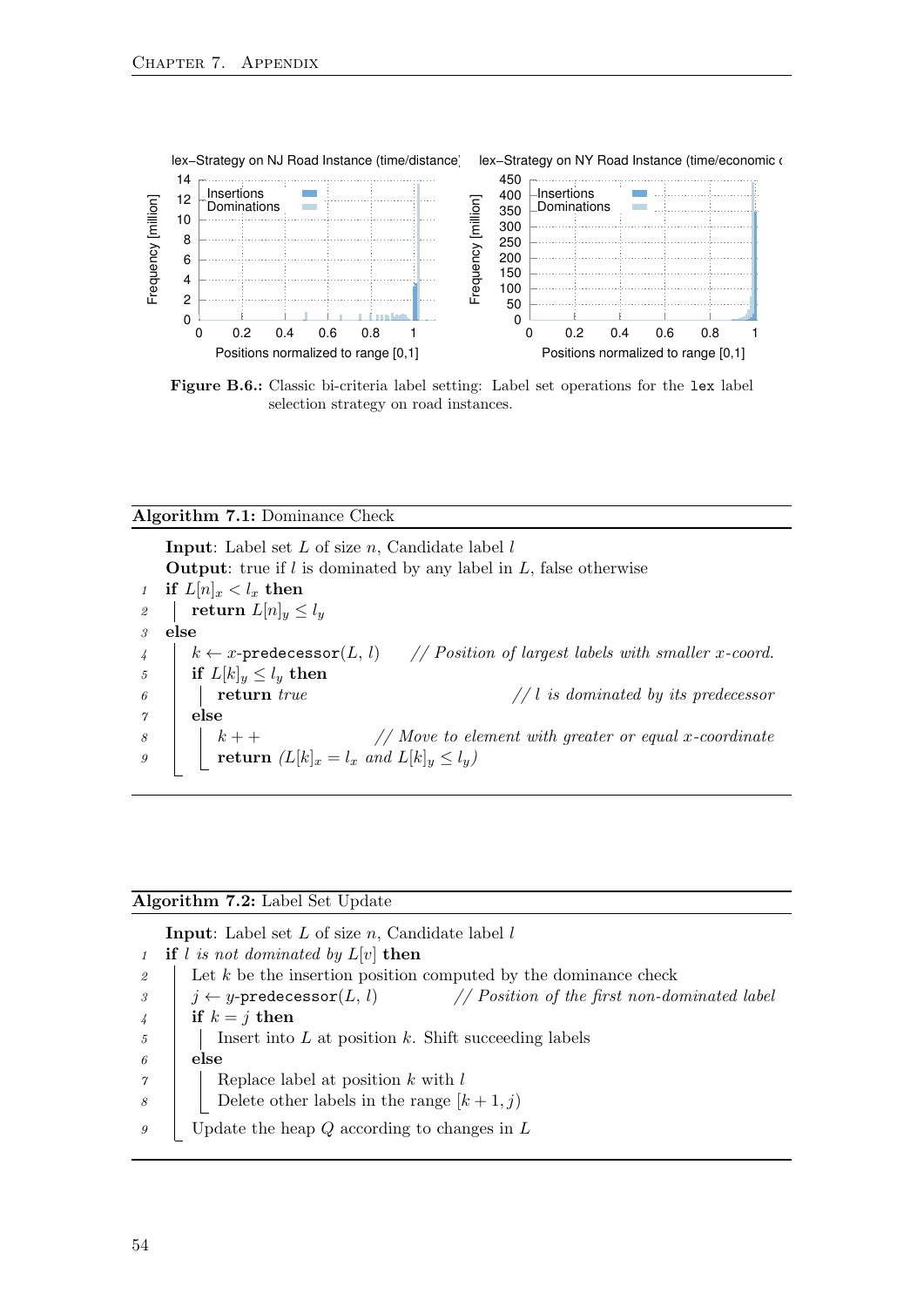# <span id="page-62-1"></span>Bibliography

- <span id="page-62-8"></span>[1] L. Arge. The buffer tree: A technique for designing batched external data structures. Algorithmica, 37(1):1–24, 2003. ISSN 0178-4617. doi: 10.1007/s00453-003-1021-x. URL <http://dx.doi.org/10.1007/s00453-003-1021-x>.
- <span id="page-62-9"></span>[2] L. Arge. External-memory geometric data structures. Lecture Notes on I/Oalgorithms, 2006. URL <http://daimi.au.dk/~large/ioS06/ionotes.pdf>.
- <span id="page-62-0"></span>[3] L. Arge and J. Vitter. Optimal external memory interval management. SIAM Journal on Computing, 32(6):1488–1508, 2003. URL [http://dx.doi.org/10.1137/](http://dx.doi.org/10.1137/S009753970240481X) [S009753970240481X](http://dx.doi.org/10.1137/S009753970240481X).
- <span id="page-62-7"></span>[4] L. Arge, M. T. Goodrich, M. Nelson, and N. Sitchinava. Fundamental parallel algorithms for private-cache chip multiprocessors. pages 197–206, 2008. doi: 10.1145/1378533.1378573. URL <http://doi.acm.org/10.1145/1378533.1378573>.
- <span id="page-62-10"></span>[5] D. Bader, B. Moret, and P. Sanders. Algorithm engineering for parallel computation. In R. Fleischer, B. Moret, and E. Schmidt, editors, Experimental Algorithmics, volume 2547 of Lecture Notes in Computer Science, pages 1–23. Springer Berlin Heidelberg, 2002. ISBN 978-3-540-00346-5. doi: 10.1007/3-540-36383-1 1. URL [http://dx.doi.](http://dx.doi.org/10.1007/3-540-36383-1_1) [org/10.1007/3-540-36383-1\\_1](http://dx.doi.org/10.1007/3-540-36383-1_1).
- <span id="page-62-5"></span>[6] M. Bender, E. Demaine, and M. Farach-Colton. Cache-oblivious B-trees. In Proceedings 41st Annual Symposium on Foundations of Computer Science, pages 399–409. IEEE Comput. Soc, 2000. ISBN 0-7695-0850-2. doi: 10.1109/SFCS.2000.892128. URL <http://dx.doi.org/10.1109/SFCS.2000.892128>.
- <span id="page-62-6"></span>[7] M. A. Bender, J. T. Fineman, S. Gilbert, and B. C. Kuszmaul. Concurrent cacheoblivious b-trees. In Proceedings of the seventeenth annual ACM symposium on Parallelism in algorithms and architectures, SPAA '05, pages 228–237, New York, NY, USA, 2005. ACM. ISBN 1-58113-986-1. doi: 10.1145/1073970.1074009. URL <http://doi.acm.org/10.1145/1073970.1074009>.
- <span id="page-62-2"></span>[8] R. D. Blumofe and C. E. Leiserson. Scheduling multithreaded computations by work stealing. Journal of the ACM, 46(5):720–748, Sept. 1999. ISSN 0004-5411. doi: 10.1145/324133.324234. URL <http://doi.acm.org/10.1145/324133.324234>.
- <span id="page-62-3"></span>[9] R. D. Blumofe, C. F. Joerg, B. C. Kuszmaul, C. E. Leiserson, K. H. Randall, and Y. Zhou. Cilk: an efficient multithreaded runtime system. In *Proceedings of the* fifth ACM SIGPLAN symposium on Principles and practice of parallel programming, PPOPP '95, pages 207–216, New York, NY, USA, 1995. ACM. ISBN 0-89791-700-6. doi: 10.1145/209936.209958. URL <http://doi.acm.org/10.1145/209936.209958>.
- <span id="page-62-4"></span>[10] G. Brodal and K. Tsakalidis. Dynamic planar range maxima queries. In L. Aceto, M. Henzinger, and J. Sgall, editors, Automata, Languages and Programming, volume 6755 of Lecture Notes in Computer Science, pages 256–267. Springer Berlin Heidelberg, 2011. ISBN 978-3-642-22005-0. doi: 10.1007/978-3-642-22006-7 22. URL [http://dx.doi.org/10.1007/978-3-642-22006-7\\_22](http://dx.doi.org/10.1007/978-3-642-22006-7_22).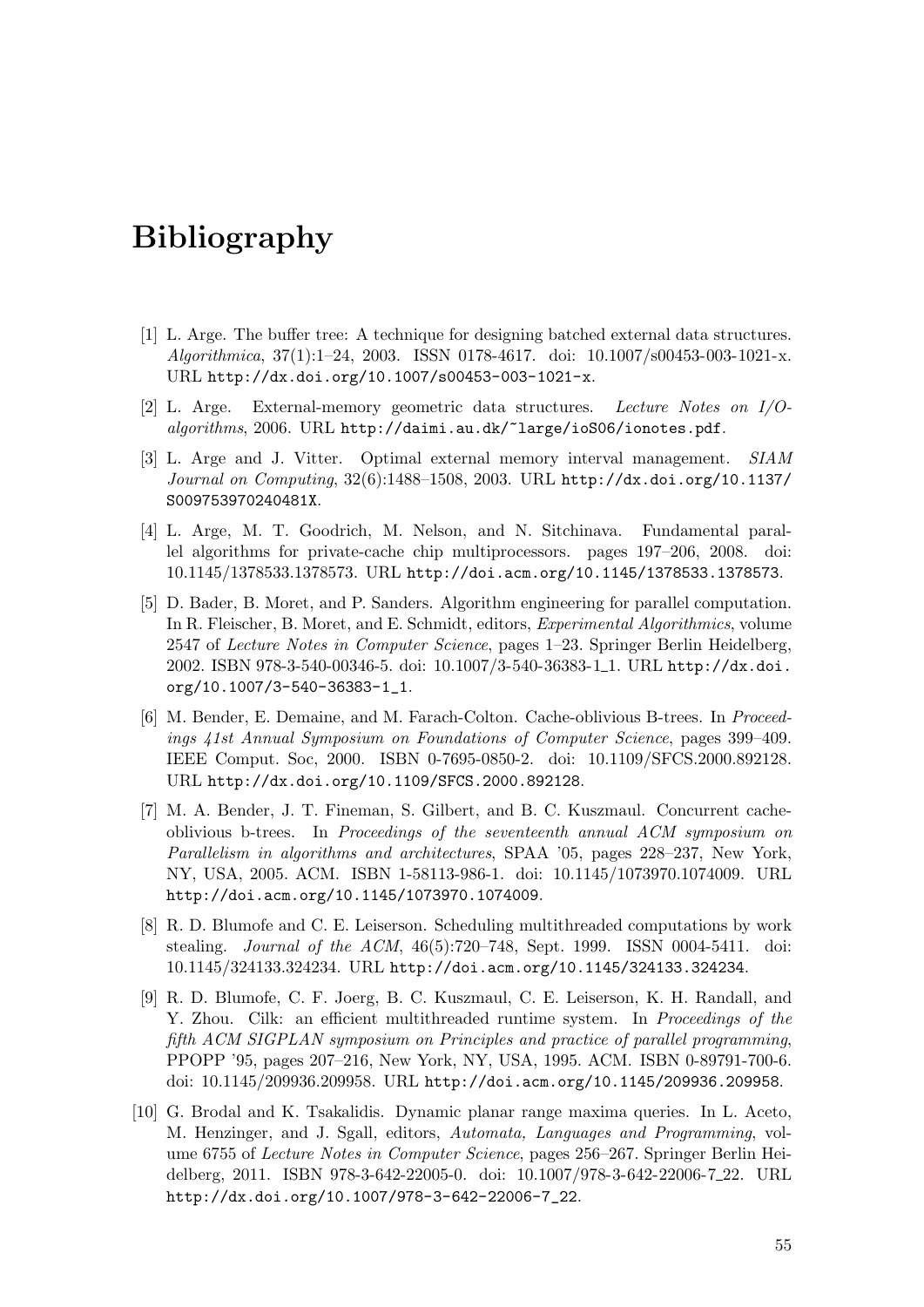- <span id="page-63-7"></span>[11] J. Brumbaugh-Smith and D. Shier. An empirical investigation of some bicriterion shortest path algorithms. European Journal of Operational Research, 43(2):216 – 224, 1989. ISSN 0377-2217. doi: 10.1016/0377-2217(89)90215-4. URL [http://www.](http://www.sciencedirect.com/science/article/pii/0377221789902154) [sciencedirect.com/science/article/pii/0377221789902154](http://www.sciencedirect.com/science/article/pii/0377221789902154).
- <span id="page-63-11"></span>[12] M. Carey and C. Thompson. An efficient implementation of search trees on [lg n + 1] processors. Computers, IEEE Transactions on, C-33(11):1038–1041, 1984. ISSN 0018-9340. doi: 10.1109/TC.1984.1676379.
- <span id="page-63-8"></span>[13] S. Chen, P. B. Gibbons, and T. C. Mowry. Improving index performance through prefetching. pages 235–246, 2001. doi: 10.1145/375663.375688. URL [http://doi.](http://doi.acm.org/10.1145/375663.375688) [acm.org/10.1145/375663.375688](http://doi.acm.org/10.1145/375663.375688).
- <span id="page-63-9"></span>[14] T. M. Chilimbi, M. D. Hill, and J. R. Larus. Cache-conscious structure layout. In Proceedings of the ACM SIGPLAN 1999 conference on Programming language design and implementation, PLDI '99, pages 1–12, New York, NY, USA, 1999. ACM. ISBN 1-58113-094-5. doi: 10.1145/301618.301633. URL [http://doi.acm.org/10.1145/](http://doi.acm.org/10.1145/301618.301633) [301618.301633](http://doi.acm.org/10.1145/301618.301633).
- <span id="page-63-1"></span>[15] J. Cl´ımaco, J. Craveirinha, and M. Pascoal. A bicriterion approach for routing problems in multimedia networks. Networks, 41(4):206–220, 2003. URL [http:](http://onlinelibrary.wiley.com/doi/10.1002/net.10073/abstract) [//onlinelibrary.wiley.com/doi/10.1002/net.10073/abstract](http://onlinelibrary.wiley.com/doi/10.1002/net.10073/abstract).
- <span id="page-63-12"></span>[16] D. Comer. Ubiquitous b-tree. ACM Comput. Surv., 11(2):121–137, June 1979. ISSN 0360-0300. doi: 10.1145/356770.356776. URL [http://doi.acm.org/10.1145/](http://doi.acm.org/10.1145/356770.356776) [356770.356776](http://doi.acm.org/10.1145/356770.356776).
- <span id="page-63-6"></span>[17] S. Demeyer, J. Goedgebeur, P. Audenaert, M. Pickavet, and P. Demeester. Speeding up martins' algorithm for multiple objective shortest path problems.  $4OR$ , pages 1– 26, 2013. ISSN 1619-4500. doi: 10.1007/s10288-013-0232-5. URL [http://dx.doi.](http://dx.doi.org/10.1007/s10288-013-0232-5) [org/10.1007/s10288-013-0232-5](http://dx.doi.org/10.1007/s10288-013-0232-5).
- <span id="page-63-0"></span>[18] E. Dijkstra. A note on two problems in connexion with graphs. Numerische Mathematik, 1(1):269–271, 1959. ISSN 0029-599X. doi: 10.1007/BF01386390. URL <http://dx.doi.org/10.1007/BF01386390>.
- <span id="page-63-4"></span>[19] L. Frias and J. Singler. Parallelization of bulk operations for stl dictionaries. In L. Bougé, M. Forsell, J. Träff, A. Streit, W. Ziegler, M. Alexander, and S. Childs, editors, Euro-Par 2007 Workshops: Parallel Processing, volume 4854 of Lecture Notes in Computer Science, pages 49–58. Springer Berlin Heidelberg, 2008. ISBN 978-3-540- 78472-2. doi: 10.1007/978-3-540-78474-6 8. URL [http://dx.doi.org/10.1007/](http://dx.doi.org/10.1007/978-3-540-78474-6_8) [978-3-540-78474-6\\_8](http://dx.doi.org/10.1007/978-3-540-78474-6_8).
- <span id="page-63-2"></span>[20] M. R. Garey and D. S. Johnson. Computers and intractability, volume 174. Freeman San Francisco, CA, 1979.
- <span id="page-63-5"></span>[21] R. G. Garroppo, S. Giordano, and L. Tavanti. A survey on multi-constrained optimal path computation: Exact and approximate algorithms. Computer Networks, 54(17): 3081 – 3107, 2010. ISSN 1389-1286. doi: 10.1016/j.comnet.2010.05.017. URL [http:](http://www.sciencedirect.com/science/article/pii/S1389128610001659) [//www.sciencedirect.com/science/article/pii/S1389128610001659](http://www.sciencedirect.com/science/article/pii/S1389128610001659).
- <span id="page-63-10"></span>[22] G. Graefe and P. Larson. B-tree indexes and CPU caches. In Proceedings 17th International Conference on Data Engineering, pages 349–358. IEEE Comput. Soc, 2001. ISBN 0-7695-1001-9. doi: 10.1109/ICDE.2001.914847.
- <span id="page-63-3"></span>[23] F. Guerriero and R. Musmanno. Label correcting methods to solve multicriteria shortest path problems. Journal of Optimization Theory and Applications, 111(3): 589–613, 2001. ISSN 0022-3239. doi: 10.1023/A:1012602011914. URL [http://dx.](http://dx.doi.org/10.1023/A%3A1012602011914) [doi.org/10.1023/A%3A1012602011914](http://dx.doi.org/10.1023/A%3A1012602011914).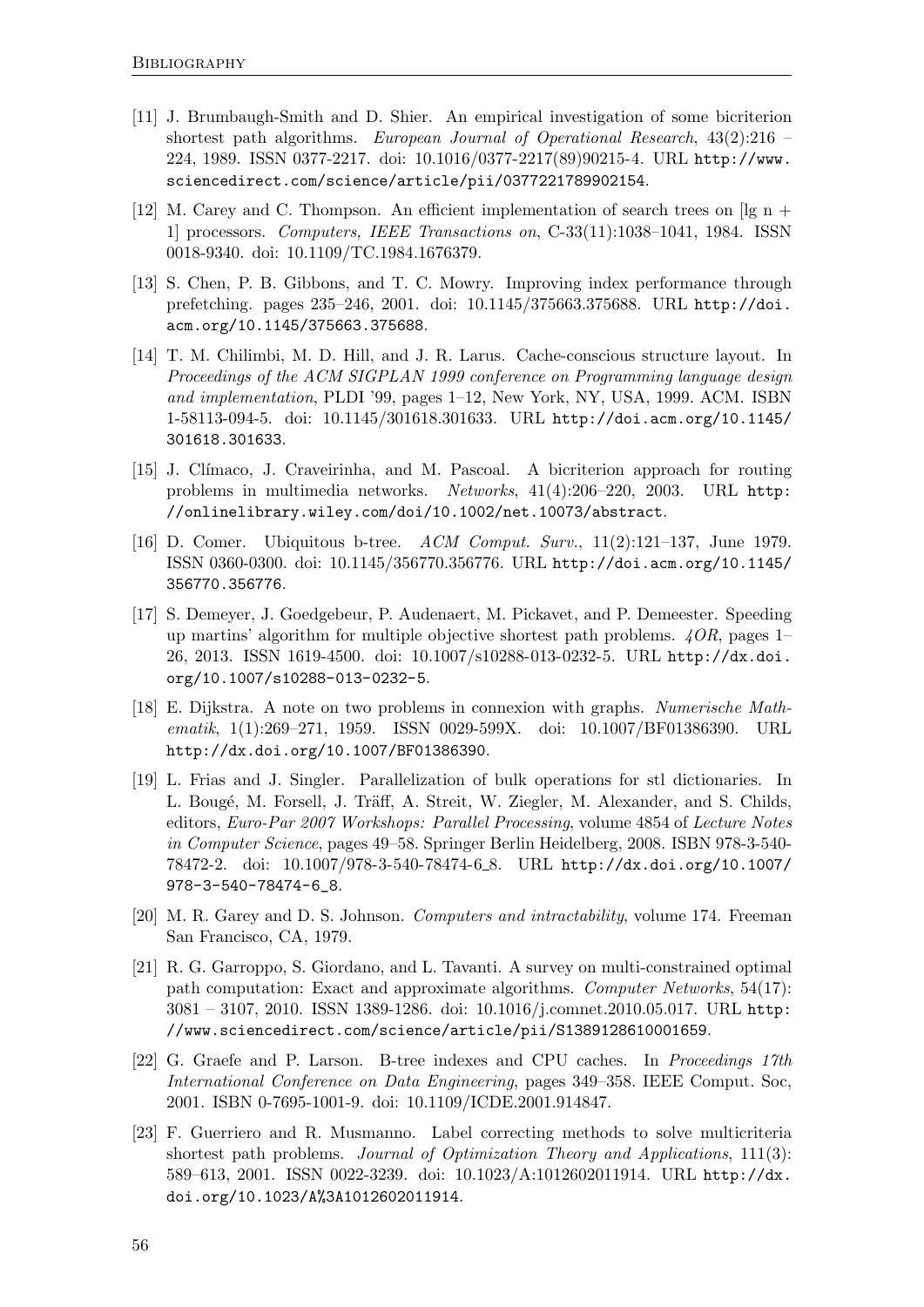- <span id="page-64-7"></span>[24] L. J. Guibas and R. Sedgewick. A dichromatic framework for balanced trees. In Foundations of Computer Science, 1978., 19th Annual Symposium on, pages 8–21, 1978. doi: 10.1109/SFCS.1978.3.
- <span id="page-64-11"></span>[25] L. J. Guibas, E. M. McCreight, M. F. Plass, and J. R. Roberts. A new representation for linear lists. In Proceedings of the ninth annual ACM symposium on Theory of computing, pages 49–60. ACM, 1977.
- <span id="page-64-4"></span>[26] R. A. Hankins and J. M. Patel. Effect of node size on the performance of cacheconscious b+-trees. In Proceedings of the 2003 ACM SIGMETRICS international conference on Measurement and modeling of computer systems, SIGMETRICS '03, pages 283–294, New York, NY, USA, 2003. ACM. ISBN 1-58113-664-1. doi: 10.1145/ 781027.781063. URL <http://doi.acm.org/10.1145/781027.781063>.
- <span id="page-64-2"></span>[27] P. Hansen. Bicriterion path problems. In Multiple Criteria Decision Making Theory and Application, volume 177 of Lecture Notes in Economics and Mathematical Systems, pages 109–127. Springer Berlin Heidelberg, 1980. ISBN 978-3-540- 09963-5. doi: 10.1007/978-3-642-48782-8 9. URL [http://dx.doi.org/10.1007/](http://dx.doi.org/10.1007/978-3-642-48782-8_9) [978-3-642-48782-8\\_9](http://dx.doi.org/10.1007/978-3-642-48782-8_9).
- <span id="page-64-8"></span>[28] L. Higham and E. Schenk. Maintaining B-trees on an EREW PRAM. Journal of parallel and distributed computing, 1994. URL [http://www.sciencedirect.com/](http://www.sciencedirect.com/science/article/pii/S0743731584710926) [science/article/pii/S0743731584710926](http://www.sciencedirect.com/science/article/pii/S0743731584710926).
- <span id="page-64-3"></span>[29] M. Iori, S. Martello, and D. Pretolani. An aggregate label setting policy for the multi-objective shortest path problem. European Journal of Operational Research, 207(3):1489 – 1496, 2010. ISSN 0377-2217. doi: 10.1016/j.ejor.2010.06.035. URL <http://www.sciencedirect.com/science/article/pii/S0377221710004741>.
- <span id="page-64-1"></span>[30] N. Jozefowiez, F. Semet, and E.-G. Talbi. Multi-objective vehicle routing problems. European Journal of Operational Research, 189(2):293 – 309, 2008. ISSN 0377-2217. doi: 10.1016/j.ejor.2007.05.055. URL [http://www.sciencedirect.com/science/](http://www.sciencedirect.com/science/article/pii/S0377221707005498) [article/pii/S0377221707005498](http://www.sciencedirect.com/science/article/pii/S0377221707005498).
- <span id="page-64-10"></span>[31] A. Kukanov and M. Voss. The foundations for scalable multi-core software in intel threading building blocks. Intel Technology Journal, 11(04), 2007. doi: 10.1535/itj. 1104.05.
- <span id="page-64-9"></span>[32] V. Kumar, A. Grama, A. Gupta, and G. Karypis. Introduction to parallel computing, volume 110. Benjamin/Cummings Redwood City, 1994.
- <span id="page-64-5"></span>[33] K. S. Larsen. Relaxed multi-way trees with group updates. *Journal of Computer* and System Sciences, 66(4):657–670, June 2003. ISSN 00220000. doi: 10.1016/ S0022-0000(03)00027-8. URL [http://linkinghub.elsevier.com/retrieve/pii/](http://linkinghub.elsevier.com/retrieve/pii/S0022000003000278) [S0022000003000278](http://linkinghub.elsevier.com/retrieve/pii/S0022000003000278).
- <span id="page-64-6"></span>[34] T. Lilja, R. Saikkonen, S. Sippu, and E. Soisalon-Soininen. Online bulk deletion. In Data Engineering, 2007. ICDE 2007. IEEE 23rd International Conference on, pages 956–965, 2007. doi: 10.1109/ICDE.2007.368954.
- <span id="page-64-12"></span>[35] E. Machuca. An Analysis of Some Algorithms and Heuristics for Multiobjective Graph Search. PhD thesis, University of Malaga, 2012. URL [http://riuma.uma.es/xmlui/](http://riuma.uma.es/xmlui/handle/10630/5072) [handle/10630/5072](http://riuma.uma.es/xmlui/handle/10630/5072).
- <span id="page-64-0"></span>[36] E. Machuca and L. Mandow. Multiobjective heuristic search in road maps. Expert Systems with Applications, 39(7):6435 – 6445, 2012. ISSN 0957-4174. doi: 10.1016/ j.eswa.2011.12.022. URL [http://www.sciencedirect.com/science/article/pii/](http://www.sciencedirect.com/science/article/pii/S0957417411016939) [S0957417411016939](http://www.sciencedirect.com/science/article/pii/S0957417411016939).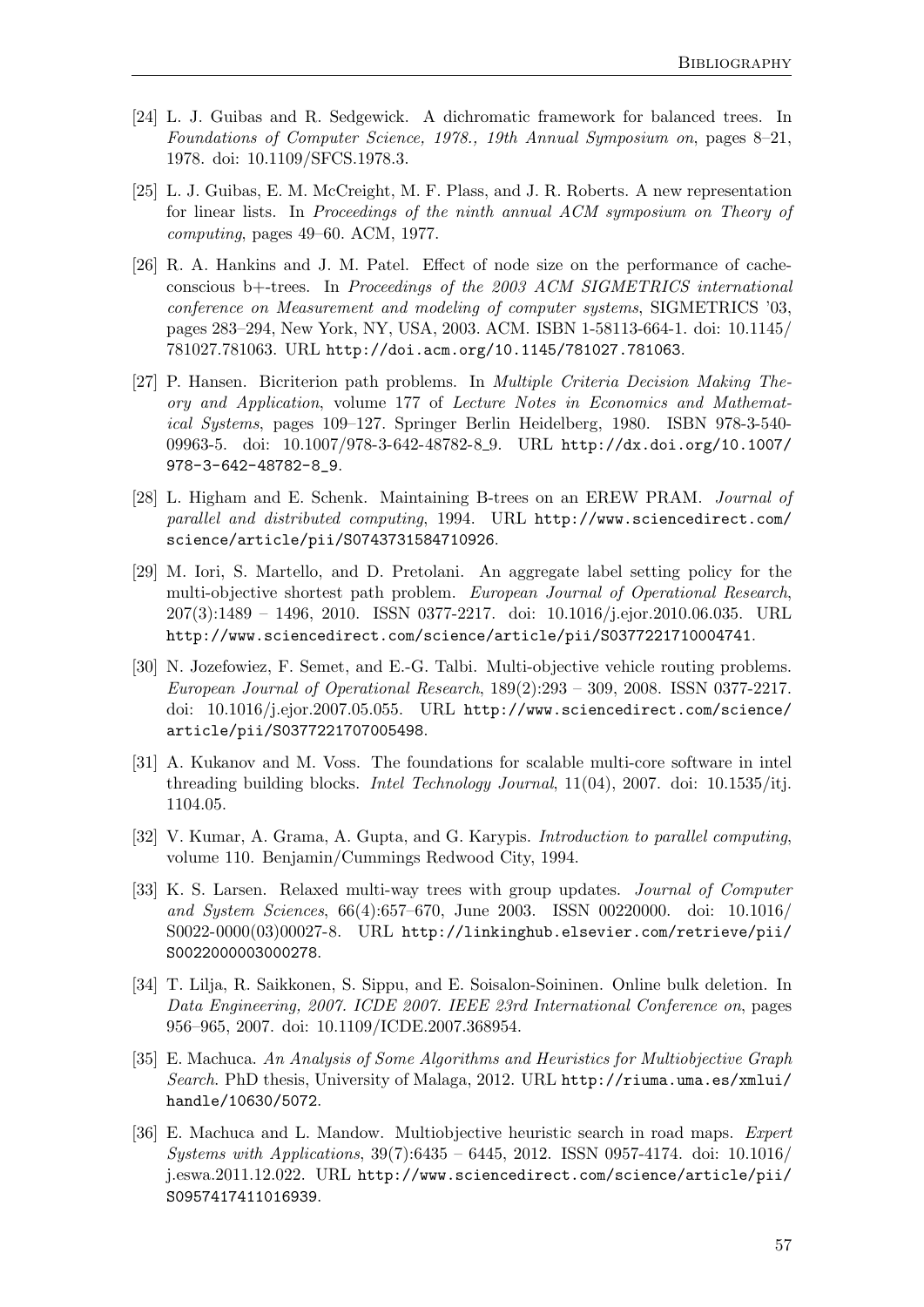- <span id="page-65-11"></span>[37] E. Machuca, L. Mandow, J. Pérez de la Cruz, and A. Ruiz-Sepulveda. A comparison of heuristic best-first algorithms for bicriterion shortest path problems. European Journal of Operational Research, 217(1):44–53, Feb. 2012. ISSN 03772217. doi: 10. 1016/j.ejor.2011.08.030. URL [http://linkinghub.elsevier.com/retrieve/pii/](http://linkinghub.elsevier.com/retrieve/pii/S0377221711008010) [S0377221711008010](http://linkinghub.elsevier.com/retrieve/pii/S0377221711008010).
- <span id="page-65-4"></span>[38] L. Malmi and E. Soisalon-Soininen. Group updates for relaxed height-balanced trees. In Proceedings of the eighteenth ACM SIGMOD-SIGACT-SIGART symposium on Principles of database systems - PODS '99, pages 358–367, New York, New York, USA, 1999. ACM Press. ISBN 1581130627. doi: 10.1145/303976.304011.
- <span id="page-65-1"></span>[39] L. Mandow and J. Cruz. A memory-efficient search strategy for multiobjective shortest path problems. In KI 2009: Advances in Artificial Intelligence, volume 5803 of Lecture Notes in Computer Science, pages 25–32. Springer Berlin Heidelberg, 2009. ISBN 978-3-642-04616-2. doi: 10.1007/978-3-642-04617-9 4. URL [http://dx.doi.org/](http://dx.doi.org/10.1007/978-3-642-04617-9_4) [10.1007/978-3-642-04617-9\\_4](http://dx.doi.org/10.1007/978-3-642-04617-9_4).
- <span id="page-65-3"></span>[40] E. Martins. On a multicriteria shortest path problem. European Journal of Operational Research, 16(2):236–245, 1984. URL [http://www.sciencedirect.com/](http://www.sciencedirect.com/science/article/pii/0377221784900778) [science/article/pii/0377221784900778](http://www.sciencedirect.com/science/article/pii/0377221784900778).
- <span id="page-65-8"></span>[41] K. Mehlhorn and P. Sanders. Algorithms and data structures: The basic toolbox. Springer, 2008.
- <span id="page-65-12"></span>[42] U. Meyer and P. Sanders. δ-stepping: a parallelizable shortest path algorithm. Journal of Algorithms, 49(1):114 – 152, 2003. ISSN 0196-6774. doi: 10.1016/ S0196-6774(03)00076-2. URL [http://www.sciencedirect.com/science/article/](http://www.sciencedirect.com/science/article/pii/S0196677403000762) [pii/S0196677403000762](http://www.sciencedirect.com/science/article/pii/S0196677403000762).
- <span id="page-65-10"></span>[43] J. Mote, I. Murthy, and D. Olson. A parametric approach to solving bicriterion shortest path problems. European Journal of Operational Research, 53:81–92, 1991. URL <http://www.sciencedirect.com/science/article/pii/037722179190094C>.
- <span id="page-65-0"></span>[44] M. Müller-Hannemann and K. Weihe. Pareto shortest paths is often feasible in practice. In G. Brodal, D. Frigioni, and A. Marchetti-Spaccamela, editors, Algorithm Engineering, volume 2141 of Lecture Notes in Computer Science, pages 185–197. Springer Berlin Heidelberg, 2001. ISBN 978-3-540-42500-7. doi: 10.1007/3-540-44688-5 15. URL [http://dx.doi.org/10.1007/3-540-44688-5\\_15](http://dx.doi.org/10.1007/3-540-44688-5_15).
- <span id="page-65-9"></span>[45] O. Nurmi, E. Soisalon-Soininen, and D. Wood. Concurrency control in database structures with relaxed balance. In Proceedings of the sixth ACM SIGACT-SIGMOD-SIGART symposium on Principles of database systems, PODS '87, pages 170–176, New York, NY, USA, 1987. ACM. ISBN 0-89791-223-3. doi: 10.1145/28659.28677. URL <http://doi.acm.org/10.1145/28659.28677>.
- <span id="page-65-7"></span>[46] M. Overmars. The design of dynamic data structures. Springer Verlag, 1983. ISBN 354012330X.
- <span id="page-65-2"></span>[47] J. Paixão and J. Santos. Labelling methods for the general case of the multi-objective shortest path problem-a computational study. pages 1–23, 2007.
- <span id="page-65-5"></span>[48] H. Park and K. Park. Parallel algorithms for red-black trees. Theoretical Computer Science, 262(1-2):415–435, July 2001. ISSN 03043975. doi: 10.1016/ S0304-3975(00)00287-5. URL [http://linkinghub.elsevier.com/retrieve/pii/](http://linkinghub.elsevier.com/retrieve/pii/S0304397500002875) [S0304397500002875](http://linkinghub.elsevier.com/retrieve/pii/S0304397500002875).
- <span id="page-65-6"></span>[49] H. Park, K. Park, and Y. Cho. Deleting keys of b-trees in parallel. Journal of Parallel and Distributed Computing, 64(9):1041 – 1050, 2004. ISSN 0743-7315. doi: 10.1016/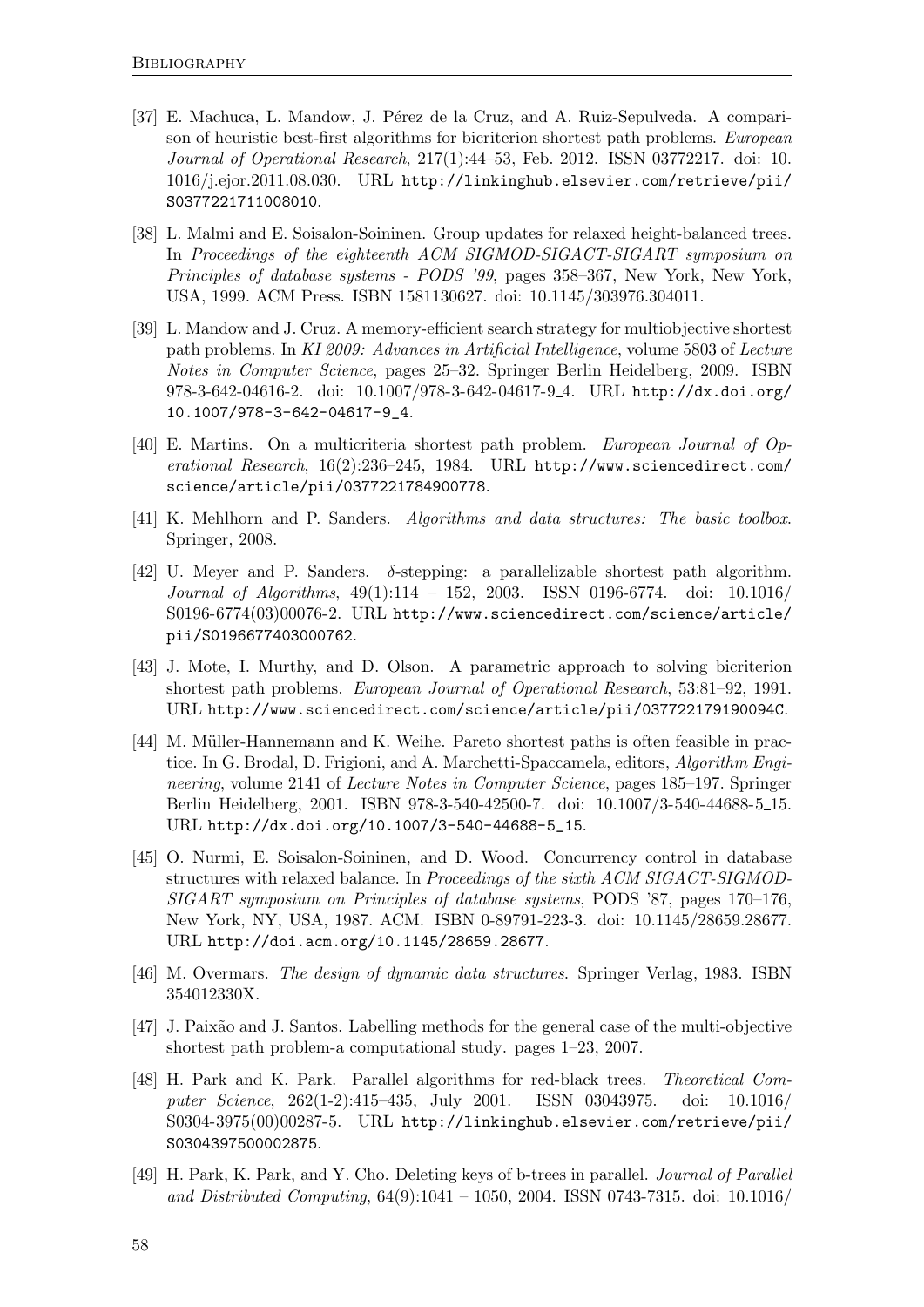j.jpdc.2004.06.005. URL [http://www.sciencedirect.com/science/article/pii/](http://www.sciencedirect.com/science/article/pii/S0743731504001091) [S0743731504001091](http://www.sciencedirect.com/science/article/pii/S0743731504001091).

- <span id="page-66-10"></span>[50] W. Paul, U. Vishkin, and H. Wagener. Parallel dictionaries on 2–3 trees. In J. Diaz, editor, Automata, Languages and Programming, volume 154 of Lecture Notes in Computer Science, pages 597–609. Springer Berlin Heidelberg, 1983. ISBN 978-3-540-12317-0. doi: 10.1007/BFb0036940. URL [http://dx.doi.org/10.1007/](http://dx.doi.org/10.1007/BFb0036940) [BFb0036940](http://dx.doi.org/10.1007/BFb0036940).
- <span id="page-66-7"></span>[51] K. Pollari-Malmi and E. Soisalon-Soininen. Concurrency control and i/o-optimality in bulk insertion. In A. Apostolico and M. Melucci, editors, String Processing and Information Retrieval, volume 3246 of Lecture Notes in Computer Science, pages 161–170. Springer Berlin Heidelberg, 2004. ISBN 978-3-540-23210-0. doi: 10.1007/ 978-3-540-30213-1 24. URL [http://dx.doi.org/10.1007/978-3-540-30213-1\\_24](http://dx.doi.org/10.1007/978-3-540-30213-1_24).
- <span id="page-66-8"></span>[52] K. Pollari-Malmi, E. Soisalon-Soininen, and T. Ylonen. Concurrency control in Btrees with batch updates. IEEE Transactions on Knowledge and Data Engineering, 8(6):975–984, 1996. ISSN 10414347. doi: 10.1109/69.553166. URL [http://dx.doi.](http://dx.doi.org/10.1109/69.553166) [org/10.1109/69.553166](http://dx.doi.org/10.1109/69.553166).
- <span id="page-66-3"></span>[53] A. Raith. Speed-up of Labelling Algorithms for Biobjective Shortest Path Problems. Proceedings of the 45th annual conference of the ORSNZ. Auckland, New Zealand, pages 313–322, 2010.
- <span id="page-66-0"></span>[54] A. Raith and M. Ehrgott. A comparison of solution strategies for biobjective shortest path problems. Computers & Operations Research, 36(4):1299–1331, Apr. 2009. ISSN 03050548. doi: 10.1016/j.cor.2008.02.002. URL [http://linkinghub.elsevier.com/](http://linkinghub.elsevier.com/retrieve/pii/S0305054808000233) [retrieve/pii/S0305054808000233](http://linkinghub.elsevier.com/retrieve/pii/S0305054808000233).
- <span id="page-66-5"></span>[55] J. Rao and K. Ross. Cache conscious indexing for decision-support in main memory. pages 0–17, 1998. URL <http://hdl.handle.net/10022/AC:P:29336>.
- <span id="page-66-4"></span>[56] J. Rao and K. A. Ross. Making b+- trees cache conscious in main memory. In Proceedings of the 2000 ACM SIGMOD international conference on Management of data, SIGMOD '00, pages 475–486, New York, NY, USA, 2000. ACM. ISBN 1-58113- 217-4. doi: 10.1145/342009.335449. URL [http://doi.acm.org/10.1145/342009.](http://doi.acm.org/10.1145/342009.335449) [335449](http://doi.acm.org/10.1145/342009.335449).
- <span id="page-66-6"></span>[57] R. Saikkonen. Bulk updates and cache sensitivity in search trees. 2009. URL [https:](https://aaltodoc.aalto.fi/handle/123456789/4649) [//aaltodoc.aalto.fi/handle/123456789/4649](https://aaltodoc.aalto.fi/handle/123456789/4649).
- <span id="page-66-11"></span>[58] P. Sanders. Fast priority queues for cached memory. *Journal of Experimental Algo*rithmics (JEA), 5, Dec. 2000. ISSN 1084-6654. doi: 10.1145/351827.384249. URL <http://doi.acm.org/10.1145/351827.384249>.
- <span id="page-66-2"></span>[59] P. Sanders. Algorithm engineering – an attempt at a definition. In S. Albers, H. Alt, and S. Näher, editors, *Efficient Algorithms*, volume 5760 of *Lecture Notes in Com*puter Science, pages 321–340. Springer Berlin Heidelberg, 2009. ISBN 978-3-642 03455-8. doi: 10.1007/978-3-642-03456-5\_22. URL [http://dx.doi.org/10.1007/](http://dx.doi.org/10.1007/978-3-642-03456-5_22) [978-3-642-03456-5\\_22](http://dx.doi.org/10.1007/978-3-642-03456-5_22).
- <span id="page-66-1"></span>[60] P. Sanders and L. Mandow. Parallel label-setting multi-objective shortest path search. In IEEE International Parallel and Distributed Processing Symposium (IPDPS2013). IEEE Computer Society, May 2013.
- <span id="page-66-9"></span>[61] J. Sewall, J. Chhugani, C. Kim, N. Satish, and P. Dubey. PALM: Parallel architecturefriendly latch-free modifications to B+ trees on many-core processors. Proc. VLDB Endowment, 4(11):795–806, 2011.